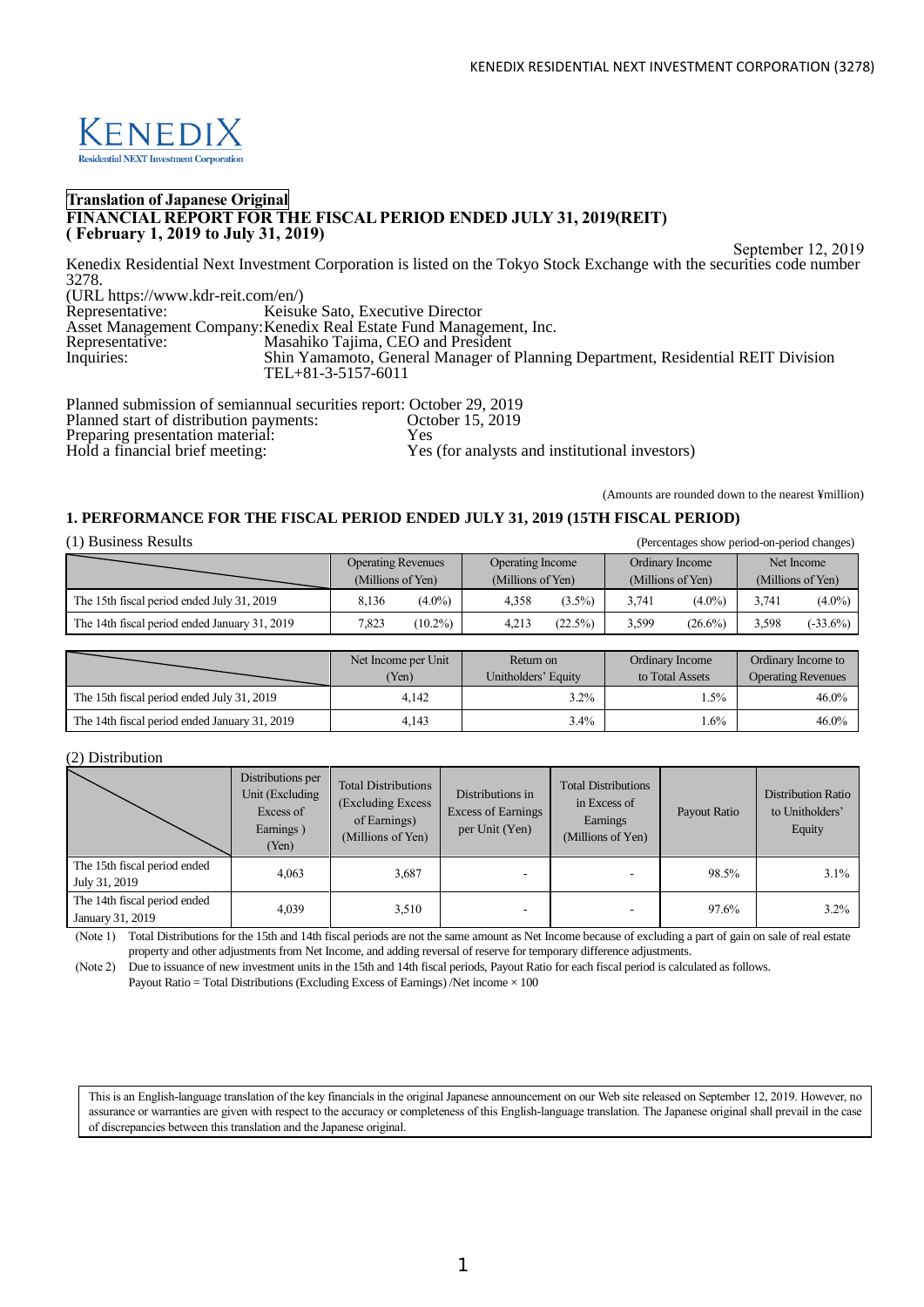## (3) Financial Position

|                        | <b>Total Assets</b> | Unitholders' Equity | Unitholders' Equity to Total | Unitholders' Equity per Share |
|------------------------|---------------------|---------------------|------------------------------|-------------------------------|
|                        | (Millions of Yen)   | (Millions of Yen)   | Assets                       | of Common Stock (Yen)         |
| As of July 31, 2019    | 254,965             | 118.541             | $46.5\%$                     | 130.630                       |
| As of January 31, 2019 | 245,103             | 11.951              | $45.7\%$                     | 128,807                       |

## (4) Cash Flow Position

|                              | Cash Flow from Operating | Cash Flow from Investing | Cash Flow from Financing | Cash and Cash Equivalents at |
|------------------------------|--------------------------|--------------------------|--------------------------|------------------------------|
|                              | Activities               | Activities               | Activities               | the End of the Period        |
|                              | (Millions of Yen)        | (Millions of Yen)        | (Millions of Yen)        | (Millions of Yen)            |
| The 15th fiscal period ended | 5.947                    | $-13.427$                | 5,601                    | 20,199                       |
| July 31, 2019                |                          |                          |                          |                              |
| The 14th fiscal period ended | 5.211                    | $-28.903$                | 26.989                   | 22,077                       |
| January 31, 2019             |                          |                          |                          |                              |

# **2. FORECAST OF RESULTS FOR THE FISCAL PERIOD ENDING JANUARY 31, 2020 (August 1, 2019 to January 31, 2020) AND JULY 31,2020 (February 1, 2020 to July 31, 2020)**

(Percentages show period-on-period changes)

|                         | <b>Operating Revenues</b><br>(Millions of Yen) | Operating Income<br>(Millions of Yen)) | Ordinary Income<br>(Millions of Yen) | Net Income<br>(Millions of Yen) | Distributions per<br>Unit Excluding<br>Excess of Earning | Distributions in<br>Excess of Earnings<br>per Unit |
|-------------------------|------------------------------------------------|----------------------------------------|--------------------------------------|---------------------------------|----------------------------------------------------------|----------------------------------------------------|
| The 16th fiscal period  | 7.953                                          | 4.144                                  | 3,500                                | 3,500                           |                                                          |                                                    |
| ending January 31, 2020 | $(-2.3\%)$                                     | $(-4.9\%)$                             | $(-6.4\%)$                           | $(-6.4\%)$                      | 4,064                                                    |                                                    |
| The 17th fiscal period  | 8,067                                          | 4.162                                  | 3,504                                | 3,504                           | 4,065                                                    |                                                    |
| ending July $31, 2020$  | $(1.4\%)$                                      | $(0.4\%)$                              | $(0.1\%)$                            | $(0.1\%)$                       |                                                          |                                                    |

(Reference) Estimated net income per unit (Estimated Net Income / Estimated weighted average number of units)

The 16th fiscal period ending January 31, 2020 ¥3,867 The 17th fiscal period ending July 31, 2020 ¥3,875

Distributions per Unit Excluding Excess of Earning are not the same amount as estimated net income per unit for the 16th and 17th fiscal periods since total distributions are calculated with the assumption adding reversal of reserve for temporary difference adjustments, amount including a part of retained earnings carried forward in the previous fiscal year,and deducting gain on market-value-based valuation on interest rate swaps caused by the merger from estimated net income.

(Note) Distributions per unit are calculated based on the number of investment units issued and outstanding totaled 907,458 as of today.

## **3. OTHER**

(1) Changes in Accounting Policies/Changes in Accounting Estimate/Retrospective Restatement

(a) Changes concerning accounting policy accompanying amendments to accounting standards: No

- (b) Changes other than (a): No
- (c) Changes in accounting estimate: No
- (d) Retrospective restatement: No

(2) Number of Investment Unit Issued and Outstanding (including treasury units)

(a) Number of investment units issued and outstanding at the end of the period (including treasury units)

As of January 31, 2019: 869,133 units As of July 31, 2019: 907,458 units

(b) Number of treasury units at the end of the period

As of January 31, 2019: 0 units As of July 31, 2019: 0 units

### *[Provisional Translation Only]*

*English translation of the original Japanese document is provided solely for information purposes. Should there be any discrepancies between this translation and the Japanese original, the latter shall prevail.*

This is an English-language translation of the key financials in the original Japanese announcement on our Web site released on September 12, 2019. However, no assurance or warranties are given with respect to the accuracy or completeness of this English-language translation. The Japanese original shall prevail in the case of discrepancies between this translation and the Japanese original.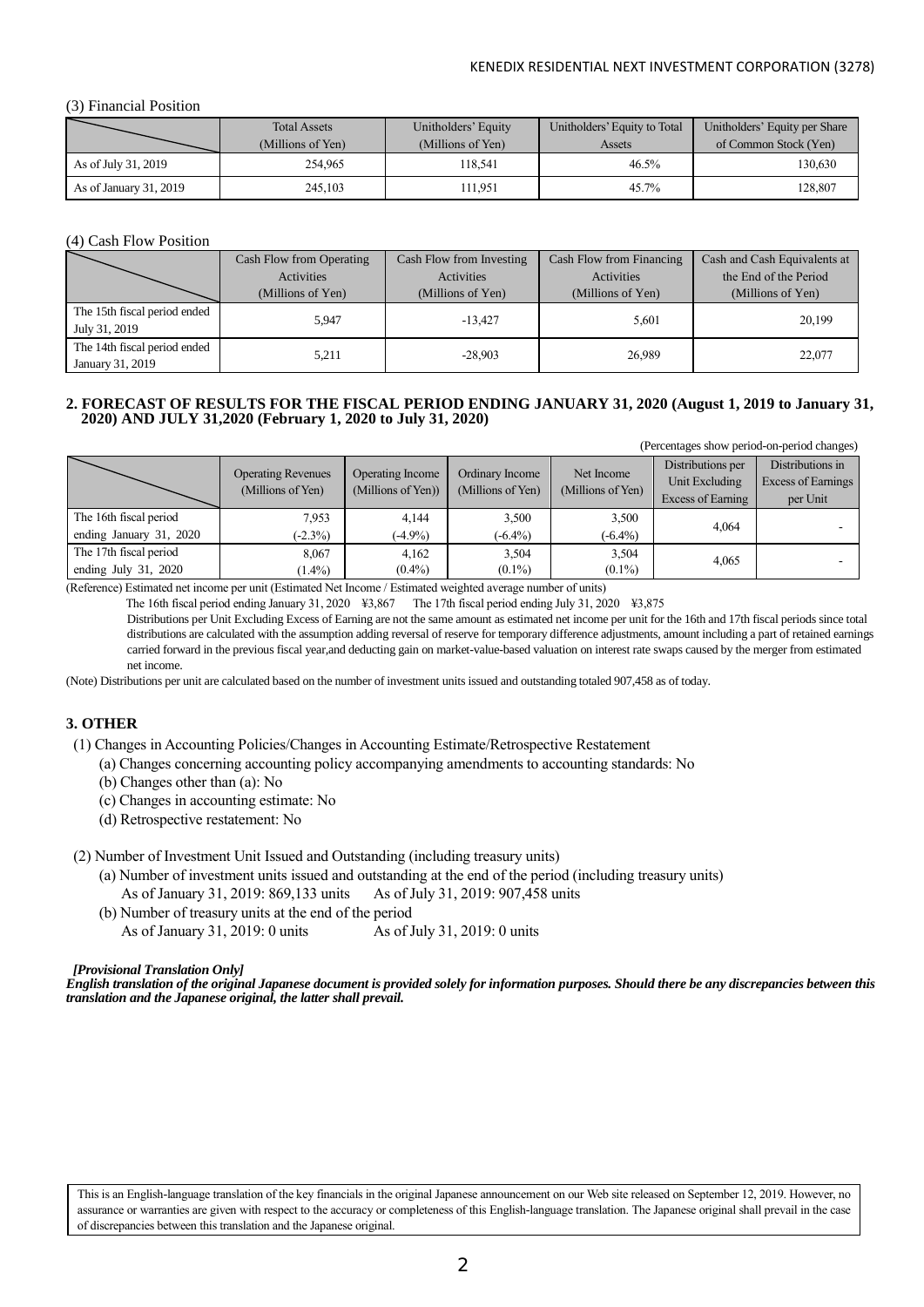# **1. Financial Statements**

# **(1) Balance Sheets**

|                                             |                          | (in thousands of yen)  |
|---------------------------------------------|--------------------------|------------------------|
|                                             | 14th Fiscal Period       | 15th Fiscal Period     |
|                                             | (As of January 31, 2019) | (As of July 31, 2019)  |
| Assets                                      |                          |                        |
| Current assets                              |                          |                        |
| Cash and deposits                           | 12,356,302               | 10,296,548             |
| Cash and deposits in trust                  | 9,721,629                | 9,903,118              |
| Operating accounts receivable               | 26,612                   | 36,005                 |
| Prepaid expenses                            | 7,450                    | 12,815                 |
| Consumption taxes receivable                | 338,402                  |                        |
| Other                                       | 6,081                    | 856                    |
| Total current assets                        | 22,456,477               | 20,249,344             |
| Noncurrent assets                           |                          |                        |
| Property, plant and equipment               |                          |                        |
| Land                                        | 1,798,041                | 1,798,041              |
| Buildings in trust                          | 95,077,289               | 99,911,220             |
| Accumulated depreciation                    | $-9,123,715$             | $\triangle$ 10,381,143 |
| Buildings in trust, net                     | 85,953,573               | 89,530,077             |
| Structures in trust                         | 947,729                  | 1,073,137              |
| Accumulated depreciation                    | $-161,739$               | $\triangle$ 191,362    |
| Structures in trust, net                    | 785,989                  | 881,774                |
| Machinery and equipment in trust            | 1,429,327                | 1,436,362              |
| Accumulated depreciation                    | $-288,590$               | $\triangle$ 321,177    |
| Machinery and equipment in trust, net       | 1,140,736                | 1,115,184              |
| Tools, furniture and fixtures in trust      | 473,614                  | 523,059                |
| Accumulated depreciation                    | $-51,478$                | $\triangle 65,444$     |
| Tools, furniture and fixtures in trust, net | 422,136                  | 457,614                |
| Land in trust                               | 130,189,152              | 138,484,736            |
| Total property, plant and equipment, net    | 220,289,630              | 232, 267, 430          |
| Intangible assets                           |                          |                        |
| Leasehold right in trust                    | 1,067,058                | 1,228,912              |
| Other                                       | 6,339                    | 5,563                  |
| Total intangible assets                     | 1,073,398                | 1,234,475              |
| Investments and other assets                |                          |                        |
| Investment securities                       | 111,796                  | 2,398                  |
| Lease and guarantee deposits                | 29,097                   | 89,097                 |
| Long-term prepaid expenses                  | 1,059,774                | 1,014,728              |
| Total investments and other assets          | 1,200,668                | 1,106,223              |
| Total noncurrent assets                     | 222,563,697              | 234,608,129            |
| Deferred assets                             |                          |                        |
| Investment corporation bond issuance costs  | 38,570                   | 35,327                 |
| Investment unit issuance costs              | 45,012                   | 72,944                 |
| Total deferred assets                       | 83,583                   | 108,272                |
| Total assets                                | 245, 103, 757            | 254,965,747            |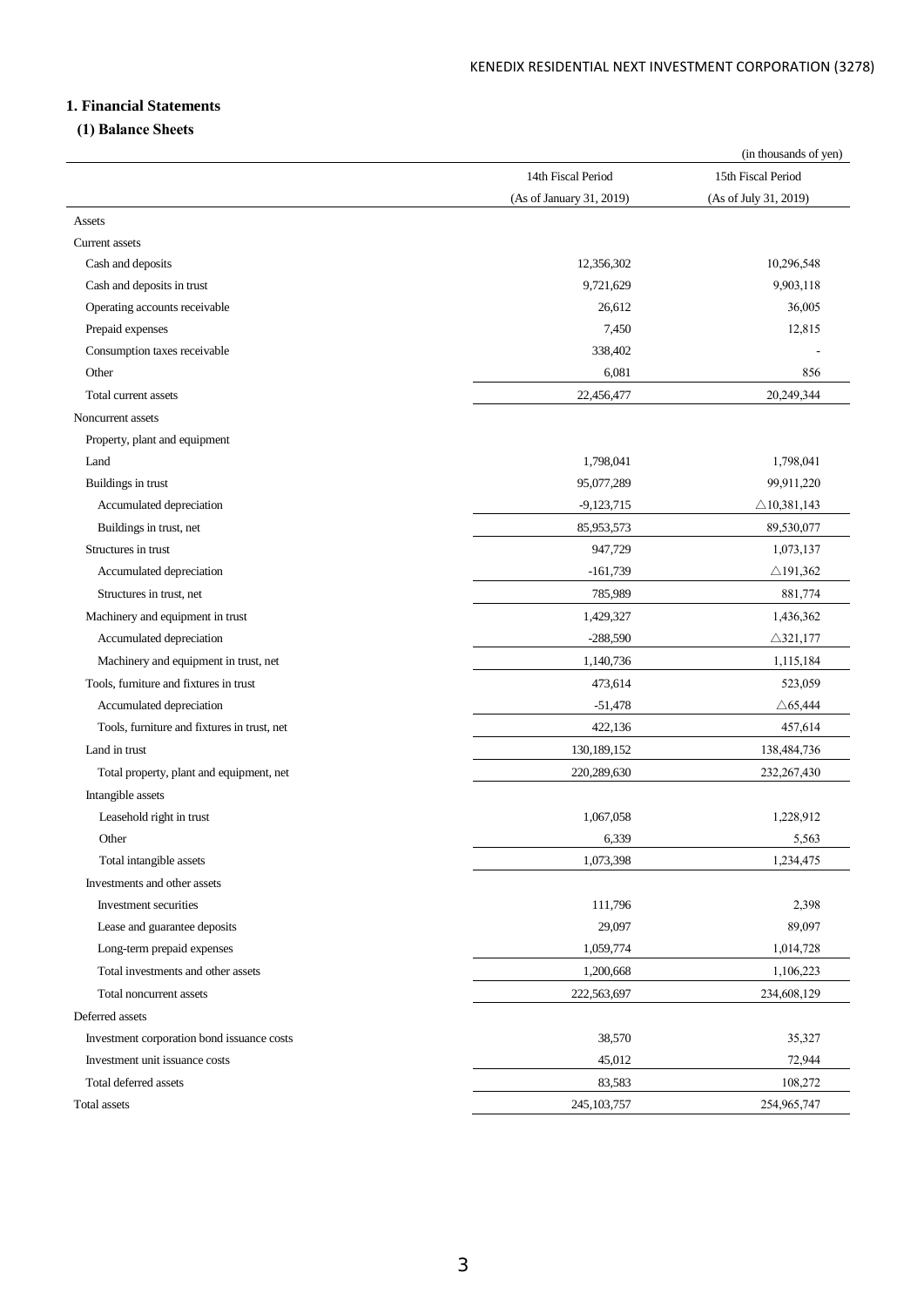|                                                    |                          |      | (in thousands of yen) |
|----------------------------------------------------|--------------------------|------|-----------------------|
|                                                    | 14th Fiscal Period       |      | 15th Fiscal Period    |
|                                                    | (As of January 31, 2019) |      | (As of July 31, 2019) |
| Liabilities                                        |                          |      |                       |
| <b>Current liabilities</b>                         |                          |      |                       |
| Operating accounts payable                         | 912,385                  |      | 772,751               |
| Short-term loans payable                           | 2,050,000                |      | 2,500,000             |
| Current portion of long-term loans payable         | 9,700,000                |      | 13,200,000            |
| Accounts payable-other                             | 298,718                  |      | 305,806               |
| Accrued expenses                                   | 27,236                   |      | 27,560                |
| Income taxes payable                               | 605                      |      | 605                   |
| Accrued consumption taxes                          | 11,413                   |      | 21,474                |
| Advances received                                  | 1,096,282                |      | 1,148,654             |
| Deposits received                                  | 75,292                   |      | 58,742                |
| Other                                              |                          |      | 10,098                |
| Total current liabilities                          | 14,171,933               |      | 18,045,693            |
| Noncurrent liabilities                             |                          |      |                       |
| Investment corporation bonds                       | 5,000,000                |      | 5,000,000             |
| Long-term loans payable                            | 106,500,000              |      | 105,200,000           |
| Tenant leasehold and security deposits in trust    | 2,682,738                |      | 3,099,642             |
| Tenant lump sum deposits in trust                  | 4,405,195                |      | 4,493,753             |
| Asset retirement obligations                       |                          |      | 67,338                |
| Other                                              | 392,732                  |      | 517,915               |
| Total noncurrent liabilities                       | 118,980,667              |      | 118,378,649           |
| <b>Total liabilities</b>                           | 133,152,600              |      | 136,424,343           |
| Net assets                                         |                          |      |                       |
| Unitholders' equity                                |                          |      |                       |
| Unitholders' capital                               | 93,226,228               |      | 99,731,514            |
| Surplus                                            |                          |      |                       |
| Capital surplus                                    | 13,187,100               |      | 13,187,100            |
| Voluntary retained earnings                        |                          |      |                       |
| Reserve for temporary difference adjustments       | $*2$<br>2,000,000        | *2   | 1,980,000             |
| Total voluntary retained earnings                  | 2,000,000                |      | 1,980,000             |
| Unappropriated retained earnings (undisposed loss) | 3,875,050                |      | 4,125,881             |
| Total surplus                                      | 19,062,150               |      | 19,292,981            |
| Total unitholders' equity                          | 112,288,379              |      | 119,024,495           |
| Valuation and translation adjustments              |                          |      |                       |
| Deferred gains or losses on hedges                 | $-337,222$               |      | $-483,092$            |
| Total valuation and translation adjustments        | $-337,222$               |      | $-483,092$            |
| Total net assets                                   | *1<br>111,951,157        | $*1$ | 118,541,403           |
| Total liabilities and net assets                   |                          |      |                       |
|                                                    | 245, 103, 757            |      | 254,965,747           |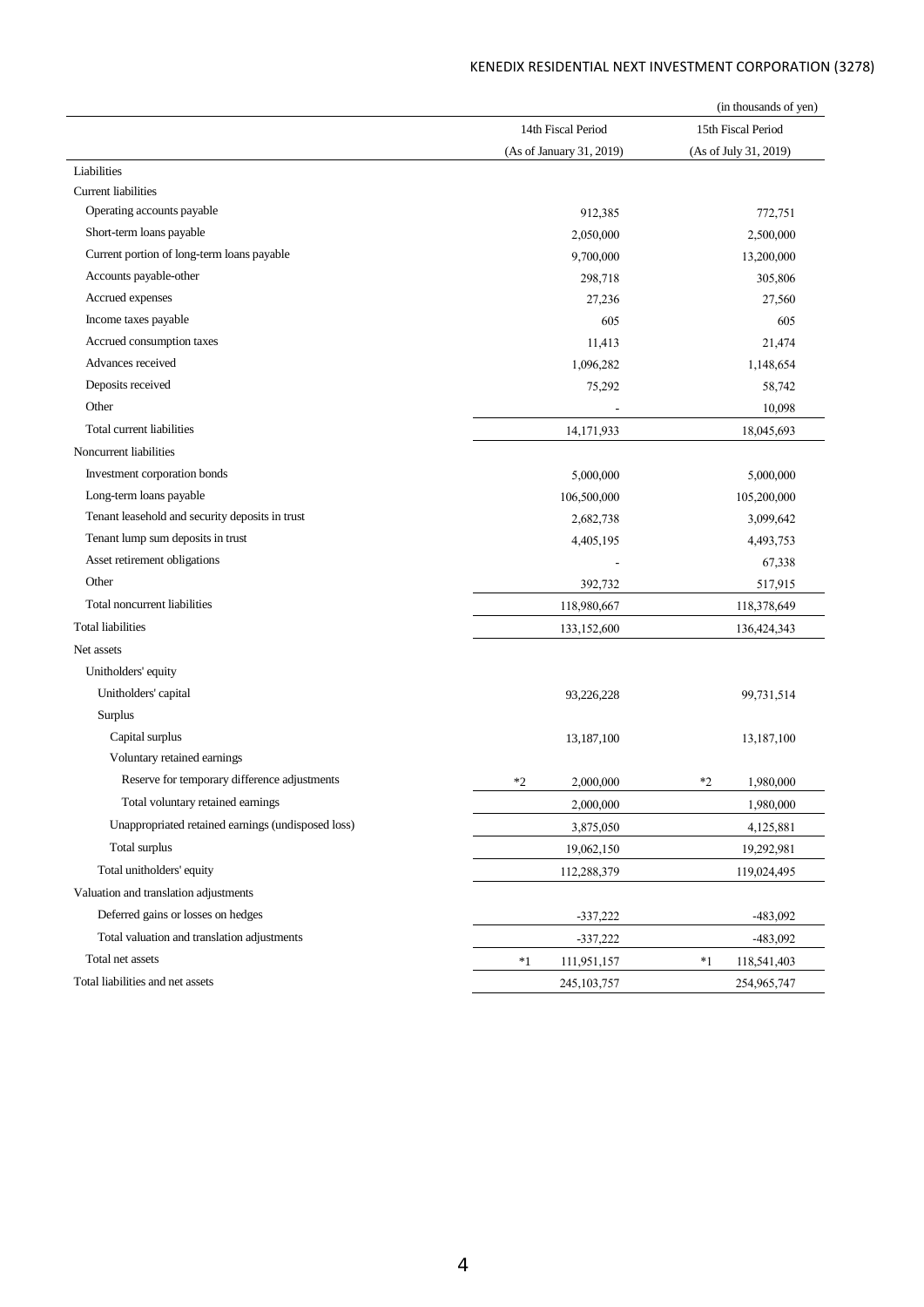# **(2) Statements of Income and Retained Earnings**

|                                                            |                    | (in thousands of yen) |
|------------------------------------------------------------|--------------------|-----------------------|
|                                                            | 14th Fiscal Period | 15th Fiscal Period    |
|                                                            | August 1, 2018 to  | February 1, 2019 to   |
|                                                            | January 31, 2019   | July 31, 2019         |
|                                                            |                    |                       |
| Operating revenues                                         |                    |                       |
| Rent revenue-real estate                                   | *1<br>7,085,174    | *1<br>7,342,246       |
| Other lease business revenue                               | $*1$<br>520,733    | $*1$<br>590,778       |
| Gain on sale of real estate property                       | $*2$<br>203,178    | $*2$<br>203,392       |
| Dividends income                                           | 14,461             |                       |
| Total operating revenues                                   | 7,823,548          | 8,136,417             |
| Operating expenses                                         |                    |                       |
| Expenses related to rent business                          | $*1$<br>2,794,762  | $*1$<br>2,915,721     |
| Asset management fees                                      | 513,065            | 562,274               |
| Asset custody fees                                         | 11,985             | 13,404                |
| Administrative service fees                                | 41,723             | 45,950                |
| Directors' compensation                                    | 8,100              | 8,100                 |
| Other operating expenses                                   | 240,701            | 231,968               |
| Total operating expenses                                   | 3,610,337          | 3,777,419             |
| Operating income                                           | 4,213,210          | 4,358,998             |
| Non-operating income                                       |                    |                       |
| Interest income                                            | 45                 | 38                    |
| Dividends and redemption-prescription                      | 313                | 765                   |
| Interest on refund                                         | 3                  | 463                   |
| Total non-operating income                                 | 362                | 1,268                 |
| Non-operating expenses                                     |                    |                       |
| Interest expenses                                          | 491,744            | 485,799               |
| Interest expenses on investment corporation bonds          | 9,974              | 13,825                |
| Borrowing expenses                                         | 101,223            | 100,264               |
| Amortization of investment corporation bond issuance costs | 2,560              | 3,243                 |
| Amortization of investment unit issuance costs             | 9,022              | 15,269                |
| Total non-operating expenses                               | 614,525            | 618,402               |
| Ordinary income                                            | 3,599,047          | 3,741,863             |
| Income before income taxes                                 | 3,599,047          | 3,741,863             |
| Income taxes                                               |                    |                       |
| Current                                                    | 605                | 605                   |
| Total income taxes                                         | 605                | 605                   |
| Net income                                                 | 3,598,442          | 3,741,258             |
| Retained earnings brought forward                          | 276,608            | 384,622               |
| Unappropriated retained earnings (undisposed loss)         | 3,875,050          | 4,125,881             |
|                                                            |                    |                       |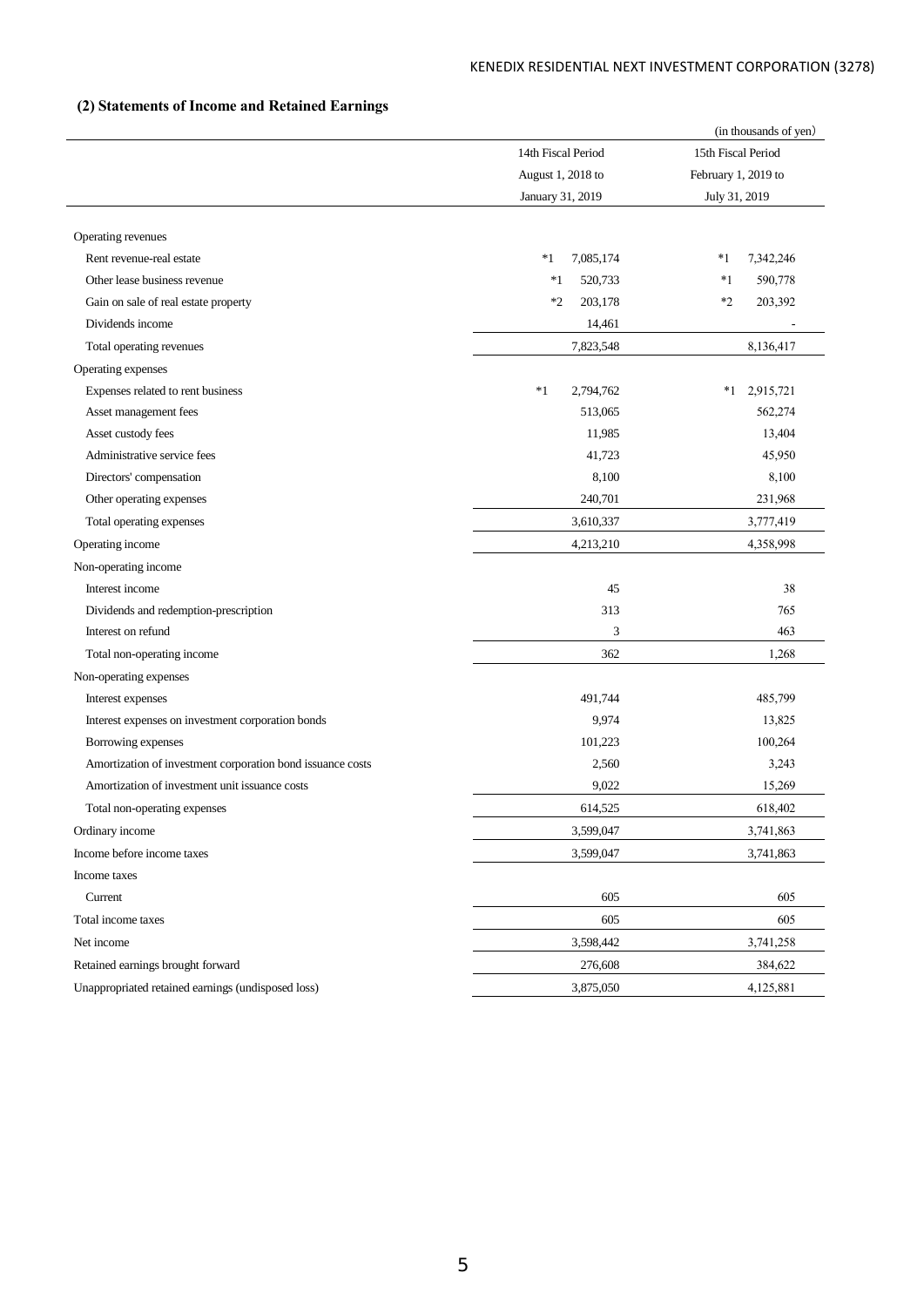# **(3) Statements of Changes in Net Assets**

| August 1, 2018 to January 31, 2019<br>14th Fiscal Period |  |
|----------------------------------------------------------|--|
|----------------------------------------------------------|--|

(in thousands of yen)

|                                                               |                         | Unitholders' equity |                                                       |                               |                                                          |                  |                                 |  |
|---------------------------------------------------------------|-------------------------|---------------------|-------------------------------------------------------|-------------------------------|----------------------------------------------------------|------------------|---------------------------------|--|
|                                                               |                         |                     |                                                       | Surplus                       |                                                          |                  |                                 |  |
|                                                               |                         |                     | Voluntary reserve                                     |                               |                                                          |                  |                                 |  |
|                                                               | Unitholders'<br>capital | Capital surplus     | Reserve for<br>temporary<br>difference<br>adjustments | Total<br>voluntary<br>reserve | Unappropriated<br>retained earnings<br>(undisposed loss) | Total<br>surplus | Total<br>unitholders'<br>equity |  |
| Balance at the beginning of current period                    | 80,132,379              | 13,187,100          |                                                       |                               | 5,428,676                                                | 18,615,776       | 98,748,155                      |  |
| Changes of items during the period                            |                         |                     |                                                       |                               |                                                          |                  |                                 |  |
| Issuance of new investment units                              | 13,093,849              |                     |                                                       |                               |                                                          |                  | 13,093,849                      |  |
| Provision for reserve for temporary<br>difference adjustments |                         |                     | 2,000,000                                             | 2,000,000                     | $-2,000,000$                                             |                  |                                 |  |
| Dividends from surplus                                        |                         |                     |                                                       |                               | $-3,152,068$                                             | $-3,152,068$     | $-3,152,068$                    |  |
| Net income                                                    |                         |                     |                                                       |                               | 3,598,442                                                | 3,598,442        | 3.598.442                       |  |
| Net changes of items other than<br>unitholders' equity        |                         |                     |                                                       |                               |                                                          |                  |                                 |  |
| Total changes of items during the period                      | 13,093,849              | ۰                   | 2,000,000                                             | 2,000,000                     | $-1,553,626$                                             | 446,373          | 13,540,223                      |  |
| Balance at the end of current period                          | $*$<br>93.226.228       | 13,187,100          | 2,000,000                                             | 2,000,000                     | 3,875,050                                                | 19,062,150       | 112.288.379                     |  |

|                                                               | Valuation and translation adjustments  |                                                   |                     |
|---------------------------------------------------------------|----------------------------------------|---------------------------------------------------|---------------------|
|                                                               | Deferred gains and<br>losses on hedges | Total valuation<br>and translation<br>adjustments | Total net<br>assets |
| Balance at the beginning of current period                    | $-2,512$                               | $-2,512$                                          | 98,745,643          |
| Changes of items during the period                            |                                        |                                                   |                     |
| Issuance of new investment units                              |                                        |                                                   | 13,093,849          |
| Provision for reserve for temporary<br>difference adjustments |                                        |                                                   |                     |
| Dividends from surplus                                        |                                        |                                                   | $-3,152,068$        |
| Net income                                                    |                                        |                                                   | 3,598,442           |
| Net changes of items other than<br>unitholders' equity        | $-334,709$                             | $-334,709$                                        | $-334,709$          |
| Total changes of items during the period                      | $-334,709$                             | $-334,709$                                        | 13,205,513          |
| Balance at the end of current period                          | $-337,222$                             | $-337,222$                                        | 111.951.157         |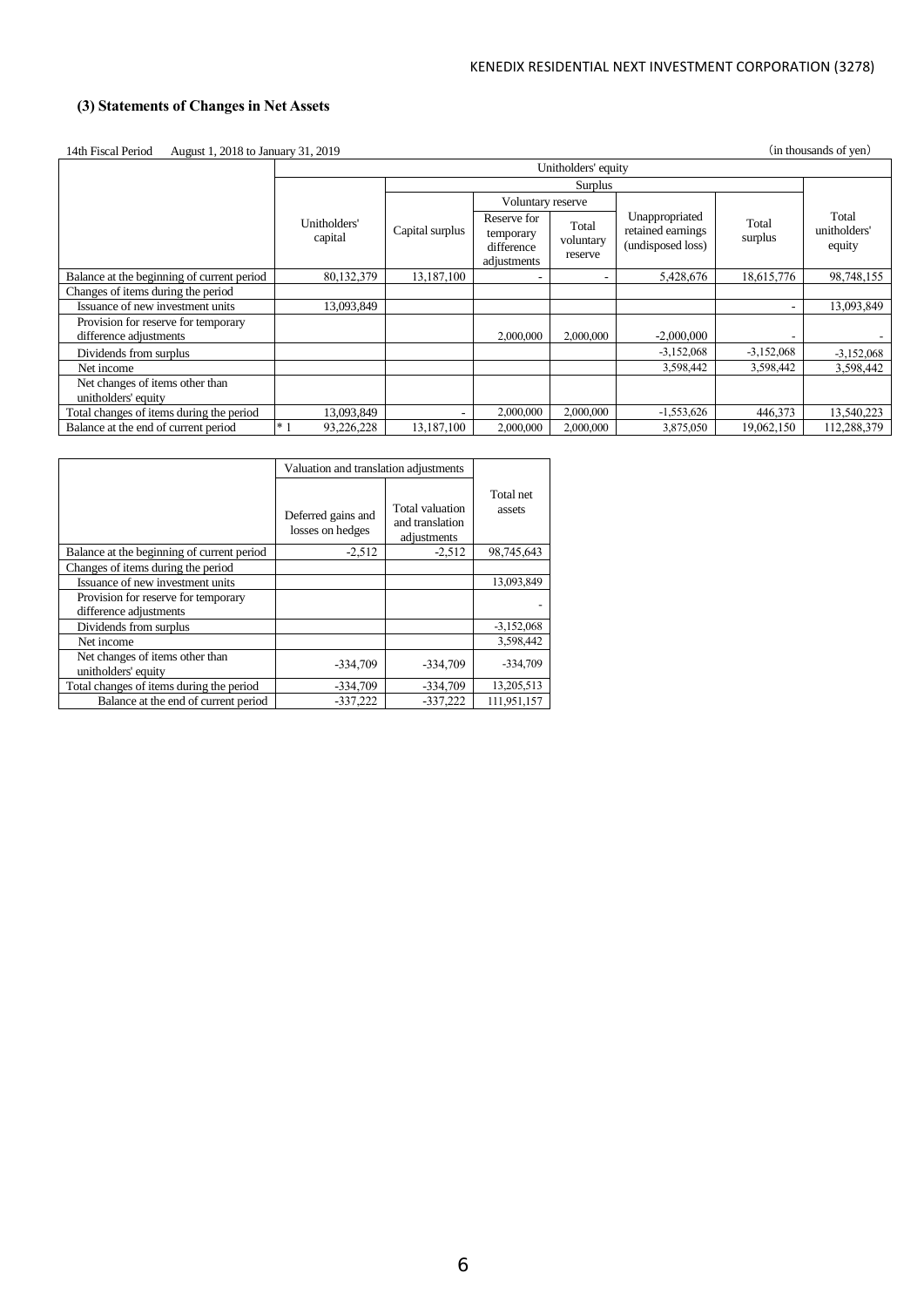# 15th Fiscal Period February 1, 2019 to July 31, 2019 (in thousands of yen)

|                                                             | Unitholders' equity     |                          |                                                       |                               |                                                          |                  |                                 |
|-------------------------------------------------------------|-------------------------|--------------------------|-------------------------------------------------------|-------------------------------|----------------------------------------------------------|------------------|---------------------------------|
|                                                             |                         |                          |                                                       |                               |                                                          |                  |                                 |
|                                                             |                         |                          |                                                       | Voluntary reserve             |                                                          |                  |                                 |
|                                                             | Unitholders'<br>capital | Capital surplus          | Reserve for<br>temporary<br>difference<br>adjustments | Total<br>voluntary<br>reserve | Unappropriated<br>retained earnings<br>(undisposed loss) | Total<br>surplus | Total<br>unitholders'<br>equity |
| Balance at the beginning of current period                  | 93,226,228              | 13, 187, 100             | 2,000,000                                             | 2,000,000                     | 3,875,050                                                | 19,062,150       | 112,288,379                     |
| Changes of items during the period                          |                         |                          |                                                       |                               |                                                          |                  |                                 |
| Issuance of new investment units                            | 6.505.285               |                          |                                                       |                               |                                                          |                  | 6.505.285                       |
| Reversal of reserve for temporary<br>difference adjustments |                         |                          | $-20,000$                                             | $-20,000$                     | 20,000                                                   |                  |                                 |
| Dividends from surplus                                      |                         |                          |                                                       |                               | $-3,510,428$                                             | $-3,510,428$     | $-3,510,428$                    |
| Net income                                                  |                         |                          |                                                       |                               | 3,741,258                                                | 3,741,258        | 3,741,258                       |
| Net changes of items other than<br>unitholders' equity      |                         |                          |                                                       |                               |                                                          |                  |                                 |
| Total changes of items during the period                    | 6,505,285               | $\overline{\phantom{a}}$ | $-20,000$                                             | $-20,000$                     | 250,830                                                  | 230,830          | 6,736,116                       |
| Balance at the end of current period                        | $*1$<br>99,731,514      | 13,187,100               | 1,980,000                                             | 1,980,000                     | 4,125,881                                                | 19,292,981       | 119,024,495                     |

|                                                               | Valuation and translation<br>adjustments  |                                                   |                     |
|---------------------------------------------------------------|-------------------------------------------|---------------------------------------------------|---------------------|
|                                                               | Deferred gains<br>and losses on<br>hedges | Total valuation<br>and translation<br>adjustments | Total net<br>assets |
| Balance at the beginning of current period                    | $-337,222$                                | $-337,222$                                        | 111,951,157         |
| Changes of items during the period                            |                                           |                                                   |                     |
| Issuance of new investment units                              |                                           |                                                   | 6,505,285           |
| Provision for reserve for temporary<br>difference adjustments |                                           |                                                   |                     |
| Dividends from surplus                                        |                                           |                                                   | $-3,510,428$        |
| Net income                                                    |                                           |                                                   | 3,741,258           |
| Net changes of items other than<br>unitholders' equity        | $-145,870$                                | $-145,870$                                        | $-145,870$          |
| Total changes of items during the period                      | $-145,870$                                | $-145,870$                                        | 6,590,246           |
| Balance at the end of current period                          | -483.092                                  | $-483.092$                                        | 118,541,403         |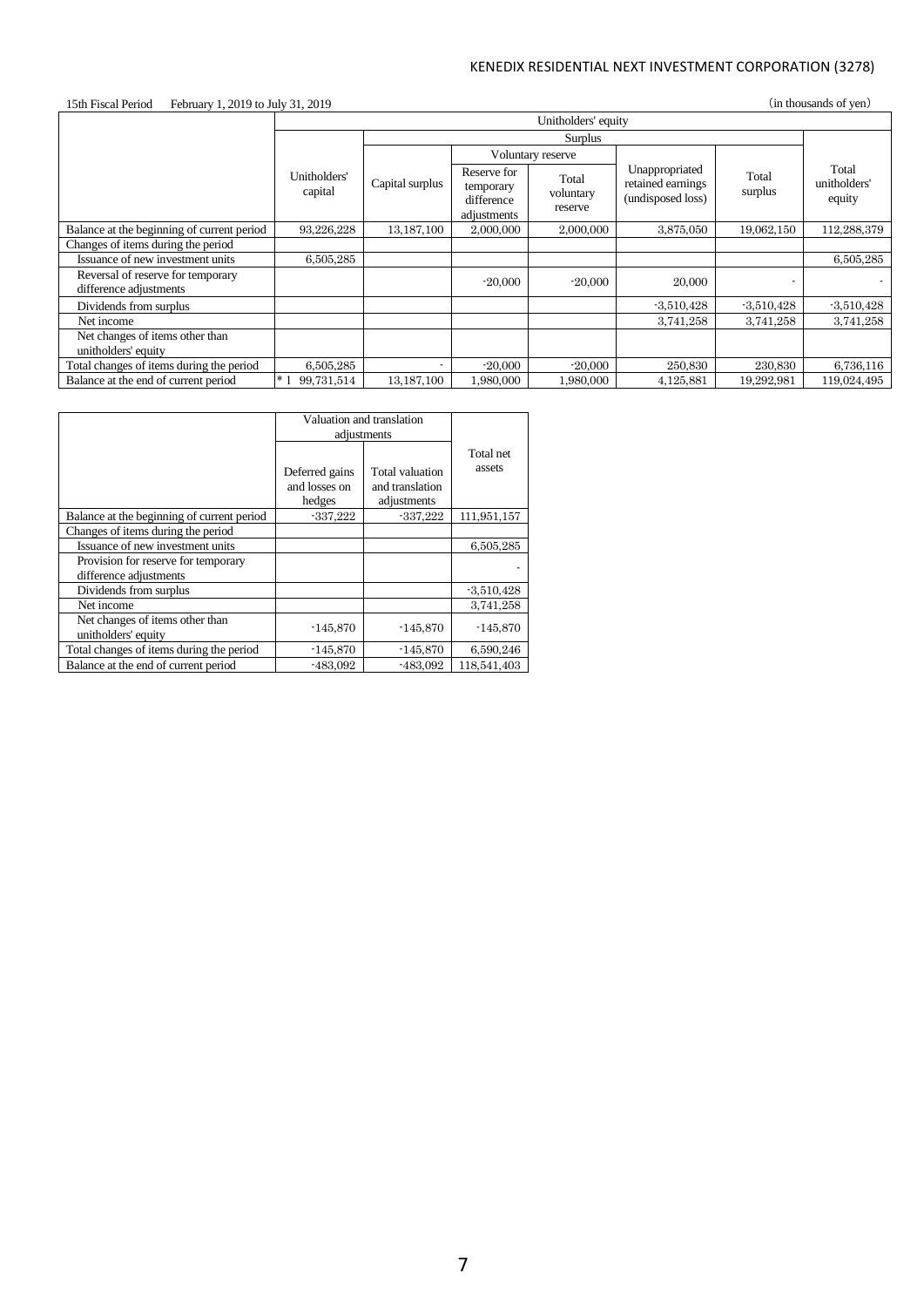# **(4) Distributions**

|                                                                                                    | 14th Fiscal Period<br>(From August 1, 2018 to January 31, 2019)                                                                                                                                                                                                                                                                                                                                                                                                                                                                                                                                                                                                                                                                                                                                                                                                                                                                                                                                                                                                    | 15th Fiscal Period<br>(From February 1, 2019 to July 31, 2019)                                                                                                                                                                                                                                                                                                                                                                                                                                                                                                                                                                                                                                                                                                                                                                                                                                                                                                                                                                                                  |
|----------------------------------------------------------------------------------------------------|--------------------------------------------------------------------------------------------------------------------------------------------------------------------------------------------------------------------------------------------------------------------------------------------------------------------------------------------------------------------------------------------------------------------------------------------------------------------------------------------------------------------------------------------------------------------------------------------------------------------------------------------------------------------------------------------------------------------------------------------------------------------------------------------------------------------------------------------------------------------------------------------------------------------------------------------------------------------------------------------------------------------------------------------------------------------|-----------------------------------------------------------------------------------------------------------------------------------------------------------------------------------------------------------------------------------------------------------------------------------------------------------------------------------------------------------------------------------------------------------------------------------------------------------------------------------------------------------------------------------------------------------------------------------------------------------------------------------------------------------------------------------------------------------------------------------------------------------------------------------------------------------------------------------------------------------------------------------------------------------------------------------------------------------------------------------------------------------------------------------------------------------------|
| I. Retained earnings at the end of period                                                          | ¥3,875,050,769                                                                                                                                                                                                                                                                                                                                                                                                                                                                                                                                                                                                                                                                                                                                                                                                                                                                                                                                                                                                                                                     | ¥4,125,881,528                                                                                                                                                                                                                                                                                                                                                                                                                                                                                                                                                                                                                                                                                                                                                                                                                                                                                                                                                                                                                                                  |
| II. Revesal of Voluntary reserve<br>Reversal of reserve for temporary<br>difference adjustments *1 | ¥20,000,000                                                                                                                                                                                                                                                                                                                                                                                                                                                                                                                                                                                                                                                                                                                                                                                                                                                                                                                                                                                                                                                        | ¥20,000,000                                                                                                                                                                                                                                                                                                                                                                                                                                                                                                                                                                                                                                                                                                                                                                                                                                                                                                                                                                                                                                                     |
| <b>III.</b> Total distributions                                                                    | ¥3,510,428,187                                                                                                                                                                                                                                                                                                                                                                                                                                                                                                                                                                                                                                                                                                                                                                                                                                                                                                                                                                                                                                                     | ¥3,687,001,854                                                                                                                                                                                                                                                                                                                                                                                                                                                                                                                                                                                                                                                                                                                                                                                                                                                                                                                                                                                                                                                  |
| Distributions per unit                                                                             | ¥4,039                                                                                                                                                                                                                                                                                                                                                                                                                                                                                                                                                                                                                                                                                                                                                                                                                                                                                                                                                                                                                                                             | ¥4,063                                                                                                                                                                                                                                                                                                                                                                                                                                                                                                                                                                                                                                                                                                                                                                                                                                                                                                                                                                                                                                                          |
| <b>IV</b> . Retained earnings brought forward to<br>the next period                                | ¥384,622,582                                                                                                                                                                                                                                                                                                                                                                                                                                                                                                                                                                                                                                                                                                                                                                                                                                                                                                                                                                                                                                                       | ¥458,879,674                                                                                                                                                                                                                                                                                                                                                                                                                                                                                                                                                                                                                                                                                                                                                                                                                                                                                                                                                                                                                                                    |
| Method of calculating distribution amount                                                          | In accordance with the policy described in Article 38-1 of<br>its Articles of Incorporation, the Investment Corporation<br>determines that the amount of distribution shall exceed the<br>amount equivalent to 90% of its distributable profit as<br>stipulated in Article 67-15 of the Special Taxation<br>Measures Law, and shall not exceed its accounting profits<br>as the maximum amount. Following this policy, the<br>Investment Corporation has decided that it shall distribute<br>$43,510,428,187$ , which is the amount deducted a part of<br>gain on sale of real estate property and other adjustments<br>from net income and added reversal of reserve for<br>temporary difference adjustments, as the distribution of<br>earnings.<br>Procedures for the distribution of amounts exceeding<br>distributable income are outlined in Article 38-2 of the<br>Investment Corporation's Articles of Incorporation. In the<br>14th fiscal period, the Investment Corporation has<br>decided not to distribute cash in excess of distributable<br>profit. | In accordance with the policy described in Article 38-1 of<br>its Articles of Incorporation, the Investment Corporation<br>determines that the amount of distribution shall exceed the<br>amount equivalent to 90% of its distributable profit as<br>stipulated in Article 67-15 of the Special Taxation<br>Measures Law, and shall not exceed its accounting profits<br>as the maximum amount. Following this policy, the<br>Investment Corporation has decided that it shall distribute<br>$43,687,001,854$ , which is the amount deducted a part of<br>gain on sale of real estate property and other adjustments<br>from net income and added reversal of reserve for<br>temporary difference adjustments, as the distribution of<br>earnings.<br>Procedures for the distribution of amounts exceeding<br>distributable income are outlined in Article 38-2 of the<br>Investment Corporation's Articles of Incorporation. In the<br>15th fiscal period, the Investment Corporation has decided<br>not to distribute cash in excess of distributable profit. |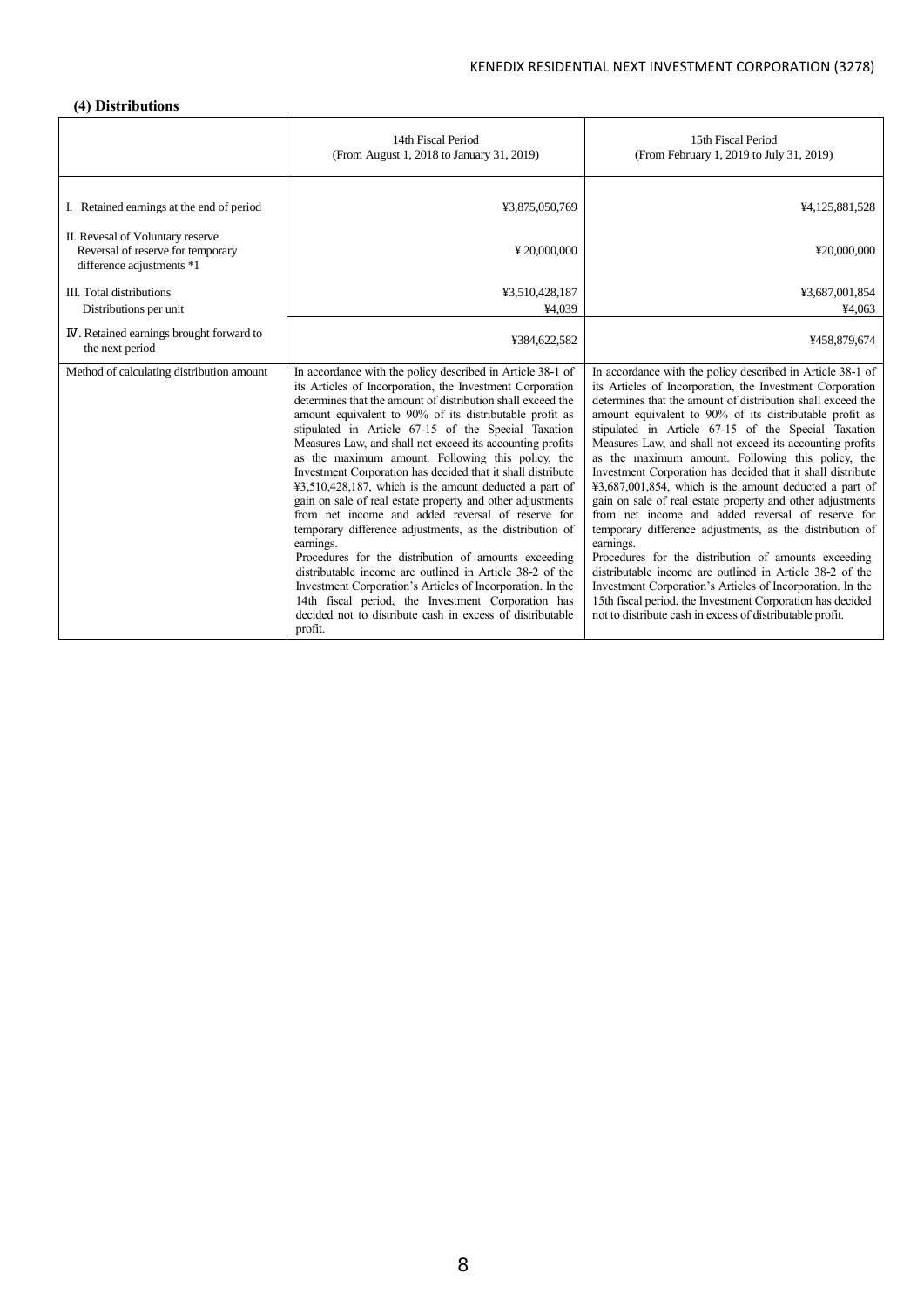# **(5) Statements of Cash Flows**

|                                                                         |                    | (in thousands of yen) |
|-------------------------------------------------------------------------|--------------------|-----------------------|
|                                                                         | 14th Fiscal Period | 15th Fiscal Period    |
|                                                                         | August 1, 2018 to  | February 1, 2019 to   |
|                                                                         | January 31, 2019   | July 31, 2019         |
| Net cash provided by (used in) operating activities                     |                    |                       |
| Income before income taxes                                              | 3,599,047          | 3,741,863             |
| Depreciation and amortization                                           | 1,343,939          | 1,392,068             |
| Amortization of investment corporation bond issuance expenses           | 2,560              | 3,243                 |
| Amortization of investment unit issuance costs                          | 9,022              | 15,269                |
| Interest income                                                         | -45                | $-38$                 |
| Interest expenses                                                       | 501,719            | 499,624               |
| Decrease (increase) in operating accounts receivable                    | 2,576              | $-9,393$              |
| Decrease (increase) in consumption taxes refund receivable              | $-338,402$         | 338,402               |
| Decrease (increase) in prepaid expenses                                 | 3,405              | $-5,365$              |
| Increase (decrease) in operating accounts payable                       | 117,776            | $-109,149$            |
| Increase (decrease) in accounts payable-other                           | 15,829             | 7,522                 |
| Increase (decrease) in accrued consumption taxes                        | $-52,443$          | 10,061                |
| Increase (decrease) in advances received                                | 137,469            | 52,372                |
| Decrease (increase) in long-term prepaid expenses                       | $-142,793$         | 45,046                |
| Decrease in net property, plant and equipment held in trust due to sale | 500,913            | 482,312               |
| Other, net                                                              | 19,148             | $-8,827$              |
| Subtotal                                                                | 5,719,725          | 6,455,011             |
| Interest income received                                                | 45                 | 38                    |
| Interest expenses paid                                                  | $-511,560$         | $-509,888$            |
| Income taxes (paid) refund                                              | 3,769              | 2,074                 |
| Net cash provided by (used in) operating activities                     | 5,211,979          | 5,947,236             |
| Net cash provided by (used in) investing activities                     |                    |                       |
| Purchase of property, plant and equipment in trust                      | $-29,866,970$      | $-13,813,975$         |
| Purchase of intangible assets                                           |                    | $-162,428$            |
| Purchase of investment securities                                       | $-1,832$           |                       |
| Proceeds from investment securities                                     | 402,700            | 103,455               |
| Payments of lease and guarantee deposits                                |                    | $-60,000$             |
| Proceeds from lease and guarantee deposits                              | 10,000             |                       |
| Repayments of tenant leasehold and security deposits in trust           | $-133,676$         | $-141,168$            |
| Proceeds from tenant leasehold and security deposits in trust           | 486,208            | 558,072               |
| Repayments of tenant lump sum deposits in trust                         | $-103,996$         | $-79,827$             |
| Proceeds from tenant lump sum deposits in trust                         | 304,115            | 168,384               |
| Net cash provided by (used in) investing activities                     | $-28,903,451$      | $-13,427,488$         |
| Net cash provided by (used in) financing activities                     |                    |                       |
| Increase in short-term loans payable                                    |                    | 2,500,000             |
| Decrease in short-term loans payable                                    | $-580,000$         | $-2,050,000$          |
| Proceeds from long-term loans payable                                   | 26,700,000         | 4,700,000             |
| Repayments of long-term loans payable                                   | $-11,000,000$      | $-2,500,000$          |
| Proceeds from issuance of investment corporation bond                   | 1,981,451          |                       |
| Proceeds from issuance of investment units                              | 13,039,815         | 6,462,083             |
| Dividends paid                                                          | $-3,151,284$       | $-3,510,096$          |
| Net cash provided by (used in) financing activities                     | 26,989,982         | 5,601,986             |
| Net increase (decrease) in cash and cash equivalents                    | 3,298,510          | $-1,878,264$          |
| Cash and cash equivalents at the beginning of period                    | 18,779,421         | 22,077,932            |
| Cash and cash equivalents at the end of period                          | $*1$<br>22,077,932 | *1<br>20,199,667      |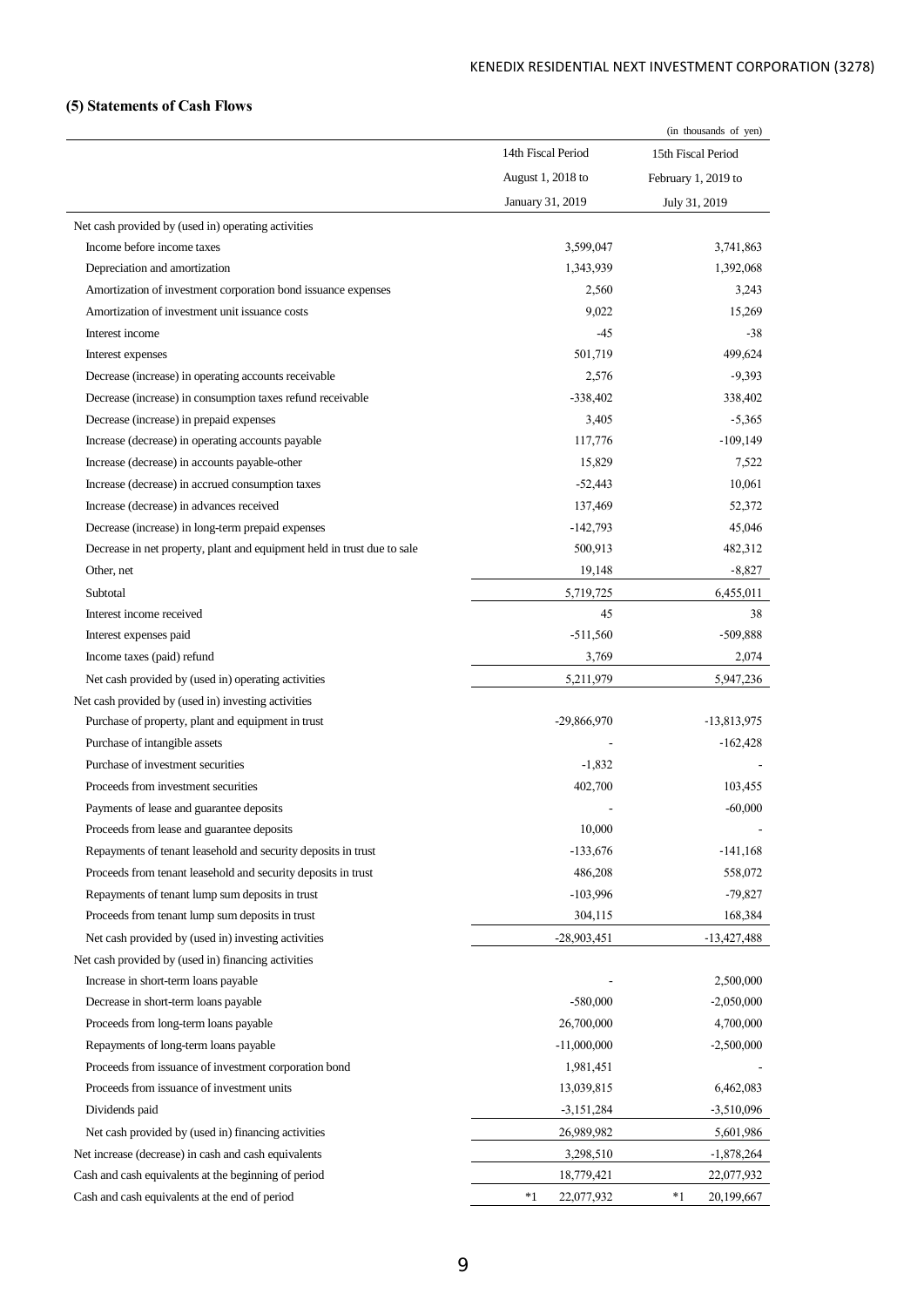# **(6) Notes to the Going Concern**

Not applicable

# **(7) Important Accounting Standards**

| 1. Evaluation standards and<br>evaluation method of assets                                            | Securities<br>Other securities<br>Those with no fair value<br>Cost method through moving-average method<br>Concerning anonymous association equity interests, the method of incorporating the amount equivalent to<br>equity interests corresponding to net amount of gain or loss from anonymous association is adopted.                                                                                                                                                                                                                                                                                                                                                                                                                                                                                                                                                                                                                                                                                                                                                                                                                               |
|-------------------------------------------------------------------------------------------------------|---------------------------------------------------------------------------------------------------------------------------------------------------------------------------------------------------------------------------------------------------------------------------------------------------------------------------------------------------------------------------------------------------------------------------------------------------------------------------------------------------------------------------------------------------------------------------------------------------------------------------------------------------------------------------------------------------------------------------------------------------------------------------------------------------------------------------------------------------------------------------------------------------------------------------------------------------------------------------------------------------------------------------------------------------------------------------------------------------------------------------------------------------------|
| 2. Depreciation of fixed assets                                                                       | (1) Property, plant and equipment (includes trust assets)<br>The straight-line method is applied.<br>Useful lives of the assets ranging are as follows:<br>Buildings: 2 to 69 years<br>Structures: 3 to 65 years<br>Machinery and equipment: 8 to 40 years<br>Tools, furniture and fixtures: 5 to 30 years<br>(2) Intangible assets (includes trust assets)<br>The straight-line method is applied.<br>Land leasehold: Fixed term land leaseholds is amortized over a contractual period under the straight-line method.<br>(3) Long-term prepaid expenses<br>The straight-line method is applied.                                                                                                                                                                                                                                                                                                                                                                                                                                                                                                                                                      |
| 3. Accounting policies for<br>deferred assets                                                         | (1) Unit issuance costs<br>Unit issuance costs are amortized over a period of 3 years under the straight-line method.<br>(2) Investment corporation bond issuance costs<br>Bond issuance costs are amortized by applying the straight-line method for the entire redemption period.                                                                                                                                                                                                                                                                                                                                                                                                                                                                                                                                                                                                                                                                                                                                                                                                                                                                     |
| 4. Accounting standards for<br>revenues and expenses                                                  | Property-related taxes including property taxes, city planning taxes and depreciable property taxes are imposed on<br>properties on a calendar year basis. These taxes are generally charged to operating expenses for the period, for the portion<br>of such taxes corresponding to said period. Under Japanese tax regulations, the seller of the property is liable for these<br>taxes on the property from the date of disposal to the end of the calendar year in which the property is disposed. The<br>seller, however, is reimbursed by the purchaser for these accrued property-related tax liabilities.                                                                                                                                                                                                                                                                                                                                                                                                                                                                                                                                       |
|                                                                                                       | When the Investment Corporation purchases properties, it typically allocates the portion of the property-related taxes<br>related to the period following the purchase date of each property through the end of the calendar year. The amounts of<br>those allocated portions of the property-related taxes are capitalized as part of the acquisition costs of the related<br>properties. Capitalized property-related taxes amounted to ¥33,037 thousand and ¥50,824 thousand as of July 31, 2019<br>and January 31, 2019, respectively.                                                                                                                                                                                                                                                                                                                                                                                                                                                                                                                                                                                                              |
| 5. Accounting for hedges                                                                              | (1) Hedge accounting method<br>The deferred hedge method is applied. However, the special treatment is applied for the interest-rate swap<br>agreements that meet the criteria.<br>(2) Hedging instruments and risks hedged<br>Hedge instruments<br>The Investment Corporation enters into interest-rate swap transactions.<br>Risks hedged<br>Interest rates on debt.<br>(3) Hedging policy<br>The Investment Corporation enters into derivative transactions based on its risk management policies with the<br>objective of hedging risks in accordance with its Articles of Incorporation.<br>(4) Method of evaluating the effectiveness of hedging<br>As for the method of assessment of the effectiveness of the hedge in the period from the inception of the hedge to the<br>time of judgment of its effectiveness, the cumulative changes in cash flow of the hedged items and hedging<br>instruments are compared and a judgment is made based on changed amount, etc. However, an assessment of the<br>effectiveness of hedging activities is omitted in the case of interest rate swaps that meet the requirements for special<br>treatment. |
| 6. The scope of cash and cash<br>equivalents on statements of<br>cash flows                           | Cash and cash equivalents consist of cash on hand, deposits placed with banks and short-term investments which are<br>highly liquid, readily convertible to cash and with insignificant risk of market value fluctuation, with maturities of three<br>months or less from the date of purchase.                                                                                                                                                                                                                                                                                                                                                                                                                                                                                                                                                                                                                                                                                                                                                                                                                                                         |
| 7. Other significant accounting<br>policies utilized in the<br>preparation of financial<br>statements | (1) Accounting method for trust beneficiary interests in real estate and other assets<br>The assets and liabilities as well as revenues and expenses of financial assets held in the form of trust beneficiary<br>interests in real estate and other assets are recorded in full in the Investment Corporation's balance sheets and<br>statements of income.<br>Important line items included in accounting for financial assets and liabilities in the Investment Corporation's<br>balance sheet are as follows:<br>1. Cash and deposits in trust<br>2. Buildings in trust, structures in trust, machinery and equipment in trust, tools, furniture and fixtures in trust, land<br>in trust, leasehold right in trust<br>3. Tenant leasehold and security deposits in trust, tenant lump sum deposits in trust<br>(2) Accounting method for consumption tax<br>Consumption taxes are separately recorded. Non-deductible consumption taxes applicable to the acquisition of<br>assets are included in the cost of acquisition for each asset.                                                                                                          |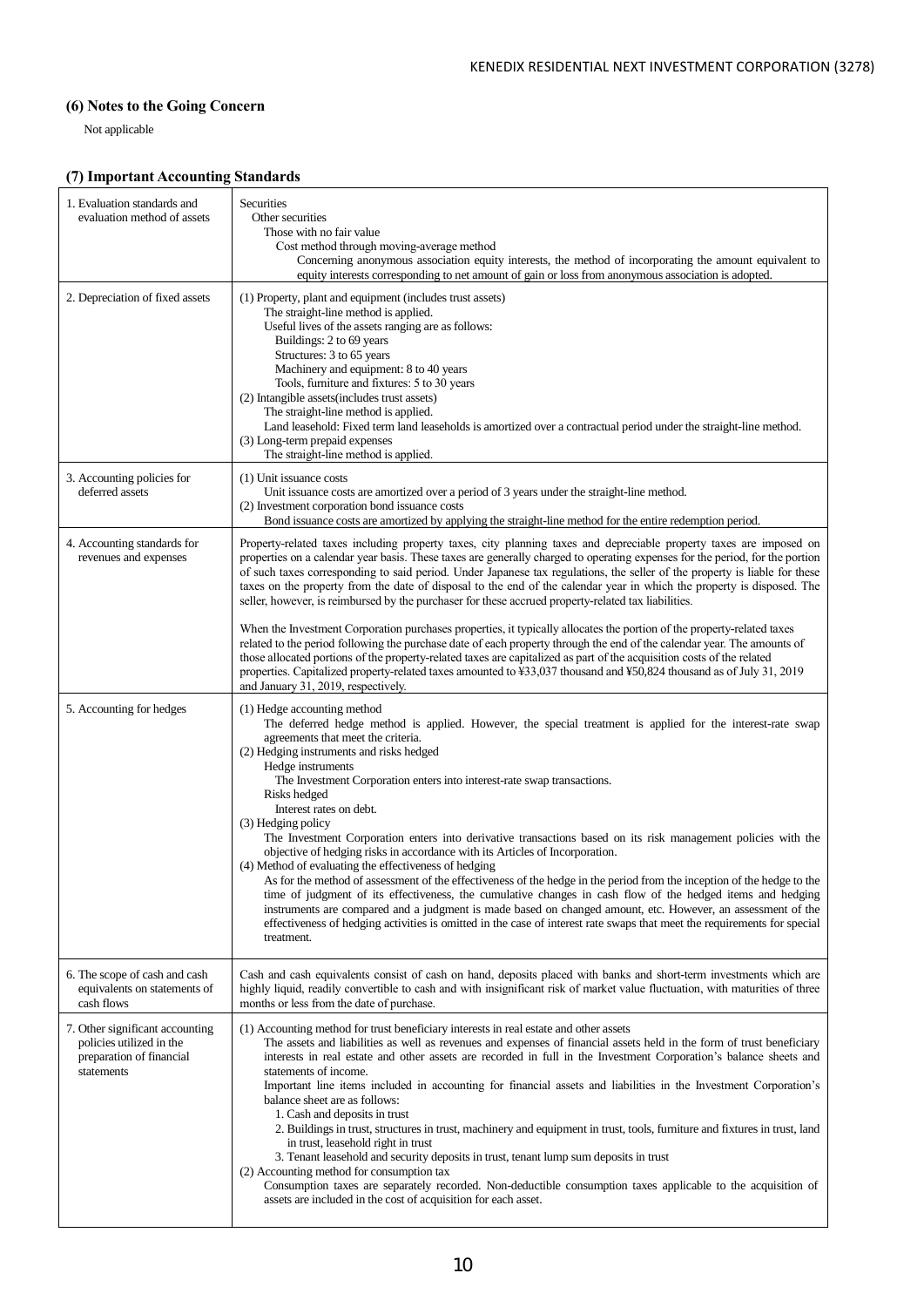# **(8) Notes to the Financial Statements**

(Notes to the Balance Sheets)

\* 1. Minimum unitholders' equity pursuant to Article 67-4 of the Law Concerning Investment Trusts and Investment Corporations Law

|                        |        | (in thousands of yen) |
|------------------------|--------|-----------------------|
| As of January 31, 2019 |        | As of July 31, 2019   |
|                        | 50,000 | 50,000                |

\*2. Reserve for temporary difference adjustments

14th Fiscal Period (As of January 31, 2019)

| The following summarizes reserve for temporary difference adjustments. |                |                                              |                                 |                                  | (in thousands of yen)                  |                                                 |
|------------------------------------------------------------------------|----------------|----------------------------------------------|---------------------------------|----------------------------------|----------------------------------------|-------------------------------------------------|
|                                                                        | Initial amount | Balance at<br>the beginning<br>of the period | Reserve<br>during the<br>period | Reversal<br>during the<br>period | Balance at<br>the end of<br>the period | Reason for reserve<br>and reversal              |
| Gain on negative good will*                                            | 2,000,000      |                                              | 2,000,000                       |                                  | 2,000,000                              | Reserve a part of gain<br>on negative good will |

\* The Investment Corporation has reserved a part of gain on negative goodwill in the 13th fiscal period as reserve for temporary difference adjustments. At least 1% of the initial amount in equal installments over 50 years (100 fiscal periods) will be reversed every fiscal period starting from the next fiscal period after the period, in which the initial amount was reserved.

15th Fiscal Period (As of July 31, 2019)

| The following summarizes reserve for temporary difference adjustments. |                |                                              |                                 |  |                                  | (in thousands of ven)                  |                                          |
|------------------------------------------------------------------------|----------------|----------------------------------------------|---------------------------------|--|----------------------------------|----------------------------------------|------------------------------------------|
|                                                                        | Initial amount | Balance at<br>the beginning<br>of the period | Reserve<br>during the<br>period |  | Reversal<br>during the<br>period | Balance at<br>the end of<br>the period | Reason<br>reserve<br>for<br>and reversal |
| Gain on negative good will*                                            | 2,000,000      | 2,000,000                                    |                                 |  | 20,000                           | 1,980,000                              | Appropriate for<br>distribution          |

\* The Investment Corporation has reserved a part of gain on negative goodwill in the 13th fiscal period as reserve for temporary difference adjustments. At least 1% of

the initial amount in equal installments over 50 years (100 fiscal periods) will be reversed every fiscal period starting from the next fiscal period after the period, in which the initial amount was reserved.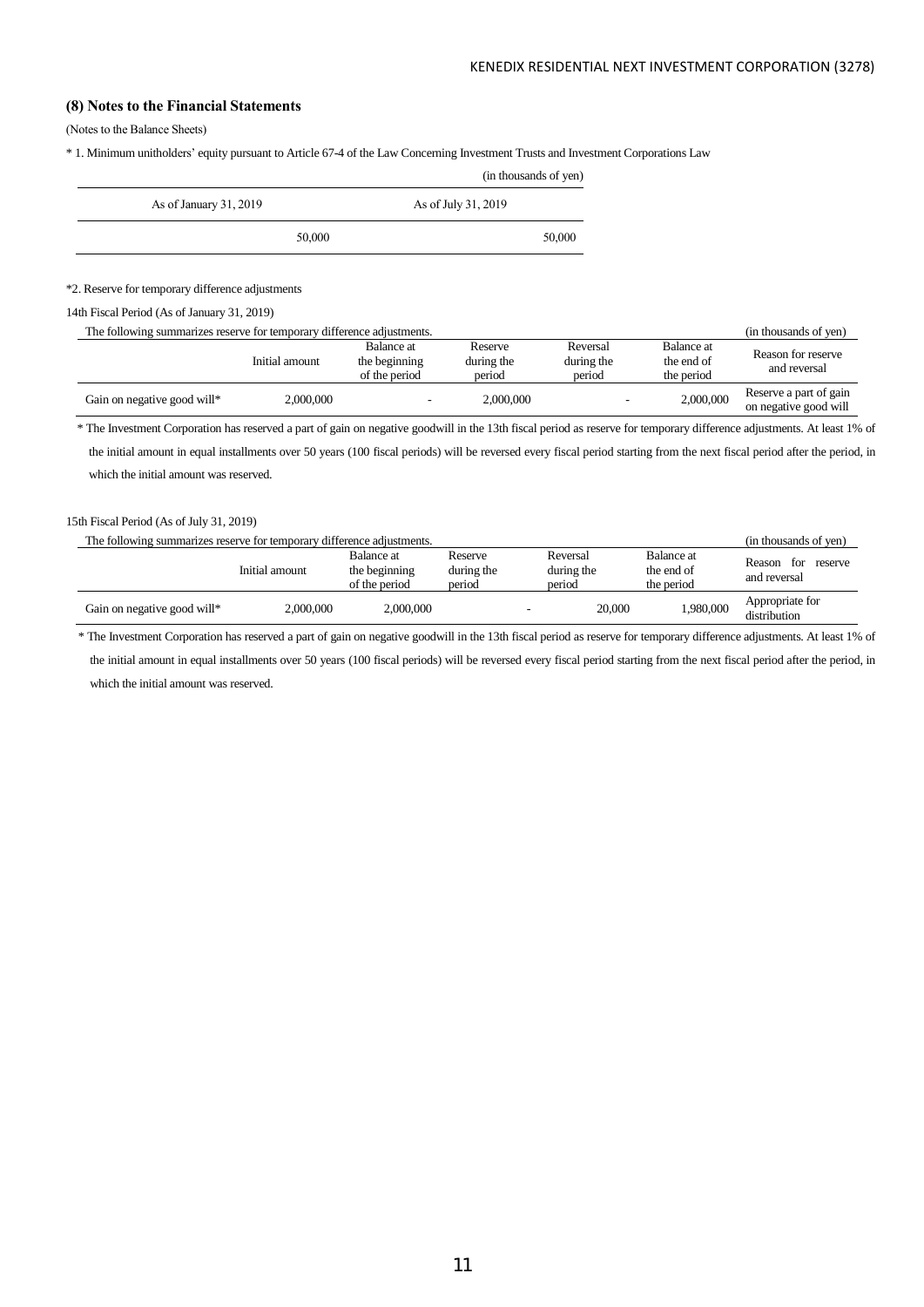## (Notes to the Statements of Income and Retained Earnings)

\* 1. Breakdown of real estate rental business profit and loss

|                                                         |                                            | (in thousands of yen) |
|---------------------------------------------------------|--------------------------------------------|-----------------------|
|                                                         | From August 1, 2018<br>to January 31, 2019 |                       |
| A. Rental and other operating revenues:                 |                                            |                       |
| Rental revenues                                         | 6,711,825                                  | 6,964,736             |
| Rental revenues from limited proprietary rights of land | 43,749                                     | 43,750                |
| Common area charges                                     | 329,599                                    | 333,759               |
| Subtotal                                                | 7,085,174                                  | 7,342,246             |
| Others:                                                 |                                            |                       |
| Parking space rental revenues                           | 210,398                                    | 206,653               |
| Miscellaneous                                           | 310,334                                    | 384,125               |
| Subtotal                                                | 520,733                                    | 590,778               |
| Total rental and other operating revenues               | 7,605,908                                  | 7,933,025             |
| B. Property-related expenses:                           |                                            |                       |
| Property management fees and facility management fees   | 408,364                                    | 425,193               |
| <b>Utilities</b>                                        | 97,432                                     | 95,304                |
| Taxes                                                   | 410,483                                    | 476,820               |
| Repairs and maintenance                                 | 318,838                                    | 300,657               |
| Insurance                                               | 11,487                                     | 11,671                |
| Trust fees                                              | 53,141                                     | 53,335                |
| Depreciation                                            | 1,343,163                                  | 1,391,292             |
| Others                                                  | 151,851                                    | 161,445               |
| Total property-related expenses                         | 2,794,762                                  | 2,915,721             |
| C. Net operating income (A-B)                           | 4,811,146                                  | 5,017,303             |

# \*2. Gain and Loss on sale of real estate property

14th Fiscal Period (August 1, 2018 to January 31, 2019)

|                                              | (in thousands of yen) |
|----------------------------------------------|-----------------------|
| KDX Residence Kotodai                        |                       |
| Revenue from sale of the investment property | 730,574               |
| Costs of the investment property             | 500,913               |
| Other sales expenses                         | 26.481                |
| Gain on sale of real estate property         | 203,178               |

# 15th Fiscal Period (February 1, 2019 to July 31, 2019)

l,

|                                              | (in thousands of yen) |
|----------------------------------------------|-----------------------|
| KDX Residence Shin-Osaka                     |                       |
| Revenue from sale of the investment property | 690,000               |
| Costs of the investment property             | 482,312               |
| Other sales expenses                         | 4.295                 |
| Gain on sale of real estate property         | 203,392               |

## (Notes to the Statements of Changes in Net Assets)

\* 1. Total number of authorized investment units and total number of investment units issued and outstanding are as follows:

|                                                         | From August 1, 2018<br>to January 31, 2019 | From February 1, 2019<br>to July 31, 2019 |
|---------------------------------------------------------|--------------------------------------------|-------------------------------------------|
| Total number of authorized investment units             | 10,000,000 units                           | 10,000,000 units                          |
| Total number of investment units issued and outstanding | 869.133 units                              | 907.458 units                             |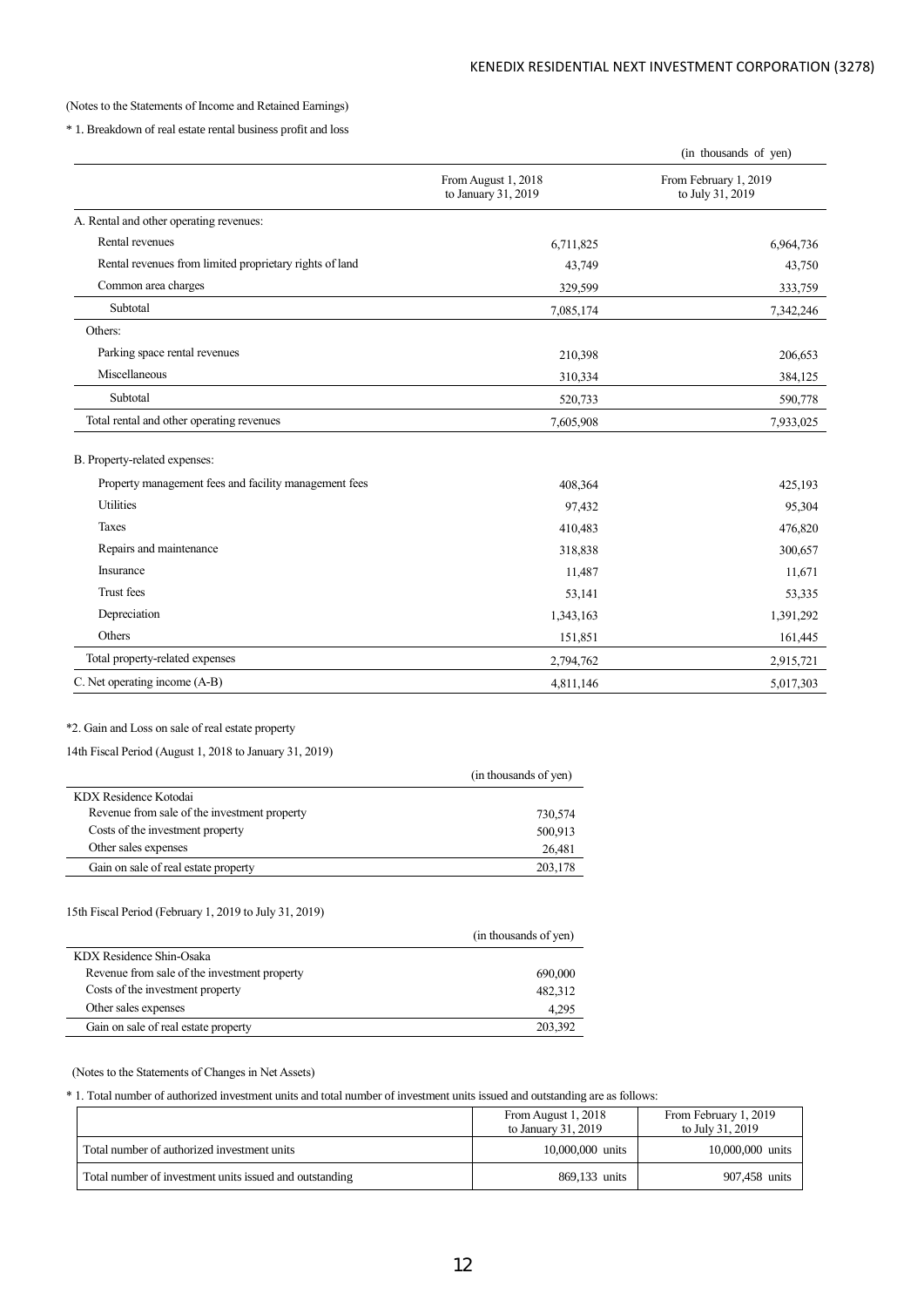(in thousands of yen)

### (Notes to Distributions)

## 14th Fiscal Period (August 1, 2018 to January 31, 2019)

\*1. Reserve for temporary difference adjustments

The Investment Corporation has reserved ¥2,000,000,000 as reserve for temporary difference adjustments from gain on negative goodwill in the 13th fiscal period. At least 1% of the initial amount in equal installments over 50 years (100 fiscal periods) will be reversed every fiscal period applied to distribution starting from the 14th fiscal period distribution. It has been decided that ¥20,000,000 shall be reversed and applied to distribution in the 14th fiscal period distribution.

#### 15th Fiscal Period (February 1, 2019 to July 31, 2019)

### \*1. Reserve for temporary difference adjustments

The Investment Corporation has reserved ¥2,000,000,000 as reserve for temporary difference adjustments from gain on negative goodwill in the 13th fiscal period. At least 1% of the initial amount in equal installments over 50 years (100 fiscal periods) will be reversed every fiscal period applied to distribution starting from the 14th fiscal period distribution. It has been decided that ¥20,000,000 shall be reversed and applied to distribution in the 15th fiscal period distribution.

### (Notes to the Statements of Cash Flow)

\* 1. Reconciliation of balance sheet items to cash and cash equivalents at end of period in the cash flows statements

|                            |                        | (in thousands of yen) |
|----------------------------|------------------------|-----------------------|
|                            | As of January 31, 2019 | As of July 31, 2019   |
| Cash and deposits          | 12,356,302             | 10,296,548            |
| Cash and deposits in trust | 9,721,629              | 9,903,118             |
| Cash and cash equivalents  | 22,077,932             | 20,199,667            |

## (Notes to the Lease Transactions)

#### Operating lease transactions (Lessee)

Unearned lease payments

|                  |                        | (in unousanus of year) |
|------------------|------------------------|------------------------|
|                  | As of January 31, 2019 | As of July 31, 2019    |
| Due in 1 year    | -                      | 12,000                 |
| Due after 1 year |                        | 551,000                |
| Total            | -                      | 563,000                |

### Operating lease transactions (Lessor)

Unearned lease payments

|                  |                        | (in thousands of yen) |
|------------------|------------------------|-----------------------|
|                  | As of January 31, 2019 | As of July 31, 2019   |
| Due in 1 year    | 2,769,825              | 3,265,232             |
| Due after 1 year | 18,849,702             | 20,920,160            |
| Total            | 21,619,527             | 24, 185, 392          |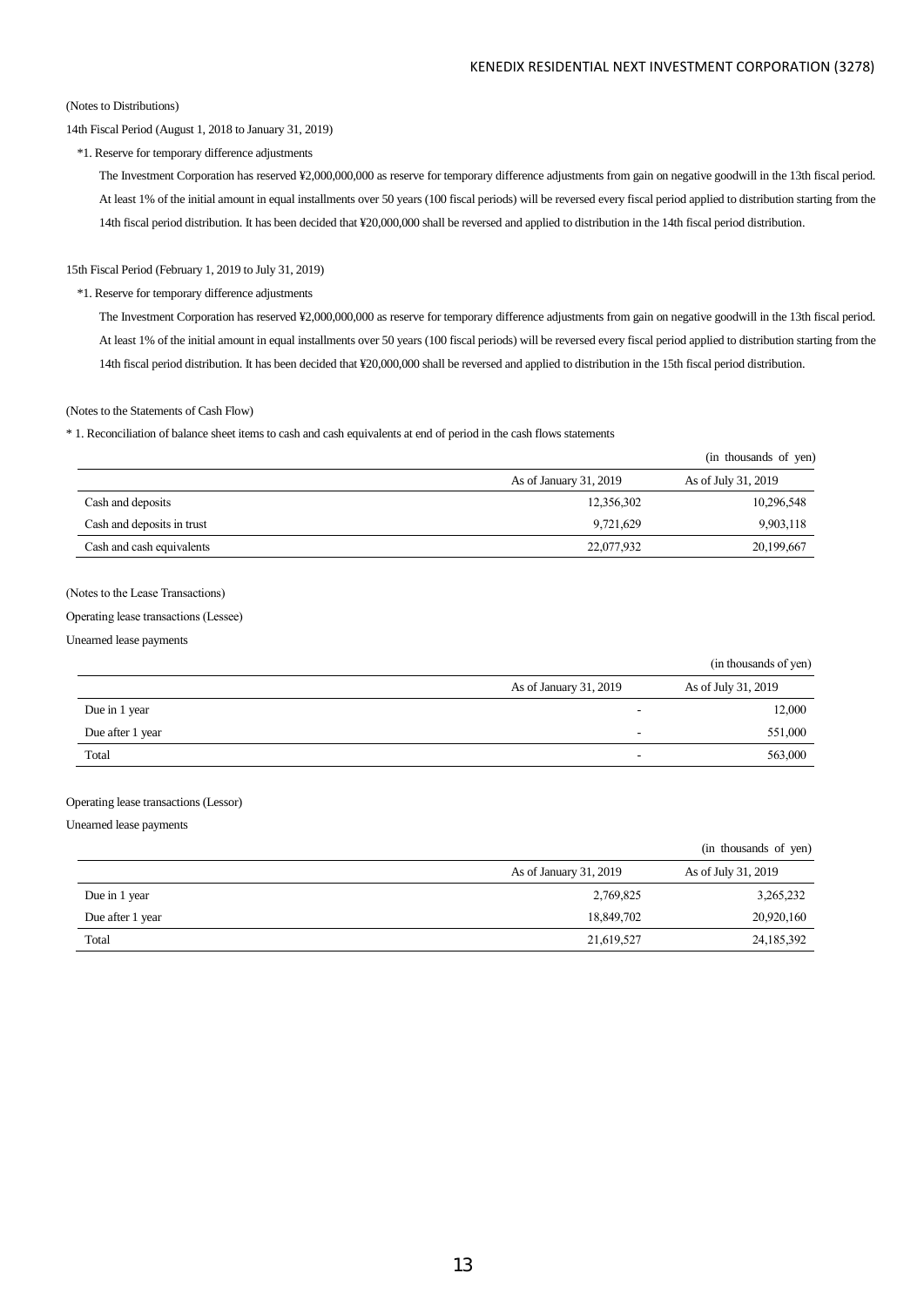#### (Notes to the Financial Instruments)

#### (A). Overview

### (1) Policy for financial instruments

The Investment Corporation procures funds for asset acquisitions, repairs, payment of distributions, repayment of loans, etc. through loans from financial institutions, issuance of investment corporation bonds , issuance of investment units and other means. With regard to the procurement of interest-bearing debts, the Investment Corporation ensures that it can effectively combine stable long-term funds with flexible short-term funds. Management of surplus funds is undertaken through various bank deposits focusing on safety, liquidity and effectiveness. The Investment Corporation uses derivatives for the purpose of hedging its exposure to changes in interest rates and other risks and does not enter into derivative transactions for speculative or trading purposes.

#### (2) Types of financial instruments and related risk

Bank deposits are for managing the Investment Corporation's surplus funds and are exposed to credit risk such as the bankruptcy of financial institutions at which funds are deposited. Investment securities represent equity investments in an anonymous association and are exposed to credit risk of the issuer and interest rate fluctuation risk. Borrowings and investment corporation bonds are made primarily for the purpose of procuring funds for the acquisition of real estate and trust beneficiary interests in real estate and have a repayment date of a maximum of 9 years and 4 months as of July 31, 2019, the end of the 15th fiscal period, are exposed to liquidity risk where alternative funds may not be procured by the repayment date. Also, borrowings with floating interest rates are exposed to interest rate fluctuation risk. Derivatives are used for the purpose of hedging interest rate fluctuation risk for a certain portion of the borrowings.

#### (3) Risk management for financial instruments

#### a. Credit risk

While bank deposits are exposed to credit risk such as the bankruptcy of financial institutions at which funds are deposited, such risk is monitored by deposits in non-interest bearing ordinary savings accounts or with financial institutions with credit ratings above a certain level. Investment securities represent equity investments in an anonymous association and are exposed to credit risk of the issuer and interest rate fluctuation risk. To manage this credit risk, the Investment Corporation regularly evaluates the results of operations and the financial condition of the issuer, etc. In utilizing derivatives, the Investment Corporation aims to mitigate counterparty risk such as by transacting with financial institutions with favorable ratings.

#### b. Market risk

While borrowings with floating rates are exposed to interest rate volatility risk, such risk is monitored by adjusting the rate of the balance of borrowings with floating rates against the total borrowings according to the financial environment, interest rate forecasts by continuous monitoring, etc. and by using derivatives, etc. A risk management policy is established with regard to the execution and management of derivatives and such transactions are conducted based on this policy. The Investment Corporation periodically reviews the value of the property and financial condition of the issuer with regard to investment securities.

#### c. Liquidity risk

Though borrowings are subject to liquidity risk, the Investment Corporation reduces such risk by spreading out payment due dates and by diversifying financial institutions. Liquidity risk is also managed by such means as regularly checking the balance of cash reserves.

#### (4) Supplementary explanation of the estimated fair value of financial instruments

The fair value of financial instruments is based on their quoted market price, if available. When there is no quoted market price available, fair value is reasonably estimated. Since various assumptions and factors are reflected in estimating the fair value, different assumptions and factors could result in a different fair value.

#### (B). Estimated Fair Value of Financial Instruments

The carrying value of financial instruments on the balance sheet and estimated fair value are shown in the following table.

#### As of January 31, 2019

|                                                |                 |                      | (in thousands of yen) |
|------------------------------------------------|-----------------|----------------------|-----------------------|
|                                                | Carrying amount | Estimated fair value | Difference            |
| (1) Cash and deposits                          | 12,356,302      | 12,356,302           |                       |
| (2) Cash and deposits in trust                 | 9,721,629       | 9,721,629            |                       |
| Total                                          | 22,077,932      | 22,077,932           | . .                   |
| (1) Short-term loans payable                   | 2,050,000       | 2,050,000            |                       |
| (2) Current portion of long-term loans payable | 9,700,000       | 9,702,693            | 2,693                 |
| (3) Investment corporation bonds               | 5,000,000       | 4,994,100            | $-5,900$              |
| (4) Long-term loans payable                    | 106,500,000     | 106,881,219          | 381,219               |
| Total                                          | 123,250,000     | 123,628,012          | 378,012               |
| Derivative transactions                        | $-337.222$      | $-337.222$           |                       |

\* Figures indicate net amount of derivative assets/liabilities derived from derivative transactions, with minus representing net liabilities.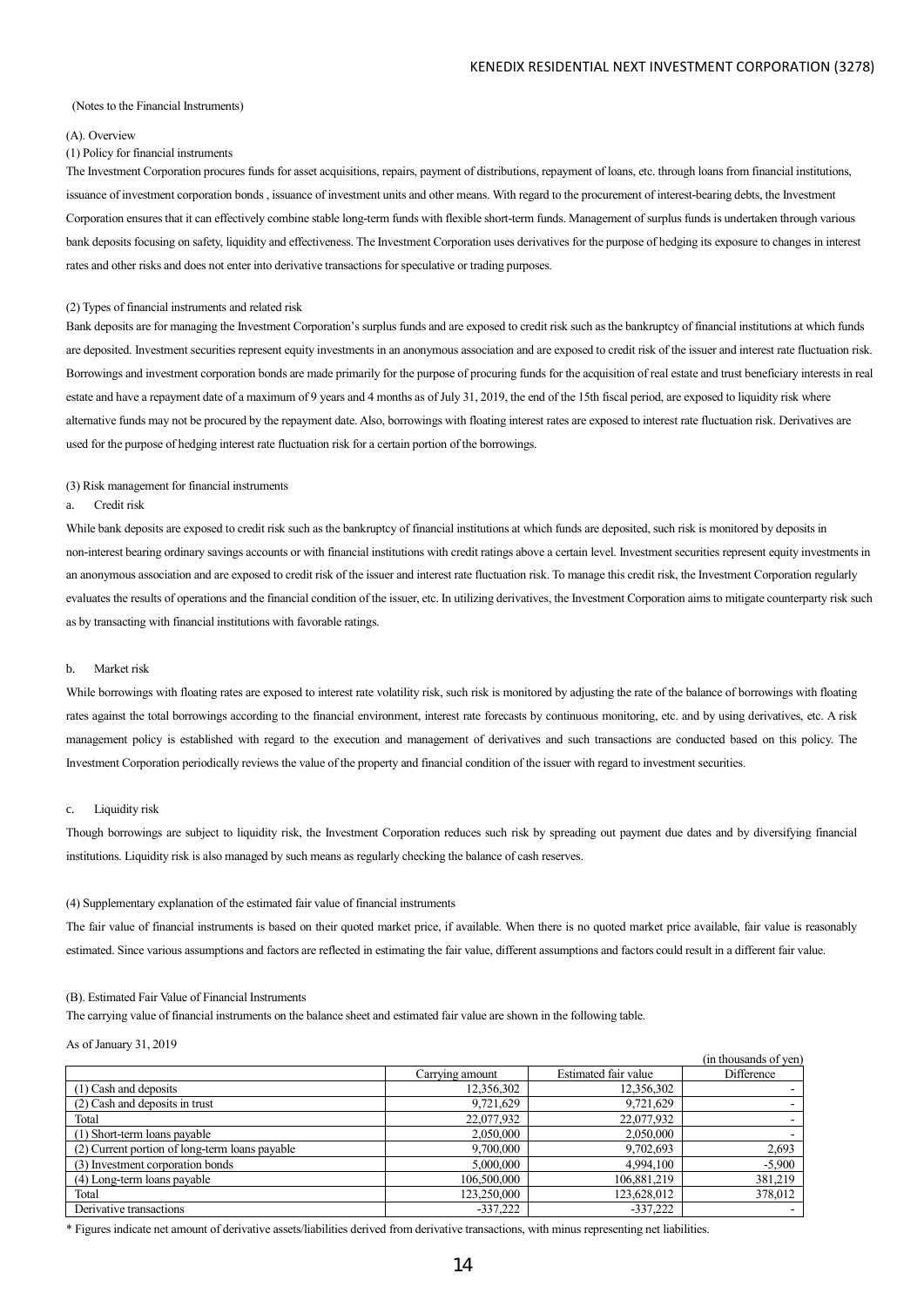### As of July 31, 2019

(in thousands of yen)

|                                                | Carrying amount | Estimated fair value | Difference |
|------------------------------------------------|-----------------|----------------------|------------|
| (1) Cash and deposits                          | 10,296,548      | 10,296,548           |            |
| (2) Cash and deposits in trust                 | 9,903,118       | 9,903,118            |            |
| Total                                          | 20,199,667      | 20,199,667           |            |
| (1) Short-term loans payable                   | 2,500,000       | 2,500,000            |            |
| (2) Current portion of long-term loans payable | 13,200,000      | 13.198.325           | $-1,674$   |
| (3) Investment corporation bonds               | 5,000,000       | 5.036,600            | 36,600     |
| (4) Long-term loans payable                    | 105.200,000     | 106,075,204          | 875,204    |
| Total                                          | 125,900,000     | 126,810,130          | 910,130    |
| Derivative transactions                        | -483,092        | $-483.092$           |            |

\* Figures indicate net amount of derivative assets/liabilities derived from derivative transactions, with minus representing net liabilities.

Note 1: Methods to determine the estimated fair value of financial instruments and matters related to derivative transactions

#### Assets

(1) Cash and deposits and (2) Cash and deposits in trust

Since these items are settled in a short period of time, their carrying amount approximates fair value.

#### Liabilities

(1) Short-term loans payable

Since these items are settled in a short period of time with floating interest rates, their carrying amount approximates fair value.

(2) Current portion of long-term loans payable and (4) Long-term loans payable

Among these items, the fair value of loans payable with fixed interest rates is calculated based on the present value, which is the total amount of principal and interest discounted by the estimated interest rate to be applied in the event that the Investment Corporation conducts new borrowings of the same type. As for the fair value of loans payable with floating interest rates, it is based on the carrying amount since market interest rates are reflected in the short term and the fair value is believed to approximate the carrying amount as the credit standing of the Investment Corporation has not changed significantly since the loans were made. (However, the fair value of long-term loans payable subject to the special treatment for interest-rate swaps is based on the present value of the total of principal and interest, accounted for together with the applicable interest-rate swaps, discounted by the estimated interest rate to be applied in the event that the Investment Corporation conducts new borrowings of the same type.)

#### (3) Investment corporation bonds

The fair value of investment corporation bonds is based on market prices.

#### Derivative transactions

Please refer to "Notes to the Derivative Transactions".

Note 2: Financial instruments whose fair values are extremely difficult to recognize.

(in thousands of yen)

| <b>Tlassification</b>   | As of January 31, 2019 | As of July 31, 2019 |
|-------------------------|------------------------|---------------------|
| Investment securities * | 1,796                  | 2,398               |

\*Fair values of investment securities are not subject to disclosure of fair value as they have no market value and their fair values are extremely difficult to recognize.

Loss on valuation of investment securities of ¥5,942 thousand was recognized in the fiscal period ended July 31, 2019.

## Note 3: Redemption schedule for financial assets with maturities

As of January 31, 2019

(in thousands of yen)

|                            | Due in 1 year or | Due after 1 year | Due after 2 years | Due after 3 years | Due after 4 years | Due after 5 years |
|----------------------------|------------------|------------------|-------------------|-------------------|-------------------|-------------------|
|                            | less             | through 2 years  | through 3 years   | through 4 years   | through 5 years   |                   |
| Cash and deposits          | 12.356.302       |                  |                   |                   |                   |                   |
| Cash and deposits in trust | 9,721,629        |                  |                   |                   |                   |                   |
| Total                      | 22,077,932       |                  |                   |                   |                   |                   |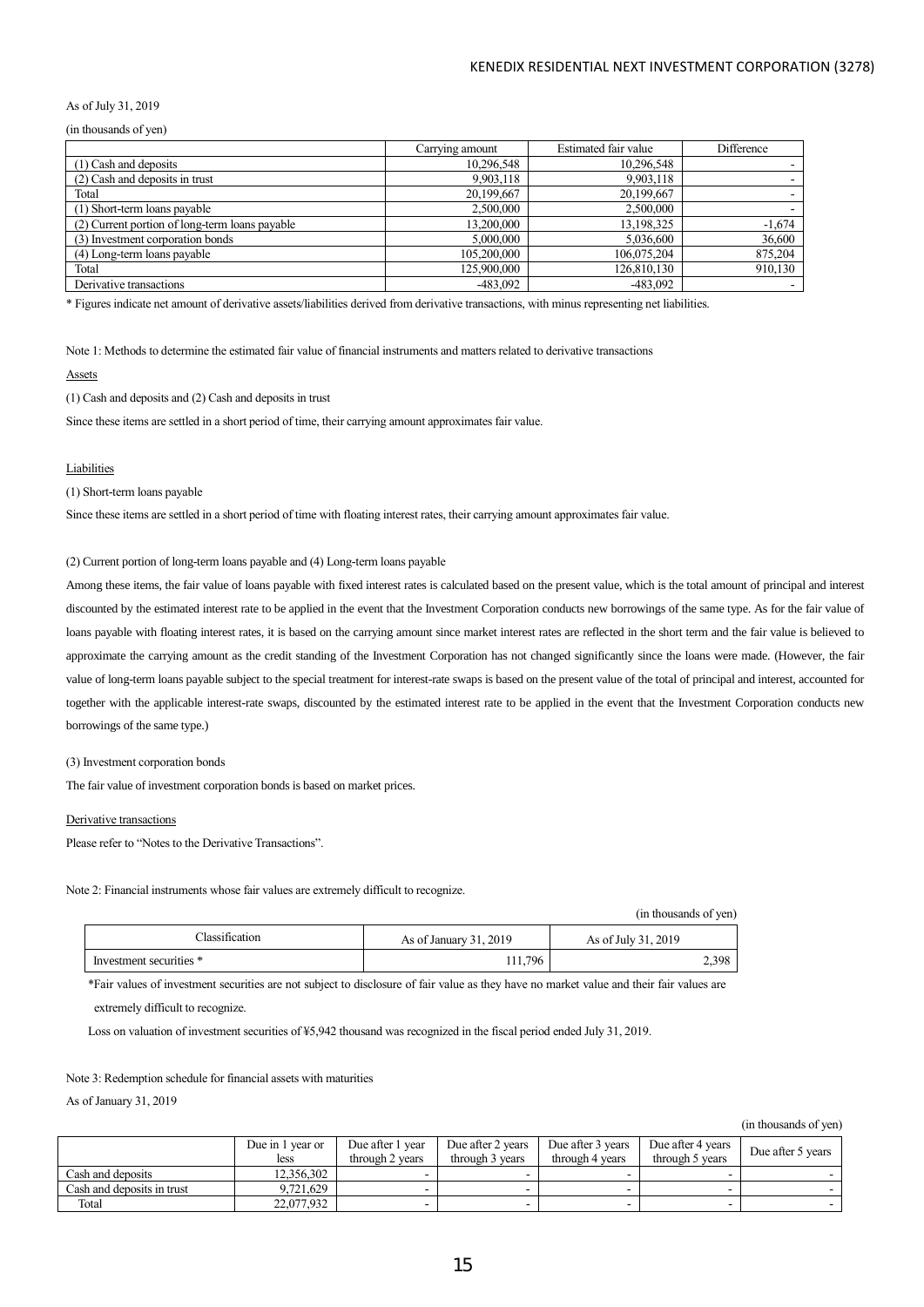### As of July 31, 2019

(in thousands of yen)

|                            | Due in 1 year or | Due after 1 year | Due after 2 years | Due after 3 years | Due after 4 years | Due after 5 years |
|----------------------------|------------------|------------------|-------------------|-------------------|-------------------|-------------------|
|                            | less             | through 2 years  | through 3 years   | through 4 years   | through 5 years   |                   |
| Cash and deposits          | 10.296.548       |                  |                   |                   |                   |                   |
| Cash and denosits in trust | 9.903.118        |                  |                   |                   |                   |                   |
| Total                      | 20,199,667       |                  |                   |                   |                   |                   |
|                            |                  |                  |                   |                   |                   |                   |

Note 4: Redemption schedule for loans payable and investment corporation bonds

As of January 31, 2019

|                              |                  |                  |                   |                   |                   | (in thousands of ven) |
|------------------------------|------------------|------------------|-------------------|-------------------|-------------------|-----------------------|
|                              | Due in 1 year or | Due after 1 year | Due after 2 years | Due after 3 years | Due after 4 years | Due after 5 years     |
|                              | less             | through 2 years  | through 3 years   | through 4 years   | through 5 years   |                       |
| Short-term loans payable     | 2,050,000        |                  |                   |                   |                   |                       |
| Investment corporation bonds |                  |                  | $000,000$ .       |                   | 000,000.1         | 3,000,000             |
| Long-term loans payable      | 9,700,000        | 9,600,000        | 13.000.000        | 17,750,000        | 11.800.000        | 54,350,000            |
| Total                        | 1.750.000        | 9,600,000        | 14,000,000        | 17.750.000        | 12,800,000        | 57,350,000            |

### As of July 31, 2019

(in thousands of yen)

|                              | Due in 1 year or | Due after 1 year | Due after 2 years | Due after 3 years | Due after 4 years | Due after 5 years |
|------------------------------|------------------|------------------|-------------------|-------------------|-------------------|-------------------|
|                              | less             | through 2 years  | through 3 years   | through 4 years   | through 5 years   |                   |
| Short-term loans payable     | 2,500,000        |                  |                   |                   |                   |                   |
| Investment corporation bonds |                  |                  | .000.000          |                   | .000.000          | 3,000,000         |
| Long-term loans pavable      | 13.200.000       | 9.450,000        | 19,650,000        | 11.550,000        | 12,800,000        | 51,750,000        |
| Total                        | 15,700,000       | 9.450,000        | 20,650,000        | 11.550.000        | 13,800,000        | 54,750,000        |

(Notes to the Derivative Transactions)

(1) Transactions not subject to hedge accounting

As of January 31, 2019 and as of July 31, 2019: Not applicable

## (2) Transactions subject to hedge accounting

As of January 31, 2019

| Hedge accounting<br>method                  | Type of derivative transactions                                   | Hedged items               | Contract amount<br>(in thousands of yen) | Maturing<br>after 1 year | Fair value<br>(in thousands of yen) | method for<br>Calculation<br>applicable fair value                        |
|---------------------------------------------|-------------------------------------------------------------------|----------------------------|------------------------------------------|--------------------------|-------------------------------------|---------------------------------------------------------------------------|
| Accounting method,<br>in principle          | Interest rate swap transaction:<br>Receive/floating and pay/fixed | Long-term loans<br>payable | 52,500,000                               | 52,500,000               | $-337,222$                          | Based on the amount<br>provided by counterparty<br>financial institutions |
| Special treatment of<br>interest-rate swaps | Interest rate swap transaction:<br>Receive/floating and pay/fixed | Long-term loans<br>payable | 38,300,000                               | 36,800,000               |                                     |                                                                           |
|                                             |                                                                   | Total                      | 90,800,000                               | 89,300,000               | $-337,222$                          |                                                                           |

\*Interest rate swaps for which the special treatment is applied are accounted for together with the underlying hedged item. As a result, their fair value is included in the fair value of the hedged long-term debt.

#### As of July 31, 2019

| Hedge accounting<br>method                  | Type of derivative transactions                                   | Hedged items               | Contract amount<br>(in thousands of yen) | Maturing<br>after 1 year | Fair value<br>(in thousands of yen) | Calculation<br>method for<br>applicable fair value                        |
|---------------------------------------------|-------------------------------------------------------------------|----------------------------|------------------------------------------|--------------------------|-------------------------------------|---------------------------------------------------------------------------|
| Accounting method,<br>in principle          | Interest rate swap transaction:<br>Receive/floating and pay/fixed | Long-term loans<br>payable | 56,200,000                               | 48,700,000               | $-483.092$                          | Based on the amount<br>provided by counterparty<br>financial institutions |
| Special treatment of<br>interest-rate swaps | Interest rate swap transaction:<br>Receive/floating and pay/fixed | Long-term loans<br>payable | 38,300,000                               | 36,800,000               |                                     |                                                                           |
|                                             |                                                                   | Total                      | 94,500,000                               | 85,500,000               | -483,092                            |                                                                           |

\*Interest rate swaps for which the special treatment is applied are accounted for together with the underlying hedged item. As a result, their fair value is included in the

fair value of the hedged long-term debt.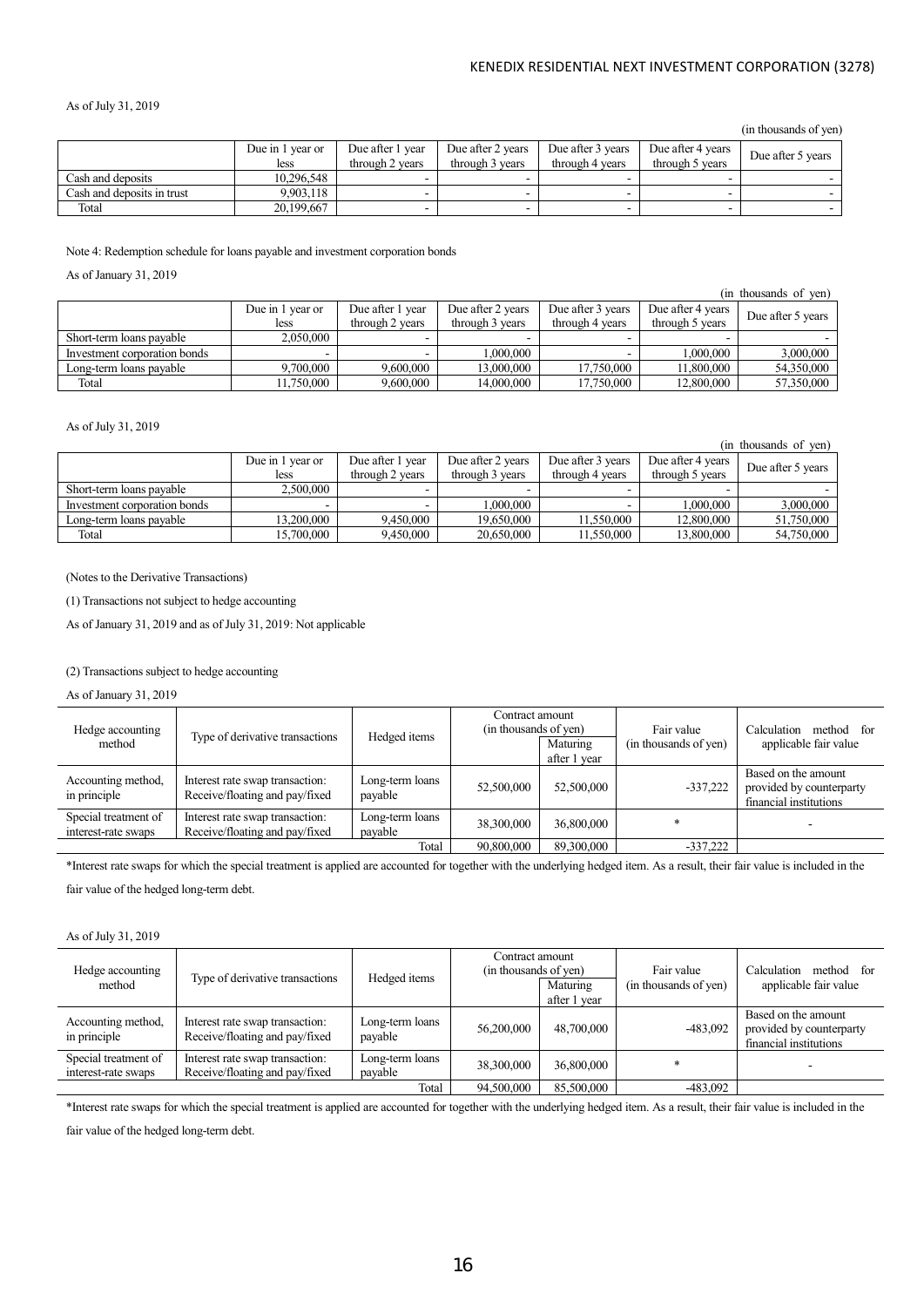(Notes to the Related-Party Transactions)

1. Parent Company, major corporate unitholders and other

14h Fiscal Period (August 1, 2018 to January 31, 2019) and 15th Fiscal Period (February 1, 2019 to July 31, 2019): Not applicable

2.Affiliated companies and other

14h Fiscal Period (August 1, 2018 to January 31, 2019) and 15th Fiscal Period (February 1, 2019 to July 31, 2019): Not applicable

#### 3.Fellow subsidiary companies and other

14h Fiscal Period (August 1, 2018 to January 31, 2019) and 15th Fiscal Period (February 1, 2019 to July 31, 2019): Not applicable

4.Directors, major individual unitholders and other

14h Fiscal Period (August 1, 2018 to January 31, 2019) and 15th Fiscal Period (February 1, 2019 to July 31, 2019): Not applicable

## (Notes to the Tax-Effect Accounting)

The significant components of deferred tax assets and liabilities:

|                                                         |                        | (in thousands of yen) |
|---------------------------------------------------------|------------------------|-----------------------|
|                                                         | As of January 31, 2019 | As of July 31, 2019   |
| Deferred tax assets:                                    |                        |                       |
| Valuation difference on other assets acquired by merger | 741,176                | 720,920               |
| Deferred gains or losses on hedges                      | 106,528                | 152,608               |
| Asset retirement obligations                            |                        | 21,272                |
| Loss on investment securities                           |                        | 1,872                 |
| Amortization of leasehold right in trust                |                        | 181                   |
| Subtotal deferred tax assets                            | 847,704                | 896,855               |
| Valuation allowance                                     | $-847,704$             | $-896,855$            |
| Total deferred tax assets                               |                        |                       |
| Net deferred tax assets                                 |                        |                       |

### The significant differences between the statutory tax rate and the effective tax rate:

|                               | From August 1, 2018 | From February 1, 2019 |
|-------------------------------|---------------------|-----------------------|
|                               | to January 31, 2019 | to July 31, 2019      |
| Statutory tax rate            | 31.51%              | 31.51%                |
| Deductible cash distributions | $-30.73%$           | $-31.04%$             |
| Others                        | $-0.76%$            | $-0.45%$              |
| Effective tax rate            | 0.02%               | 0.02%                 |
|                               |                     |                       |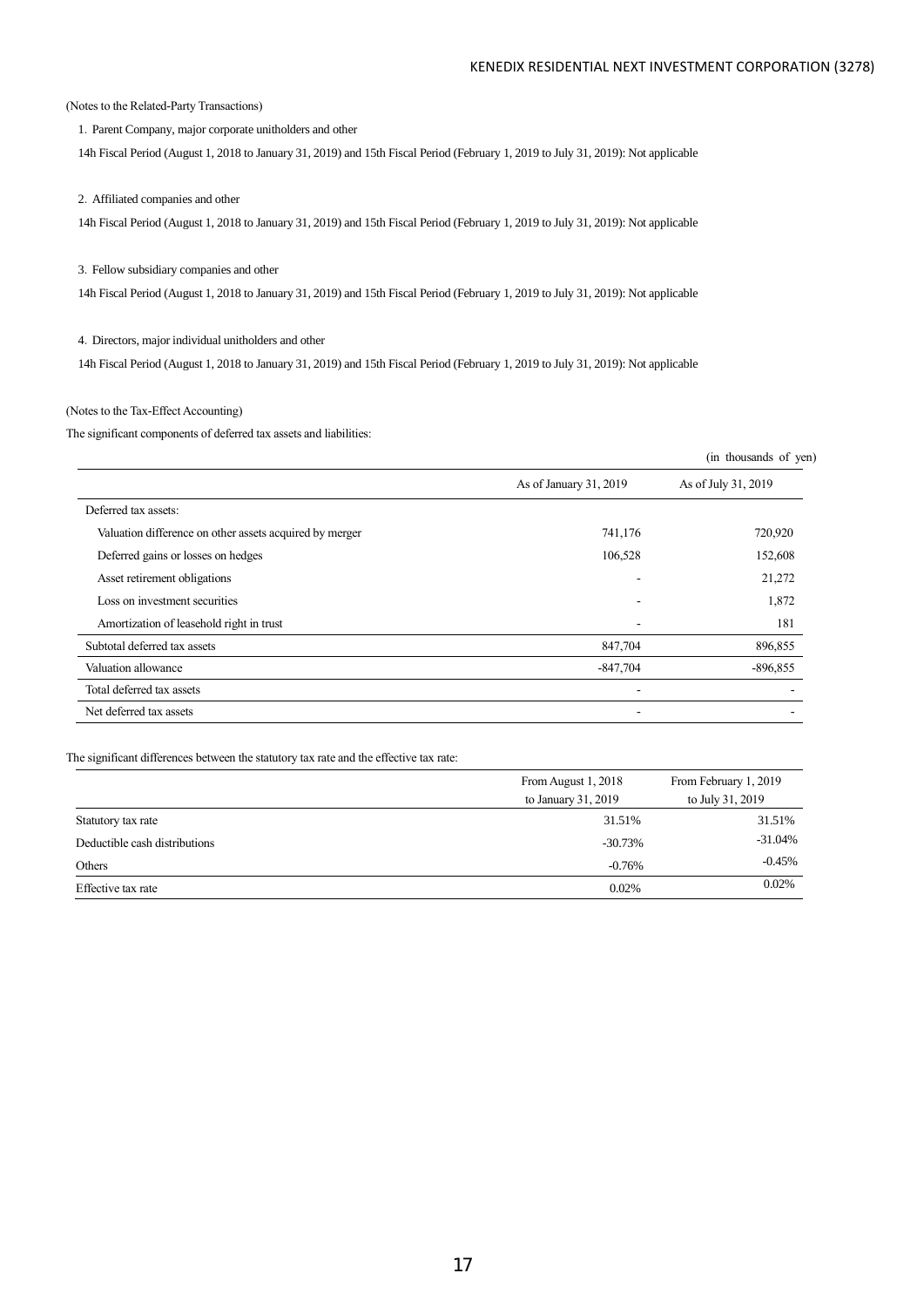$\overline{c}$  and  $\overline{c}$   $\overline{c}$ 

(Notes to Asset Retirement Obligations)

Asset retirement obligations reported on balance sheets

1. Summary of the asset retirement obligations

KDR has recognized the original state restoration obligations assumed under the general fixed-term land leasehold agreement as the asset retirement obligations in connection with Arute Ishiyagawa on June 3, 2019.

2. Method of calculating asset retirement obligations

Asset retirement obligations are calculated based on a discount rate of 0.54711% after the useful life has been estimated to be 47 years and one month based on the time

period from the date of acquisition to the expiration of the agreement.

3. Changes in the amount of applicable asset retirement obligations consisted of the following

|                                                         |                                            | (in thousands of yen)                     |
|---------------------------------------------------------|--------------------------------------------|-------------------------------------------|
|                                                         | From August 1, 2018<br>to January 31, 2019 | From February 1, 2019<br>to July 31, 2019 |
| Balance at the beginning of period                      |                                            |                                           |
| Increase due to acquisition of tangible fixed<br>assets |                                            | 67.277                                    |
| Accretion adjustment                                    |                                            | 61                                        |
| Balance at the end of<br>period                         |                                            | 67.338                                    |

#### (Notes to the Investment and Rental Properties)

The Investment Corporation owns real estate for rental purposes in the Tokyo Metropolitan Area and other regional areas for the purpose of generating rental revenues.

The book value and fair value concerning the above real estate for rental purposes are as follows.

|                                 |                                    |                                            | THE UTOUSALIUS OF YELL!                   |
|---------------------------------|------------------------------------|--------------------------------------------|-------------------------------------------|
|                                 |                                    | From August 1, 2018<br>to January 31, 2019 | From February 1, 2019<br>to July 31, 2019 |
| Book value                      |                                    |                                            |                                           |
|                                 | Balance at the beginning of period | 193,148,357                                | 221,356,688                               |
|                                 | Changes during the period          | 28, 208, 331                               | 12,139,653                                |
|                                 | Balance at the end of period       | 221,356,688                                | 233,496,342                               |
| Fair value at the end of period |                                    | 256,174,000                                | 273,676,000                               |

Note 1: Book value excludes accumulated depreciation from acquisition costs.

Note 2: Among changes in the amount of real estate for rental purposes that occurred during the 14th fiscal period, the principal increase was the acquisition of real estate trust beneficiary interests in 10 properties totaling ¥29,437,871 thousand, and the principal decrease was the sales of real estate trust beneficiary interests in 1 property totaling ¥500,913 thousand and depreciation of ¥1,343,163 thousand , and during the 15th fiscal period, the principal increase was the acquisition of real estate trust beneficiary interests in 6 properties totaling ¥13,400,965 thousand, and the principal decrease was the sales of real estate trust beneficiary interests in 1 property totaling ¥482,312 thousand and depreciation of ¥1,391,231 thousand.

Note 3: The fair value is the appraisal value or the survey value determined by outside appraisers. In addition, the fair value at the end of 14th fiscal period of KDX Residence Shin-Osaka, which was sold on February 1, 2019, is based on the sales prices (¥690,000 thousand) under the trust beneficiary interest sales contracts entered into on January 18, 2019.

Income and loss for real estate rental business in the fiscal periods ended January 31, 2019 and July 31, 2019 for real estate for rental purposes is listed in "Notes to the Statements of Income and Retained Earnings".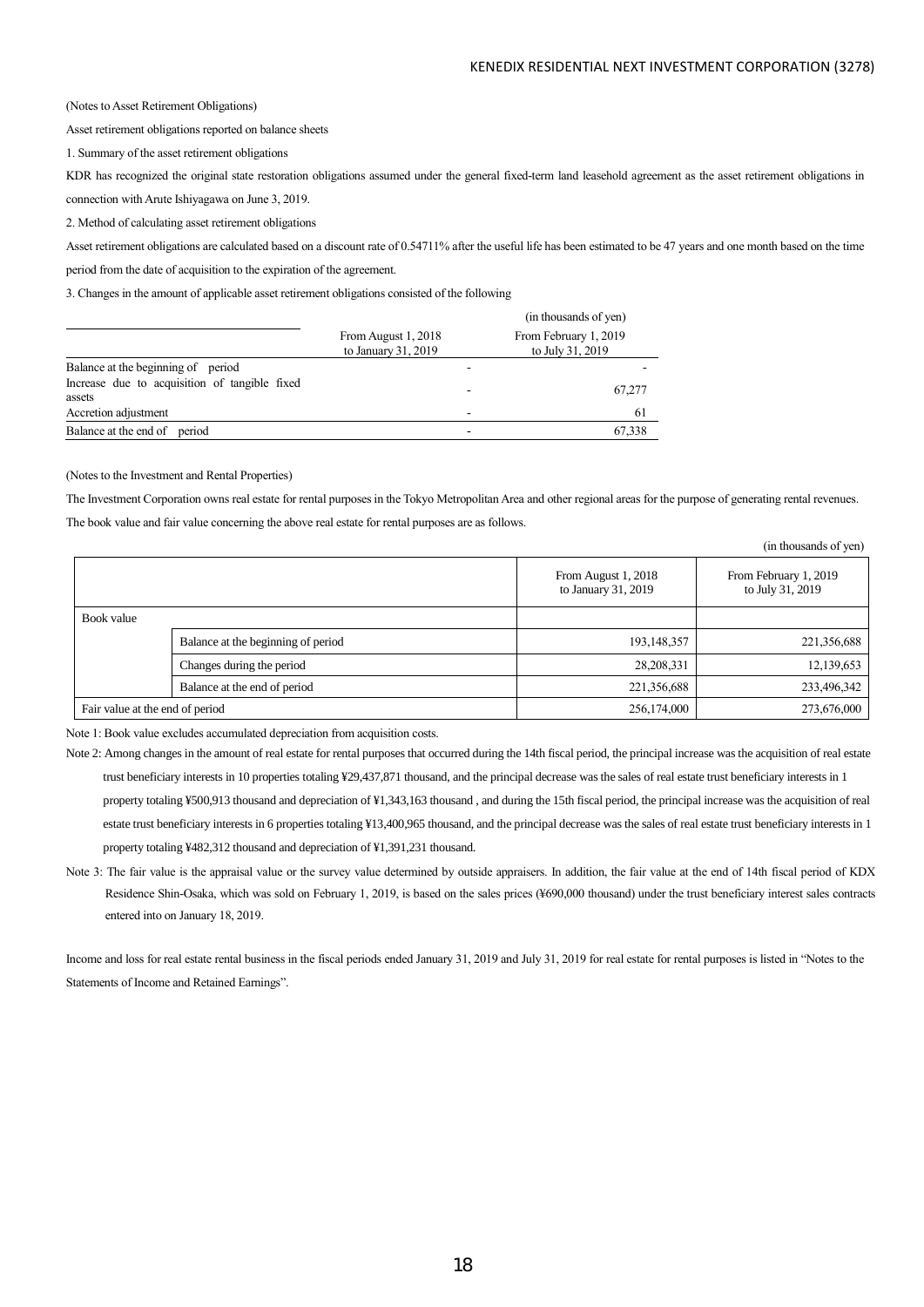(Notes to the Segment Information)

Segment information for the periods from August 1, 2018 to January 31, 2019 and from February 1, 2019 to July 31, 2019 is as follows:

(A) Segment information

Disclosure is omitted because the real estate leasing business is the Investment Corporation's sole business and it has no reportable segment subject to disclosure.

### (B) Related information

(1) Information about each product and service

Disclosure is omitted because net sales to external customers for a single product/service category account for over 90% of the operating revenue on the statement of

income and retained earnings.

(2) Information about each geographic area

(a) Net sales

Disclosure is omitted because net sales to external customers in Japan account for over 90% of the operating revenue on the statement of income and retained earnings.

(b) Property, plant and equipment

Disclosure is omitted because the amount of property, plant and equipment located in Japan accounts for over 90% of the amount of property, plant and equipment on the balance sheet.

### (3) Information about each major customer

Disclosure is omitted because net sales to a single external customer account for less than 10% of the operating revenue on the statement of income and retained earnings.

### (Notes to Per Unit Information)

|                          | From August 1, 2018<br>to January 31, 2019 | From February 1, 2019<br>to July 31, 2019 |
|--------------------------|--------------------------------------------|-------------------------------------------|
| Net asset value per unit | ¥128,807                                   | ¥130,630                                  |
| Net income per unit      | ¥4,143                                     | ¥4,142                                    |

Note 1: The weighted average number of units outstanding of 903,243 and 868,508 were used for the computation of the amount of net income per unit as of July 31, 2019 and January 31, 2019, respectively. Net income per unit after adjusting for residual units is not included because there were no residual investment units.

Note 2: The basis for calculating net income per unit is as follows:

|                                                                        | From August 1, 2018<br>to January 31, 2019 | From February 1, 2019<br>to July 31, 2019 |
|------------------------------------------------------------------------|--------------------------------------------|-------------------------------------------|
| Net income (in thousands of yen)                                       | 3,598,442                                  | 3,741,258                                 |
| Net income not available to ordinary unitholders (in thousands of yen) |                                            |                                           |
| Net income available to ordinary unitholders (in thousands of yen)     | 3,598,442                                  | 3,741,258                                 |
| Weighted average number of units during the period (units)             | 868,508                                    | 903,243                                   |

(Notes to Important Subsequent Events)

Not applicable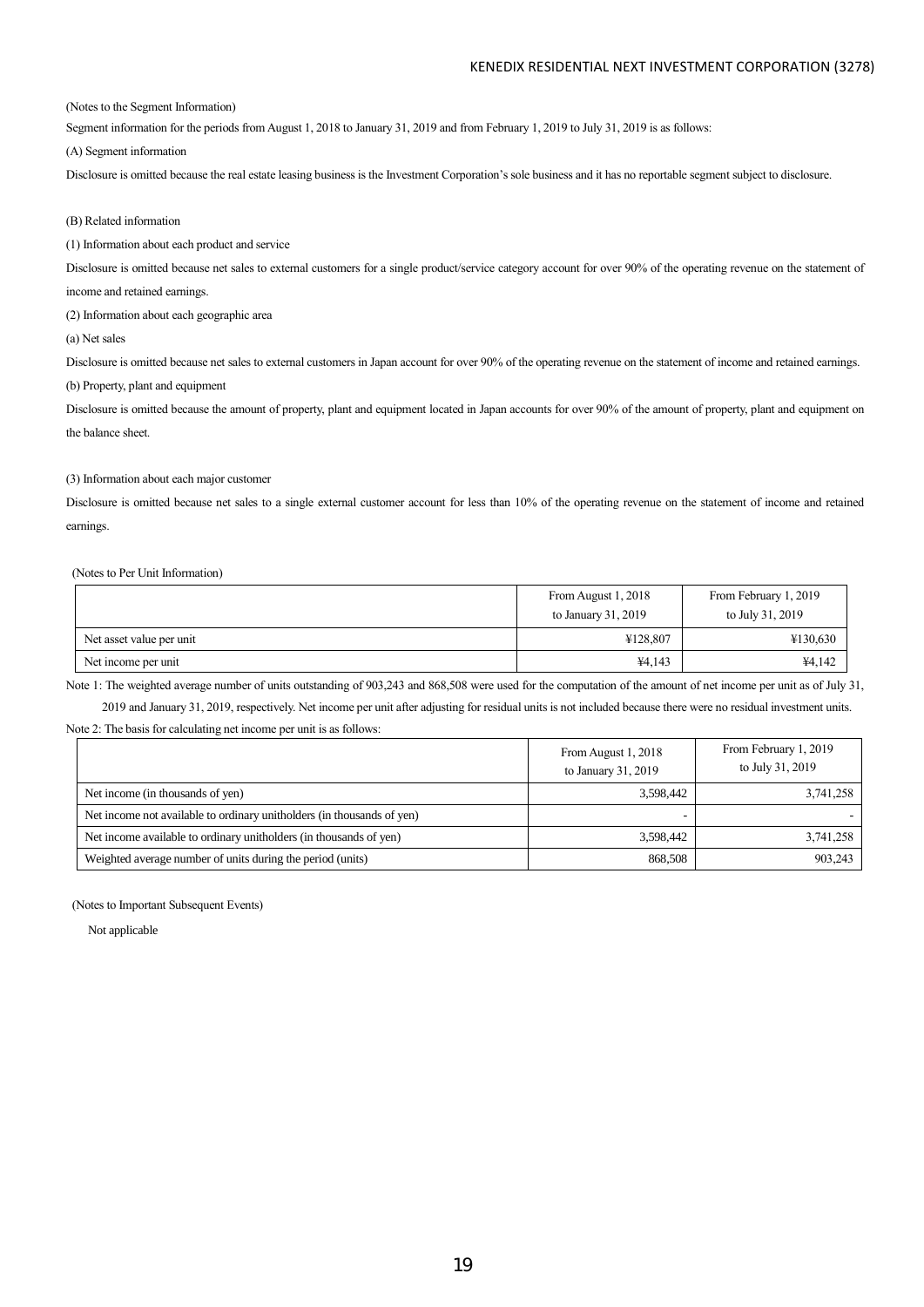| <b>【Reference】</b>      |                                                                                  | Earnings Performance for the Individual Properties for the 15th Fiscal Period (February 1, 2019 to July 31, 2019) : 181 days<br><b>Example 31, 2019</b> |                         |                               |                                           |                                    |                                        |                                                                     |                                             |                                    |                                                 |                                     |                                      |                                       |                                      |
|-------------------------|----------------------------------------------------------------------------------|---------------------------------------------------------------------------------------------------------------------------------------------------------|-------------------------|-------------------------------|-------------------------------------------|------------------------------------|----------------------------------------|---------------------------------------------------------------------|---------------------------------------------|------------------------------------|-------------------------------------------------|-------------------------------------|--------------------------------------|---------------------------------------|--------------------------------------|
| Property No.            |                                                                                  | $T-1$                                                                                                                                                   | $T-3$                   | $T-4$                         | $T-5$                                     | T-6                                | $T-7$                                  | $T-9$                                                               | $T-10$                                      | $T-11$                             | $T-12$                                          | $T-13$                              | $T-15$                               | $T-16$                                | $T-17$                               |
| Property Name           |                                                                                  | KDX Daikanyama<br>Residence                                                                                                                             | KDX Odemma<br>Residence | KDX Iwamoto-<br>cho Residence | <b>KDX</b> Bunkyo<br>Sengoku<br>Residence | <b>XDX</b> Azumabashi<br>Residence | <b>KDX</b> Shimura<br>Sakaue Residence | Cosmo Heim<br>Motosumiyoshi<br>(Land with<br>leasehold<br>interest) | <b>KDX</b> Musashi<br>Nakahara<br>Residence | <b>KDX Chiba Chuo</b><br>Residence | <b>KDX</b> Kawaguchi<br>Saiwai-cho<br>Residence | <b>KDX</b> Residence<br>Shirokane I | <b>KDX</b> Residence<br>Shirokane II | <b>KDX</b> Residence<br>Minami-aoyama | <b>KDX</b> Residence<br>Minami-azabu |
| <b>Acquisition Date</b> |                                                                                  | May 1, 2012                                                                                                                                             | May 1, 2012             | May 1, 2012                   | May 1, 2012                               | May 1, 2012                        | May 1, 2012                            | April 26, 2012                                                      | May 1, 2012                                 | May 1, 2012                        | May 1, 2012                                     | August 7, 2013                      | August 7, 2013                       | August 7, 2013                        | August 7, 2013                       |
| Price                   | (In millions of yen)<br>Acquisition price                                        | 4,700                                                                                                                                                   | 1.775                   | 822                           | 1,488                                     | 650                                | 2.830                                  | 1.750                                                               | 637                                         | 1.480                              | 1.150                                           | 3.000                               | 2.800                                | 2.230                                 | 2,080                                |
|                         | Percentage of total portfolio                                                    | 2.0%                                                                                                                                                    | 0.8%                    | 0.4%                          | 0.6%                                      | 0.3%                               | 1.2%                                   | 0.8%                                                                | 0.3%                                        | 0.6%                               | 0.5%                                            | 1.3%                                | 1.2%                                 | 1.0%                                  | 0.9%                                 |
| Infom                   | (In millions of yen)<br>Net book value                                           | 4,781                                                                                                                                                   | 1,708                   | 787                           | 1,450                                     | 615                                | 2,663                                  | 1,798                                                               | 632                                         | 1,316                              | 1,109                                           | 3,084                               | 2,854                                | 2,238                                 | 2,072                                |
|                         | Appraisal value at the end of period<br>(In millions of yen)                     | 6,200                                                                                                                                                   | 2,170                   | 1,010                         | 1,810                                     | 914                                | 3,510                                  | 1,840                                                               | 741                                         | 1,830                              | 1,450                                           | 3,590                               | 3,550                                | 2,530                                 | 2,720                                |
|                         | Percentage of total appraisal value                                              | 2.3%                                                                                                                                                    | 0.8%                    | 0.4%                          | 0.7%                                      | 0.3%                               | 1.3%                                   | 0.7%                                                                | 0.3%                                        | 0.7%                               | 0.5%                                            | 1.3%                                | 1.3%                                 | 0.9%                                  | 1.0%                                 |
|                         | Number of leasable residential units                                             | 86                                                                                                                                                      | 54                      | 36                            | 77                                        | 41                                 | 85                                     |                                                                     | 35                                          | 106                                | 61                                              | 50                                  | 85                                   | 20                                    | 62                                   |
|                         | Leasable floor area<br>(m <sup>2</sup> )                                         | 5,338.99                                                                                                                                                | 2,353.23                | 1,131.24                      | 2,054.10                                  | 1,054.83                           | 6,117.48                               | 3,040.11                                                            | 2,123.46                                    | 3,546.91                           | 2,491.66                                        | 3,617.32                            | 2,889.66                             | 1.680.79                              | 2,785.42                             |
|                         | Leased floor area<br>(m <sup>2</sup> )                                           | 5,271.41                                                                                                                                                | 2,268.67                | 1,108.68                      | 2,054.10                                  | 1,007.35                           | 6,032.88                               | 3,040.11                                                            | 2,002.50                                    | 3,480.11                           | 2,407.67                                        | 3,571.56                            | 2,755.49                             | 1.680.79                              | 2,670.76                             |
|                         | Occupancy ratio (Note1)                                                          |                                                                                                                                                         |                         |                               |                                           |                                    |                                        |                                                                     |                                             |                                    |                                                 |                                     |                                      |                                       |                                      |
|                         | As of July 31, 2019                                                              | 98.7%                                                                                                                                                   | 96.4%                   | 98.0%                         | 100.0%                                    | 95.5%                              | 98.6%                                  | 100.0%                                                              | 94.3%                                       | 98.1%                              | 96.6%                                           | 98.7%                               | 95.4%                                | 100.0%                                | 95.9%                                |
|                         | As of January 31, 2019                                                           | 100.0%                                                                                                                                                  | 100.0%                  | 100.0%                        | 100.0%                                    | 95.5%                              | 98.8%                                  | 100.0%                                                              | 100.0%                                      | 97.7%                              | 95.3%                                           | 96.6%                               | 100.0%                               | 100.0%                                | 97.4%                                |
|                         | As of July 31, 2018                                                              | 100.0%                                                                                                                                                  | 96.19                   | 100.0%                        | 97.6%                                     | 90.7%                              | 95.1%                                  | 100.0%                                                              | 94.3%                                       | 93.4%                              | 96.6%                                           | 97.6%                               | 98.9%                                | 95.8%                                 | 96.7%                                |
| Information             | As of January 31, 2018                                                           | 98.2%                                                                                                                                                   | 100.0%                  | 98.0%                         | 100.0%                                    | 100.0%                             | 100.0%                                 | 100.0%                                                              | 94.3%                                       | 95.5%                              | 98.3%                                           | 98.8%                               | 98.8%                                | 70.8%                                 | 98.0%                                |
|                         | As of July 31, 2017                                                              | 98.9%                                                                                                                                                   | 96.2%                   | 90.9%                         | 100.0%                                    | 95.4%                              | 96.6%                                  | 100.0%                                                              | 97.2%                                       | 95.1%                              | 95.9%                                           | 97.2%                               | 95.8%                                | 95.8%                                 | 92.7%                                |
|                         | As of January 31, 2017                                                           | 100.0%                                                                                                                                                  | 96.2%                   | 100.0%                        | 100.0%                                    | 97.7%                              | 92.9%                                  | 100.0%                                                              | 97.2%                                       | 87.9%                              | 95.2%                                           | 100.0%                              | 97.8%                                | 100.0%                                | 100.0%                               |
|                         | As of July 31, 2016                                                              | 96.5%                                                                                                                                                   | 94.5%                   | 96.4%                         | 93.4%                                     | 97.7%                              | 97.5%                                  | 100.0%                                                              | 94.3%                                       | 97.2%                              | 97.1%                                           | 97.5%                               | 97.8%                                | 97.7%                                 | 98.6%                                |
|                         | As of January 31, 2016                                                           | 99.4%                                                                                                                                                   | 98.2%                   | 94.4%                         | 100.0%                                    | 97.7%                              | 94.2%                                  | 100.0%                                                              | 100.0%                                      | 98.8%                              | 97.1%                                           | 98.8%                               | 98.1%                                | 94.8%                                 | 98.8%                                |
|                         | As of July 31, 2015                                                              | 96.6%                                                                                                                                                   | 96.4%                   | 100.0%                        | 97.7%                                     | 100.0%                             | 97.5%                                  | 100.0%                                                              | 100.0%                                      | 91.9%                              | 98.2%                                           | 100.0%                              | 97.8%                                | 97.7%                                 | 96.0%                                |
|                         | As of January 31, 2015                                                           | 90.6%                                                                                                                                                   | 96.4%                   | 100.0%                        | 98.7%                                     | 95.5%                              | 97.6%                                  | 100.0%                                                              | 97.2%                                       | 88.9%                              | 81.2%                                           | 97.3%                               | 97.5%                                | 90.9%                                 | 95.2%                                |
|                         | Operating periods                                                                | 181days                                                                                                                                                 | 181days                 | 181days                       | 181day                                    | 181day                             | 181day                                 | 181day                                                              | 181day                                      | 181days                            | 181days                                         | 181days                             | 181days                              | 181days                               | 181days                              |
|                         | <b>I)Rental and other operating revenues</b> (In thousands of yen)               | 164,960                                                                                                                                                 | 58,609                  | 28,420                        | 50,856                                    | 25,528                             | 103,501                                | 43,750                                                              | 27,206                                      | 64,066                             | 49,317                                          | 113,143                             | 91,949                               | 65,349                                | 73,631                               |
| Profit                  | Rental revenues                                                                  | 146,999                                                                                                                                                 | 54,009                  | 26,903                        | 47,814                                    | 24,313                             | 92,855                                 | 43,750                                                              | 24,826                                      | 58,545                             | 45,082                                          | 93,927                              | 84,114                               | 62,822                                | 69,822                               |
| pure                    | Other operating revenues                                                         | 17,961                                                                                                                                                  | 4.600                   | 1.516                         | 3.041                                     | 1.214                              | 10.645                                 |                                                                     | 2.380                                       | 5,520                              | 4,235                                           | 19.216                              | 7.835                                | 2.527                                 | 3,808                                |
|                         | (In thousands of yen)<br>2 Property-related expenses                             | 29,882                                                                                                                                                  | 11,783                  | 5,751                         | 10,730                                    | 5,059                              | 24,059                                 | 1,354                                                               | 7,295                                       | 13,916                             | 12,756                                          | 33,466                              | 16,274                               | 10,863                                | 11,988                               |
|                         | Property management fees                                                         | 11,931                                                                                                                                                  | 4,155                   | 2,161                         | 3,688                                     | 2,416                              | 8,443                                  |                                                                     | 2,342                                       | 3,970                              | 2,923                                           | 7,120                               | 6,340                                | 3,928                                 | 5,203                                |
|                         | Taxes                                                                            | 9,831                                                                                                                                                   | 2,870                   | 1,248                         | 2,505                                     | 1,235                              | 5,558                                  | 1,348                                                               | 1,617                                       | 3,753                              | 2,771                                           | 8,714                               | 4,788                                | 3,659                                 | 3,909                                |
|                         | Utilities                                                                        | 3,740                                                                                                                                                   | 510                     | 300                           | 595                                       | 256                                | 1,380                                  |                                                                     | 409                                         | 735                                | 762                                             | 13,339                              | 1,520                                | 1,490                                 | 470                                  |
| ίoι                     | Repairs and maintenance                                                          | 2,414                                                                                                                                                   | 2,151                   | 1,038                         | 1,997                                     | 523                                | 5,796                                  |                                                                     | 2,367                                       | 2,783                              | 4,665                                           | 2,191                               | 830                                  | 996                                   | 1,321                                |
| 뭉                       | Insurance                                                                        | 158                                                                                                                                                     | 57                      | 27                            | 52                                        | 29                                 | 141                                    |                                                                     | 44                                          | 93                                 | 61                                              | 115                                 | 85                                   | 43                                    | 67                                   |
|                         | Trust fees and other expenses                                                    | 1,805                                                                                                                                                   | 2.037                   | 974                           | 1.890                                     | 597                                | 2,737                                  | 6                                                                   | 514                                         | 2,579                              | 1,572                                           | 1,985                               | 2.710                                | 743                                   | 1,016                                |
| 14th Fiscal Period      | $\text{NOI}$ (= $\text{D-2}$ )<br>(In thousands of yen)                          | 135,078                                                                                                                                                 | 46,826                  | 22,668                        | 40,126                                    | 20,468                             | 79,442                                 | 42,395                                                              | 19,911                                      | 50,149                             | 36,561                                          | 79,676                              | 75,674                               | 54,485                                | 61,642                               |
|                         | 4)Depreciation<br>(In thousands of yen)                                          | 17,326                                                                                                                                                  | 10,879                  | 5,269                         | 6,526                                     | 4,938                              | 21,687                                 |                                                                     | 3,727                                       | 17,281                             | 7,344                                           | 8,656                               | 7,313                                | 3,306                                 | 7,052                                |
|                         | Rental operating income $(=\circled{3} - 4)$<br>(In thousands of yen)            | 117,752                                                                                                                                                 | 35,947                  | 17,399                        | 33,599                                    | 15,530                             | 57,754                                 | 42,395                                                              | 16,183                                      | 32,868                             | 29,217                                          | 71,019                              | 68,361                               | 51,178                                | 54,590                               |
|                         | 6 Capital expenditures<br>(In thousands of yen)                                  | 1,669                                                                                                                                                   | 1,716                   | 138                           | 272                                       | 5,655                              | 2,964                                  |                                                                     | 110                                         | 426                                | 875                                             | 8,454                               | 1,246                                | 1,188                                 | 1,841                                |
|                         | $\overline{\mathcal{D}}$ NCF $(=\circledS - \circledS)$<br>(In thousands of yen) | 133,409                                                                                                                                                 | 45,110                  | 22,530                        | 39,853                                    | 14,813                             | 76,478                                 | 42,395                                                              | 19,800                                      | 49,722                             | 35,686                                          | 71,221                              | 74,428                               | 53,296                                | 59,801                               |
| Refer                   | Expense ratio $(=\mathcal{D}/\mathcal{D})$                                       | 18.1%                                                                                                                                                   | 20.19                   | 20.2%                         | 21.19                                     | 19.8%                              | 23.2%                                  | 3.1%                                                                | 26.89                                       | 21.7%                              | 25.9%                                           | 29.6%                               | 17.7%                                | 16.6%                                 | 16.3%                                |
|                         | Property tax for the year 2019<br>(In thousands of yen)                          | 18,279                                                                                                                                                  | 5,741                   | 2.497                         | 5.010                                     | 2,470                              | 11,117                                 | 2.696                                                               | 3.234                                       | 7,507                              | 5,537                                           | 16,324                              | 9,577                                | 7,319                                 | 7,818                                |
|                         | Assets pledged as collateral                                                     |                                                                                                                                                         |                         |                               |                                           |                                    |                                        |                                                                     |                                             |                                    |                                                 |                                     |                                      |                                       |                                      |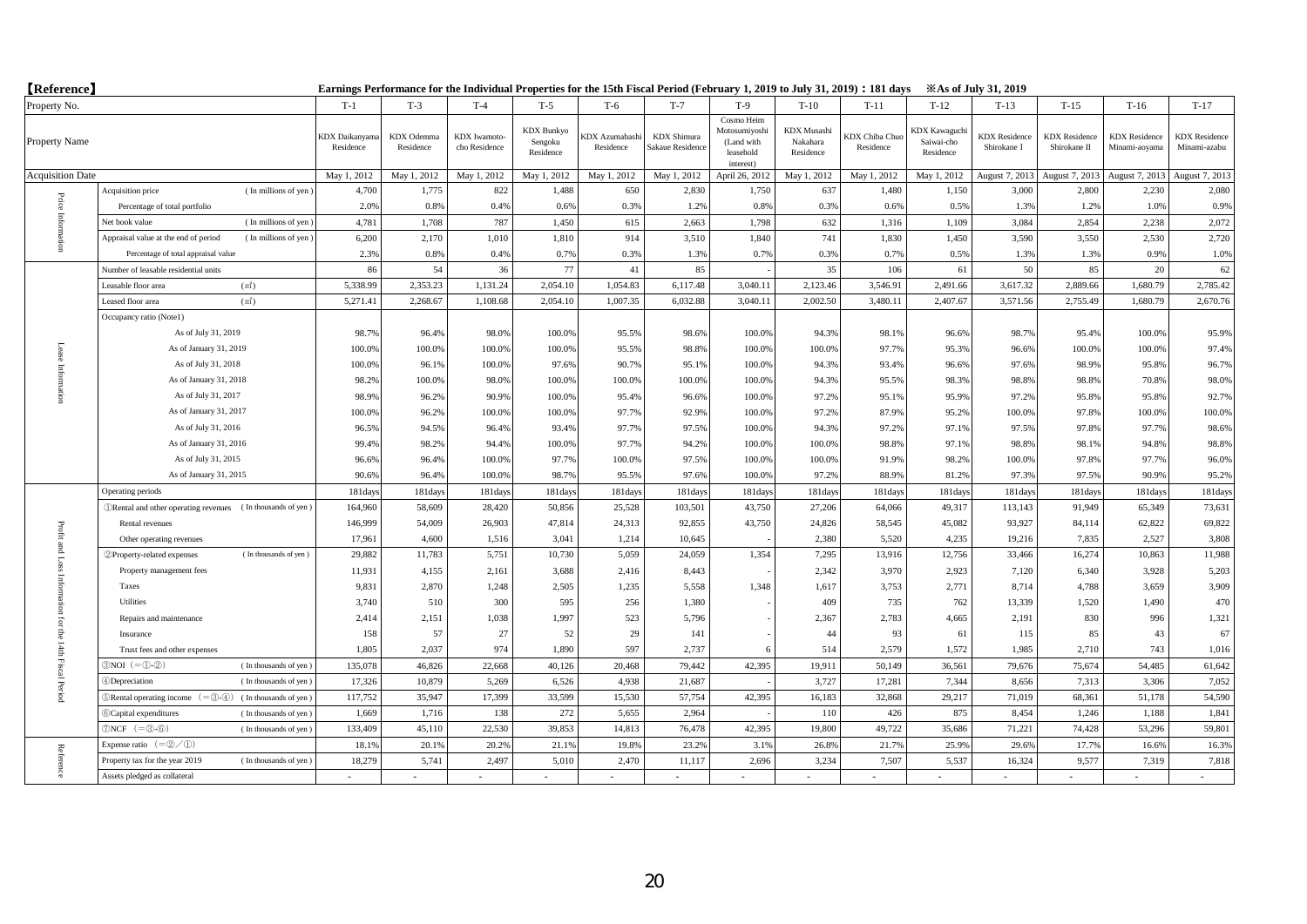| <b>(Reference)</b>      |                                                                                              | Earnings Performance for the Individual Properties for the 15th Fiscal Period (February 1, 2019 to July 31, 2019) : 181 days<br><b>Example 31, 2019</b> |                                    |                                  |                                   |                                       |                                   |                                                |                                                |                                          |                                 |                                        |                                    |                                         |                                       |
|-------------------------|----------------------------------------------------------------------------------------------|---------------------------------------------------------------------------------------------------------------------------------------------------------|------------------------------------|----------------------------------|-----------------------------------|---------------------------------------|-----------------------------------|------------------------------------------------|------------------------------------------------|------------------------------------------|---------------------------------|----------------------------------------|------------------------------------|-----------------------------------------|---------------------------------------|
| Property No.            |                                                                                              | $T-18$                                                                                                                                                  | $T-19$                             | $T-20$                           | $T-21$                            | $T-22$                                | $T-23$                            | $T-24$                                         | $T-25$                                         | $T-26$                                   | $T-27$                          | $T-28$                                 | $T-29$                             | $T-30$                                  | $T-31$                                |
| Property Name           |                                                                                              | <b>KDX</b> Residence<br>Shiba Koen                                                                                                                      | <b>KDX</b> Residence<br>Azabu East | <b>KDX</b> Residence<br>Takanawa | <b>KDX</b> Residence<br>Nishihara | <b>KDX</b> Residence<br>Daikanyama II | <b>KDX</b> Residence<br>Sendagaya | <b>KDX</b> Residence<br>Nihombashi<br>Suitengu | <b>KDX</b> Residence<br>Nihombashi<br>Hakozaki | <b>KDX</b> Residence<br>Higashi-shinjuku | <b>KDX</b> Residence<br>Yotsuya | <b>KDX</b> Residence<br>Nishi-shinjuku | <b>KDX</b> Residence<br>Kagurazaka | <b>KDX</b> Residence<br>Futako Tamagawa | <b>KDX</b> Residence<br>Komazawa Koen |
| <b>Acquisition Date</b> |                                                                                              | August 7, 2013                                                                                                                                          | August 7, 2013                     | August 7, 2013                   | August 7, 2013                    | August 7, 2013                        | August 7, 2013                    | August 7, 2013                                 | August 7, 201                                  | August 7, 2013                           | August 7, 2013                  | August 7, 2013                         | August 7, 2013                     | August 7, 2013                          | August 7, 2013                        |
|                         | Acquisition price<br>(In millions of yen)                                                    | 1,781                                                                                                                                                   | 1,560                              | 770                              | 1,450                             | 730                                   | 650                               | 3,240                                          | 1,147                                          | 3,270                                    | 2,260                           | 1,000                                  | 720                                | 1,250                                   | 920                                   |
|                         | Percentage of total portfolio                                                                | 0.8%                                                                                                                                                    | 0.7%                               | 0.3%                             | 0.6%                              | 0.3%                                  | 0.3%                              | 1.4%                                           | 0.5%                                           | 1.4%                                     | 1.0%                            | 0.4%                                   | 0.3%                               | 0.5%                                    | 0.4%                                  |
| Price Inform            | (In millions of yen)<br>Net book value                                                       | 1,761                                                                                                                                                   | 1.592                              | 761                              | 1,492                             | 759                                   | 638                               | 3,154                                          | 1,156                                          | 3.236                                    | 2.297                           | 996                                    | 710                                | 1.276                                   | 905                                   |
|                         | Appraisal value at the end of period<br>(In millions of yen)                                 | 2,370                                                                                                                                                   | 2.000                              | 1.060                            | 1,900                             | 1.000                                 | 844                               | 4,020                                          | 1,430                                          | 4.090                                    | 2,870                           | 1,330                                  | 930                                | 1,480                                   | 1,120                                 |
|                         | Percentage of total appraisal value                                                          | 0.9%                                                                                                                                                    | 0.7%                               | 0.4%                             | 0.7%                              | 0.4%                                  | 0.39                              | 1.5%                                           | 0.5%                                           | 1.5%                                     | 1.0%                            | 0.5%                                   | 0.3%                               | 0.5%                                    | 0.4%                                  |
|                         | Number of leasable residential units                                                         | 64                                                                                                                                                      | 76                                 | 27                               | 39                                | 17                                    | 16                                | 79                                             | 60                                             | 179                                      | 42                              | 54                                     | 34                                 | 38                                      | 32                                    |
|                         | (m <sup>2</sup> )<br>Leasable floor area                                                     | 2,507.52                                                                                                                                                | 1,849.00                           | 1,034.27                         | 2,310.08                          | 985.10                                | 748.96                            | 5,534.86                                       | 1,537.38                                       | 4,358.43                                 | 3,101.16                        | 1,345.92                               | 890.93                             | 2,339.62                                | 1,020.18                              |
|                         | Leased floor area<br>(m <sup>2</sup> )                                                       | 2,404.99                                                                                                                                                | 1,806.98                           | 1,034.27                         | 2,310.08                          | 985.10                                | 702.58                            | 5,534.86                                       | 1,495.47                                       | 4,290.27                                 | 3,042.46                        | 1,294.19                               | 841.11                             | 2,339.62                                | 987.68                                |
|                         | Occupancy ratio (Notel)                                                                      |                                                                                                                                                         |                                    |                                  |                                   |                                       |                                   |                                                |                                                |                                          |                                 |                                        |                                    |                                         |                                       |
|                         | As of July 31, 2019                                                                          | 95.9%                                                                                                                                                   | 97.7%                              | 100.0%                           | 100.0%                            | 100.0%                                | 93.8%                             | 100.0%                                         | 97.3%                                          | 98.4%                                    | 98.1%                           | 96.2%                                  | 94.4%                              | 100.0%                                  | 96.8%                                 |
|                         | As of January 31, 2019                                                                       | 96.6%                                                                                                                                                   | 100.0%                             | 100.0%                           | 100.0%                            | 100.0%                                | 100.0%                            | 100.0%                                         | 100.0%                                         | 97.9%                                    | 96.9%                           | 95.1%                                  | 100.0%                             | 94.7%                                   | 100.0%                                |
|                         | As of July 31, 2018                                                                          | 98.3%                                                                                                                                                   | 97.7%                              | 95.6%                            | 97.6%                             | 100.0%                                | 100.0%                            | 100.0%                                         | 100.0%                                         | 95.0%                                    | 100.0%                          | 91.5%                                  | 100.0%                             | 100.0%                                  | 97.8%                                 |
| Information             | As of January 31, 2018                                                                       | 97.5%                                                                                                                                                   | 98.9%                              | 97.4%                            | 100.0%                            | 100.0%                                | 100.0%                            | 100.0%                                         | 98.7%                                          | 96.8%                                    | 100.0%                          | 98.0%                                  | 97.2%                              | 100.0%                                  | 95.5%                                 |
|                         | As of July 31, 2017                                                                          | 98.4%                                                                                                                                                   | 100.0%                             | 100.0%                           | 91.3%                             | 100.0%                                | 100.0%                            | 100.0%                                         | 98.7%                                          | 100.0%                                   | 98.1%                           | 96.6%                                  | 97.2%                              | 97.6%                                   | 100.0%                                |
|                         | As of January 31, 2017                                                                       | 98.4%                                                                                                                                                   | 97.7%                              | 100.0%                           | 100.0%                            | 100.0%                                | 100.09                            | 100.0%                                         | 95.5%                                          | 100.0%                                   | 100.0%                          | 96.4%                                  | 97.2%                              | 94.7%                                   | 100.0%                                |
|                         | As of July 31, 2016                                                                          | 93.4%                                                                                                                                                   | 98.9%                              | 92.5%                            | 95.9%                             | 100.0%                                | 100.0%                            | 100.0%                                         | 97.3%                                          | 97.5%                                    | 95.9%                           | 100.0%                                 | 100.0%                             | 97.1%                                   | 100.0%                                |
|                         | As of January 31, 2016                                                                       | 94.6%                                                                                                                                                   | 97.7%                              | 100.0%                           | 93.7%                             | 100.0%                                | 100.0%                            | 100.0%                                         | 98.4%                                          | 97.9%                                    | 93.7%                           | 100.0%                                 | 100.0%                             | 100.0%                                  | 100.0%                                |
|                         | As of July 31, 2015                                                                          | 93.7%                                                                                                                                                   | 97.7%                              | 97.4%                            | 97.5%                             | 100.0%                                | 87.6%                             | 100.0%                                         | 97.1%                                          | 98.0%                                    | 100.0%                          | 98.5%                                  | 97.2%                              | 92.1%                                   | 97.8%                                 |
|                         | As of January 31, 2015                                                                       | 93.3%                                                                                                                                                   | 100.0%                             | 100.0%                           | 97.9%                             | 100.0%                                | 100.0%                            | 100.0%                                         | 91.4%                                          | 99.0%                                    | 93.9%                           | 98.2%                                  | 94.3%                              | 100.0%                                  | 100.0%                                |
|                         | Operating periods                                                                            | 181days                                                                                                                                                 | 181days                            | 181days                          | 181days                           | 181day                                | 181day                            | 181days                                        | 181day                                         | 181days                                  | 181days                         | 181days                                | 181days                            | 181days                                 | 181days                               |
|                         | <b><i>ORental and other operating revenues</i></b> (In thousands of yen)                     | 65,707                                                                                                                                                  | 55,935                             | 27,543                           | 52,255                            | 28,696                                | 22,902                            | 97,662                                         | 41,432                                         | 111,378                                  | 79,625                          | 35,721                                 | 25,587                             | 42,861                                  | 28,984                                |
| Profit                  | Rental revenues                                                                              | 61,095                                                                                                                                                  | 53,213                             | 25,225                           | 48,036                            | 23,348                                | 19,490                            | 93,188                                         | 38,051                                         | 103,678                                  | 70,978                          | 34,073                                 | 23,130                             | 38,802                                  | 26,669                                |
|                         | Other operating revenues                                                                     | 4,611                                                                                                                                                   | 2,721                              | 2,318                            | 4,219                             | 5,348                                 | 3,411                             | 4,473                                          | 3,381                                          | 7,699                                    | 8,646                           | 1,647                                  | 2,456                              | 4,059                                   | 2,315                                 |
| t and Loss              | (In thousands of yen)<br>2 Property-related expenses                                         | 11,223                                                                                                                                                  | 12,887                             | 6,199                            | 14,951                            | 5,226                                 | 5,258                             | 10,803                                         | 8,872                                          | 19,226                                   | 19,959                          | 7,821                                  | 5,883                              | 7,758                                   | 5,533                                 |
|                         | Property management fees                                                                     | 4,595                                                                                                                                                   | 3,329                              | 2,253                            | 3,315                             | 2,019                                 | 1,907                             | 1,465                                          | 3,569                                          | 6,726                                    | 8,516                           | 3,256                                  | 1,962                              | 3,656                                   | 2,169                                 |
|                         | Taxes                                                                                        | 3,003                                                                                                                                                   | 2,603                              | 1,494                            | 3,105                             | 1,956                                 | 1,159                             | 5,037                                          | 1,740                                          | 5,561                                    | 5,006                           | 1,758                                  | 1,029                              | 2,156                                   | 1,253                                 |
|                         | Utilities                                                                                    | 622                                                                                                                                                     | 501                                | 383                              | 787                               | 225                                   | 324                               | 875                                            | 478                                            | 1.495                                    | 960                             | 324                                    | 221                                | 363                                     | 425                                   |
| ior                     | Repairs and maintenance                                                                      | 1,874                                                                                                                                                   | 5,438                              | 950                              | 6,759                             | 415                                   | 1,229                             | 2,299                                          | 1,945                                          | 3,203                                    | 2,944                           | 2,038                                  | 1,869                              | 1,032                                   | 1,117                                 |
| ę                       | Insurance                                                                                    | 60                                                                                                                                                      | 55                                 | 26                               | 64                                | 26                                    | 24                                | 134                                            | 40                                             | 116                                      | 128                             | 34                                     | 23                                 | 56                                      | 26                                    |
|                         | Trust fees and other expenses                                                                | 1,067                                                                                                                                                   | 960                                | 1,091                            | 919                               | 582                                   | 613                               | 991                                            | 1,098                                          | 2,123                                    | 2,402                           | 408                                    | 774                                | 493                                     | 540                                   |
|                         | $3NOI (= 0.2)$<br>(In thousands of yen)                                                      | 54,483                                                                                                                                                  | 43,047                             | 21,343                           | 37,303                            | 23,470                                | 17,643                            | 86,858                                         | 32,560                                         | 92.152                                   | 59,665                          | 27,899                                 | 19,704                             | 35,103                                  | 23,451                                |
| 14th Fiscal Period      | 4)Depreciation<br>(In thousands of yen)                                                      | 5,806                                                                                                                                                   | 6.291                              | 2.765                            | 6.060                             | 1.274                                 | 2.806                             | 17,800                                         | 6,899                                          | 11,784                                   | 10.024                          | 4.006                                  | 3.372                              | 4,733                                   | 4,685                                 |
|                         | $\mathbb{R}$ Rental operating income $(=\mathbb{S}\cdot\mathbb{A})$<br>(In thousands of yen) | 48,676                                                                                                                                                  | 36,756                             | 18,577                           | 31,243                            | 22,195                                | 14,837                            | 69,057                                         | 25,660                                         | 80,367                                   | 49,640                          | 23,893                                 | 16,332                             | 30,369                                  | 18,765                                |
|                         | 6 Capital expenditures<br>(In thousands of yen)                                              |                                                                                                                                                         | 48,476                             |                                  | 46,533                            |                                       | 577                               | 1,061                                          | 2,397                                          | 981                                      | 6,328                           | 1,722                                  | 133                                | 2,511                                   | 2,949                                 |
|                         | $\mathcal{D}NCF$ (= $\mathcal{D}$ - $\mathcal{D}$ )<br>(In thousands of yen)                 | 54,483                                                                                                                                                  | $\triangle$ 5,428                  | 21,343                           | $\triangle$ 9,230                 | 23,470                                | 17,066                            | 85,796                                         | 30,162                                         | 91,170                                   | 53,337                          | 26,177                                 | 19,570                             | 32,591                                  | 20,501                                |
|                         | Expense ratio $(=\mathcal{Q}/\mathcal{D})$                                                   | 17.1%                                                                                                                                                   | 23.0%                              | 22.5%                            | 28.69                             | 18.2%                                 | 23.09                             | 11.19                                          | 21.49                                          | 17.3%                                    | 25.1%                           | 21.9%                                  | 23.0%                              | 18.19                                   | 19.1%                                 |
| Reference               | Property tax for the year 2019<br>(In thousands of yen)                                      | 6,006                                                                                                                                                   | 5.207                              | 2.987                            | 6.210                             | 3,913                                 | 2,318                             | 10.074                                         | 3.480                                          | 11.122                                   | 10,012                          | 3,517                                  | 2.059                              | 4.312                                   | 2.506                                 |
|                         | Assets pledged as collateral                                                                 |                                                                                                                                                         |                                    |                                  |                                   |                                       |                                   |                                                |                                                |                                          |                                 |                                        |                                    |                                         |                                       |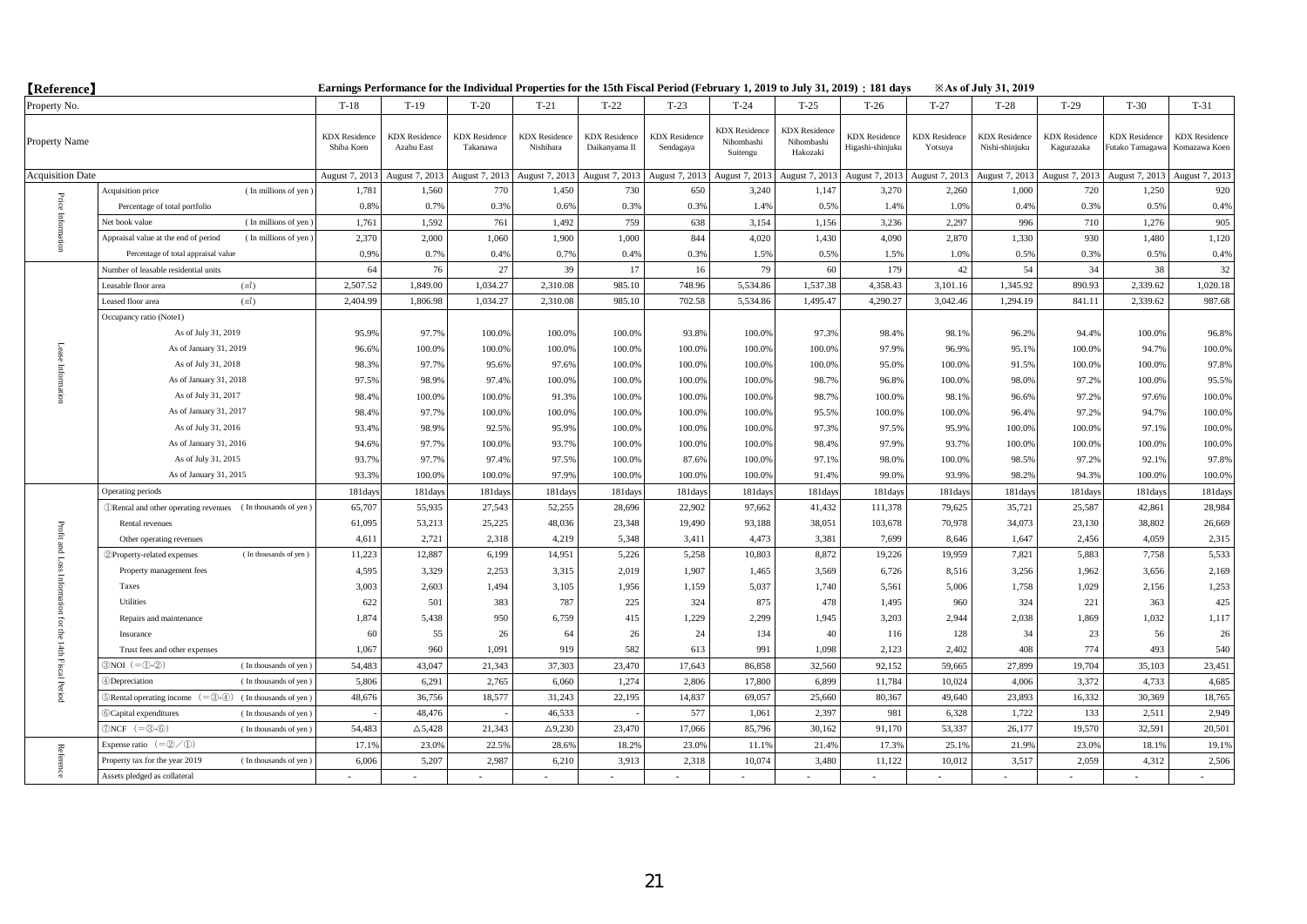| <b>[Reference]</b>      |                                                                              | Earnings Performance for the Individual Properties for the 15th Fiscal Period (February 1, 2019 to July 31, 2019) : 181 days<br><b>Example 31, 2019</b> |                              |                                  |                          |                                         |                                     |                                  |                                       |                                     |                                      |                                         |                                 |                                     |                                        |
|-------------------------|------------------------------------------------------------------------------|---------------------------------------------------------------------------------------------------------------------------------------------------------|------------------------------|----------------------------------|--------------------------|-----------------------------------------|-------------------------------------|----------------------------------|---------------------------------------|-------------------------------------|--------------------------------------|-----------------------------------------|---------------------------------|-------------------------------------|----------------------------------------|
| Property No.            |                                                                              | $T-32$                                                                                                                                                  | $T-33$                       | $T-34$                           | $T-35$                   | $T-36$                                  | $T-37$                              | $T-38$                           | $T-39$                                | $T-40$                              | $T-41$                               | $T-42$                                  | $T-43$                          | $T-44$                              | $T-45$                                 |
| Property Name           |                                                                              | <b>KDX</b> Residence<br>Mishuku                                                                                                                         | <b>KDX</b> Residence<br>Yoga | <b>KDX</b> Residence<br>Shimouma | Raffine Minami<br>magome | <b>KDX</b> Residence<br>Yukigaya Otsuka | <b>KDX</b> Residence<br>Denen Chofu | <b>KDX</b> Residence<br>Tamagawa | <b>KDX</b> Residence<br>Monzennakacho | <b>KDX</b> Residence<br>Okachimachi | <b>KDX</b> Residence<br>Moto-asakusa | <b>KDX</b> Residence<br>Itabashi Honcho | <b>KDX</b> Residence<br>Azusawa | <b>KDX</b> Residence<br>Tobu Nerima | <b>KDX</b> Residence<br>Yokohama Kanna |
| <b>Acquisition Date</b> |                                                                              | August 7, 2013                                                                                                                                          | August 7, 2013               | August 7, 2013                   | August 7, 2013           | August 7, 2013                          | August 7, 2013                      | August 7, 2013                   | August 7, 2013                        | August 7, 2013                      | August 7, 2013                       | August 7, 2013                          | August 7, 2013                  | August 7, 2013                      | August 7, 2013                         |
|                         | (In millions of yen)<br>Acquisition price                                    | 760                                                                                                                                                     | 700                          | 600                              | 1,250                    | 1.050                                   | 1.000                               | 776                              | 773                                   | 850                                 | 800                                  | 620                                     | 550                             | 420                                 | 800                                    |
| Price                   | Percentage of total portfolio                                                | 0.3%                                                                                                                                                    | 0.3%                         | 0.3%                             | 0.5%                     | 0.5%                                    | 0.4%                                | 0.3%                             | 0.3%                                  | 0.4%                                | 0.3%                                 | 0.3%                                    | 0.2%                            | 0.2%                                | 0.3%                                   |
| Infom                   | (In millions of yen)<br>Net book value                                       | 752                                                                                                                                                     | 695                          | 598                              | 1,241                    | 1,024                                   | 1,062                               | 739                              | 766                                   | 870                                 | 788                                  | 599                                     | 551                             | 396                                 | 776                                    |
|                         | Appraisal value at the end of period<br>(In millions of yen)                 | 958                                                                                                                                                     | 864                          | 765                              | 1,450                    | 1,340                                   | 1,280                               | 942                              | 1,010                                 | 1,060                               | 1,010                                | 767                                     | 654                             | 522                                 | 985                                    |
|                         | Percentage of total appraisal value                                          | 0.4%                                                                                                                                                    | 0.3%                         | 0.3%                             | 0.5%                     | 0.5%                                    | 0.5%                                | 0.3%                             | 0.4%                                  | 0.4%                                | 0.4%                                 | 0.3%                                    | 0.2%                            | 0.2%                                | 0.4%                                   |
|                         | Number of leasable residential units                                         | 39                                                                                                                                                      | 38                           | 29                               | 56                       | 72                                      | 36                                  | 52                               | 49                                    | 51                                  | 44                                   | 46                                      | 39                              | 37                                  | 72                                     |
|                         | (m <sup>2</sup> )<br>Leasable floor area                                     | 1,103.82                                                                                                                                                | 1,012.80                     | 829.05                           | 2,408.56                 | 1,526.98                                | 2,359.44                            | 1,170.40                         | 1,171.41                              | 1,329.79                            | 1,314.91                             | 1,127.58                                | 989.82                          | 931.82                              | 1,602.16                               |
|                         | Leased floor area<br>(m <sup>2</sup> )                                       | 1,103.82                                                                                                                                                | 1,012.80                     | 829.05                           | 2,408.56                 | 1,464.01                                | 2,359.44                            | 1,149.94                         | 1,171.41                              | 1,329.79                            | 1,314.91                             | 1,127.58                                | 958.14                          | 931.82                              | 1,561.41                               |
|                         | Occupancy ratio (Note1)                                                      |                                                                                                                                                         |                              |                                  |                          |                                         |                                     |                                  |                                       |                                     |                                      |                                         |                                 |                                     |                                        |
|                         | As of July 31, 2019                                                          | 100.0%                                                                                                                                                  | 100.0%                       | 100.0%                           | 100.0%                   | 95.9%                                   | 100.0%                              | 98.3%                            | 100.0%                                | 100.0%                              | 100.0%                               | 100.0%                                  | 96.8%                           | 100.0%                              | 97.5%                                  |
| Lease                   | As of January 31, 2019                                                       | 90.5%                                                                                                                                                   | 97.5%                        | 100.0%                           | 100.0%                   | 98.7%                                   | 97.2%                               | 98.2%                            | 100.0%                                | 98.1%                               | 95.9%                                | 100.0%                                  | 100.0%                          | 100.0%                              | 98.8%                                  |
|                         | As of July 31, 2018                                                          | 100.0%                                                                                                                                                  | 100.0%                       | 100.0%                           | 100.0%                   | 97.3%                                   | 91.7%                               | 94.5%                            | 97.5%                                 | 100.0%                              | 98.4%                                | 100.0%                                  | 96.8%                           | 100.0%                              | 94.2%                                  |
| Information             | As of January 31, 2018                                                       | 97.7%                                                                                                                                                   | 90.0%                        | 100.0%                           | 100.0%                   | 98.7%                                   | 100.0%                              | 98.1%                            | 95.9%                                 | 100.0%                              | 95.9%                                | 96.1%                                   | 100.0%                          | 100.0%                              | 97.0%                                  |
|                         | As of July 31, 2017                                                          | 100.0%                                                                                                                                                  | 100.0%                       | 96.8%                            | 100.0%                   | 100.0%                                  | 100.0%                              | 98.1%                            | 100.0%                                | 100.0%                              | 98.5%                                | 98.1%                                   | 100.0%                          | 96.6%                               | 93.1%                                  |
|                         | As of January 31, 2017                                                       | 94.1%                                                                                                                                                   | 100.0%                       | 93.7%                            | 100.0%                   | 98.7%                                   | 94.4%                               | 98.3%                            | 100.0%                                | 98.0%                               | 92.4%                                | 96.1%                                   | 97.9%                           | 94.4%                               | 88.0%                                  |
|                         | As of July 31, 2016                                                          | 96.0%                                                                                                                                                   | 100.0%                       | 100.0%                           | 100.0%                   | 95.7%                                   | 91.7%                               | 96.5%                            | 93.7%                                 | 98.2%                               | 97.4%                                | 94.0%                                   | 90.2%                           | 94.9%                               | 90.8%                                  |
|                         | As of January 31, 2016                                                       | 95.3%                                                                                                                                                   | 100.0%                       | 96.7%                            | 100.0%                   | 100.0%                                  | 97.2%                               | 100.0%                           | 100.0%                                | 100.0%                              | 98.4%                                | 95.8%                                   | 100.0%                          | 97.3%                               | 98.8%                                  |
|                         | As of July 31, 2015                                                          | 97.7%                                                                                                                                                   | 100.0%                       | 97.0%                            | 100.0%                   | 98.4%                                   | 97.2%                               | 96.4%                            | 96.2%                                 | 100.0%                              | 92.4%                                | 96.1%                                   | 94.1%                           | 100.0%                              | 97.2%                                  |
|                         | As of January 31, 2015                                                       | 100.0%                                                                                                                                                  | 100.0%                       | 100.0%                           | 100.0%                   | 100.0%                                  | 97.2%                               | 100.0%                           | 97.5%                                 | 100.0%                              | 94.3%                                | 93.9%                                   | 90.9%                           | 97.8%                               | 89.2%                                  |
|                         | Operating periods                                                            | 181days                                                                                                                                                 | 181days                      | 181days                          | 181days                  | 181day                                  | 181day                              | 181days                          | 181days                               | 181days                             | 181days                              | 181days                                 | 181days                         | 181days                             | 181days                                |
|                         | <b><i>ORental and other operating revenues</i></b> (In thousands of yen)     | 25,741                                                                                                                                                  | 24,079                       | 21,209                           | 41,292                   | 39,538                                  | 38,418                              | 29,806                           | 29,005                                | 32,983                              | 30,691                               | 24,246                                  | 20,546                          | 18,663                              | 35,517                                 |
|                         | Rental revenues                                                              | 24,522                                                                                                                                                  | 21,549                       | 20,115                           | 41,292                   | 37,537                                  | 36,476                              | 27,123                           | 26,012                                | 29,579                              | 28,876                               | 23,107                                  | 19,232                          | 17,364                              | 32,040                                 |
| Profit and Loss         | Other operating revenues                                                     | 1,219                                                                                                                                                   | 2,530                        | 1.093                            |                          | 2,001                                   | 1,941                               | 2,683                            | 2,992                                 | 3,403                               | 1,815                                | 1,139                                   | 1,313                           | 1,298                               | 3,476                                  |
|                         | (In thousands of yen)<br>2 Property-related expenses                         | 6,780                                                                                                                                                   | 4,199                        | 4,645                            | 3,169                    | 8,610                                   | 5,819                               | 6,602                            | 7,857                                 | 8,516                               | 5,843                                | 5,451                                   | 4,795                           | 4,506                               | 8,655                                  |
|                         | Property management fees                                                     | 2,576                                                                                                                                                   | 1,497                        | 1,832                            | 371                      | 2,758                                   | 2,422                               | 2,613                            | 3,647                                 | 2,831                               | 2,828                                | 1,996                                   | 1,767                           | 2,138                               | 3,913                                  |
|                         | Taxes                                                                        | 1,435                                                                                                                                                   | 1,291                        | 797                              | 2,107                    | 1,933                                   | 1,928                               | 1,502                            | 1,290                                 | 1,703                               | 1,527                                | 1,236                                   | 1,208                           | 1,095                               | 1,658                                  |
| Information             | Utilities                                                                    | 223                                                                                                                                                     | 412                          | 212                              |                          | 451                                     | 463                                 | 380                              | 356                                   | 288                                 | 313                                  | 327                                     | 193                             | 192                                 | 673                                    |
| ior                     | Repairs and maintenance                                                      | 1,038                                                                                                                                                   | 319                          | 1,040                            | 184                      | 1,791                                   | 544                                 | 1,144                            | 1,987                                 | 3,199                               | 683                                  | 958                                     | 1,198                           | 347                                 | 1,467                                  |
| 등                       | Insurance                                                                    | 29                                                                                                                                                      | 24                           | 19                               | 46                       | 40                                      | 46                                  | 35                               | 29                                    | 31                                  | 36                                   | 27                                      | 27                              | 24                                  | 47                                     |
|                         | Trust fees and other expenses                                                | 1,477                                                                                                                                                   | 653                          | 743                              | 460                      | 1,634                                   | 414                                 | 925                              | 547                                   | 461                                 | 453                                  | 906                                     | 400                             | 708                                 | 894                                    |
| 14th Fiscal Period      | $3NOI (= 0.2)$<br>(In thousands of yen)                                      | 18,961                                                                                                                                                  | 19,879                       | 16,563                           | 38,122                   | 30,927                                  | 32,599                              | 23,204                           | 21,147                                | 24,466                              | 24,848                               | 18,794                                  | 15,750                          | 14,157                              | 26,862                                 |
|                         | 4 Depreciation<br>(In thousands of yen)                                      | 3,127                                                                                                                                                   | 2,653                        | 2,258                            | 3,375                    | 5,469                                   | 4,417                               | 5,909                            | 4,089                                 | 3,842                               | 4,537                                | 4,238                                   | 3,371                           | 3,782                               | 6,049                                  |
|                         | $\mathbb{R}$ Rental operating income $(=\mathbb{S}-4)$ (In thousands of yen) | 15,833                                                                                                                                                  | 17,226                       | 14,305                           | 34,747                   | 25,458                                  | 28,182                              | 17,294                           | 17,058                                | 20,624                              | 20,311                               | 14,556                                  | 12,379                          | 10,374                              | 20,812                                 |
|                         | 6 Capital expenditures<br>(In thousands of yen)                              | 468                                                                                                                                                     | 320                          | 758                              | 597                      | 1,094                                   | 1,243                               | 421                              | 3,162                                 | 33,839                              | 1,550                                | 133                                     | 502                             |                                     | 2,006                                  |
|                         | $\mathcal{D}NCF$ (= $\mathcal{D}$ - $\mathcal{D}$ )<br>(In thousands of yen) | 18,492                                                                                                                                                  | 19,559                       | 15,805                           | 37,524                   | 29,833                                  | 31,355                              | 22,782                           | 17,985                                | $\Delta$ 9,372                      | 23,298                               | 18,661                                  | 15,248                          | 14,157                              | 24,855                                 |
|                         | Expense ratio $(=\mathcal{Q}/\mathcal{D})$                                   | 26.3%                                                                                                                                                   | 17.4%                        | 21.9%                            | 7.7%                     | 21.8%                                   | 15.19                               | 22.1%                            | 27.19                                 | 25.8%                               | 19.0%                                | 22.5%                                   | 23.3%                           | 24.1%                               | 24.4%                                  |
| Reference               | Property tax for the year 2019<br>(In thousands of yen)                      | 2.871                                                                                                                                                   | 2.582                        | 1,595                            | 4.214                    | 3.867                                   | 3,856                               | 3.005                            | 2.580                                 | 3.386                               | 3.054                                | 2,472                                   | 2,417                           | 2.190                               | 3,316                                  |
|                         | Assets pledged as collateral                                                 |                                                                                                                                                         |                              |                                  |                          |                                         |                                     |                                  |                                       |                                     |                                      |                                         |                                 |                                     |                                        |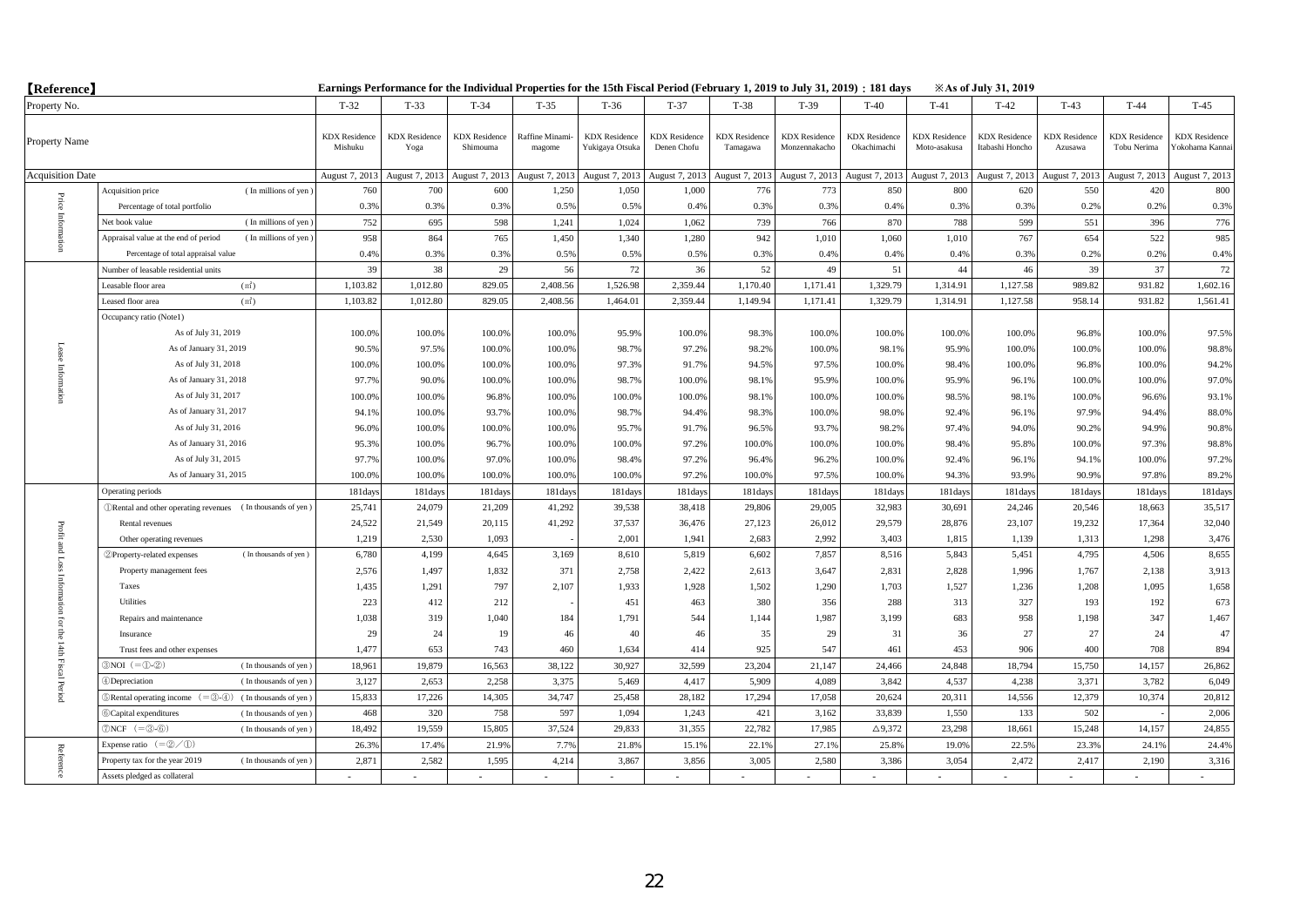| <b>(Reference)</b>      |                                                                                              | Earnings Performance for the Individual Properties for the 15th Fiscal Period (February 1, 2019 to July 31, 2019) : 181 days<br><b>Example 31, 2019</b> |                                 |                                   |                                               |                                                 |                                   |                                 |                                              |                               |                               |                                  |                         |                                         |                                 |
|-------------------------|----------------------------------------------------------------------------------------------|---------------------------------------------------------------------------------------------------------------------------------------------------------|---------------------------------|-----------------------------------|-----------------------------------------------|-------------------------------------------------|-----------------------------------|---------------------------------|----------------------------------------------|-------------------------------|-------------------------------|----------------------------------|-------------------------|-----------------------------------------|---------------------------------|
| Property No.            |                                                                                              | $T-46$                                                                                                                                                  | $T-47$                          | $T-48$                            | $T-49$                                        | $T-50$                                          | $T-51$                            | $T-52$                          | $T-53$                                       | $T-54$                        | $T-55$                        | $T-56$                           | $T-57$                  | $T-58$                                  | $T-59$                          |
| Property Name           |                                                                                              | <b>KDX</b> Residence<br>Miyamaedaira                                                                                                                    | <b>KDX</b> Residence<br>Machida | <b>KDX</b> Residence<br>Kinshicho | <b>KDX</b> Residence<br>Nihombashi<br>Hamacho | <b>KDX</b> Residence<br>Nihombashi<br>Ningyocho | <b>KDX</b> Residence<br>Jiyugaoka | <b>KDX</b> Residence<br>Togoshi | <b>KDX</b> Residence<br>Shinagawa<br>Seaside | <b>KDX</b> Residence<br>Ojima | <b>KDX</b> Residence<br>Oyama | <b>KDX</b> Residence<br>Hanzomon | <b>B-Site Akihabara</b> | <b>KDX</b> Residence<br>Kagurazaka Dori | <b>KDX</b> Residence<br>Sendagi |
| <b>Acquisition Date</b> |                                                                                              | August 7, 2013                                                                                                                                          | August 7, 2013                  | March 28, 2014                    | August 7, 2014                                | August 7, 2014                                  | August 7, 2014                    | August 7, 2014                  | August 7, 2014                               | August 7, 2014                | August 7, 2014                | February 5, 2015                 | February 5, 2015        | February 5, 201                         | February 5, 201:                |
|                         | (In millions of yen)<br>Acquisition price                                                    | 999                                                                                                                                                     | 1,800                           | 1,350                             | 996                                           | 530                                             | 1,268                             | 3,745                           | 2,593                                        | 1,857                         | 2,679                         | 4,832                            | 850                     | 1,360                                   | 2,200                           |
|                         | Percentage of total portfolio                                                                | 0.4%                                                                                                                                                    | 0.8%                            | 0.6%                              | 0.4%                                          | 0.2%                                            | 0.5%                              | 1.6%                            | 1.1%                                         | 0.8%                          | 1.1%                          | 2.1%                             | 0.4%                    | 0.6%                                    | 0.9%                            |
| Price Inform            | (In millions of yen)<br>Net book value                                                       | 1,001                                                                                                                                                   | 1,709                           | 1,339                             | 1,001                                         | 560                                             | 1,319                             | 3.745                           | 2,575                                        | 1,833                         | 2.638                         | 4,950                            | 862                     | 1.380                                   | 2,355                           |
|                         | Appraisal value at the end of period<br>(In millions of yen)                                 | 1,140                                                                                                                                                   | 2.080                           | 1,690                             | 1,250                                         | 682                                             | 1,620                             | 4.800                           | 3.340                                        | 2.370                         | 3,310                         | 5,650                            | 1,010                   | 1.940                                   | 2,510                           |
|                         | Percentage of total appraisal value                                                          | 0.4%                                                                                                                                                    | 0.8%                            | 0.6%                              | 0.5%                                          | 0.2%                                            | 0.6%                              | 1.8%                            | 1.2%                                         | 0.9%                          | 1.2%                          | 2.1%                             | 0.4%                    | 0.7%                                    | 0.9%                            |
|                         | Number of leasable residential units                                                         | 40                                                                                                                                                      | 52                              | 33                                | 28                                            | 27                                              | 48                                | 144                             | 127                                          | 117                           | 145                           | 85                               | 52                      | 70                                      | 40                              |
|                         | (m <sup>2</sup> )<br>Leasable floor area                                                     | 2,448.27                                                                                                                                                | 3,832.53                        | 2,024.81                          | 1,756.27                                      | 877.14                                          | 1,637.00                          | 4,591.76                        | 3,314.75                                     | 2,372.67                      | 4,009.07                      | 4,854.23                         | 1,254.50                | 1,809.84                                | 3,159.89                        |
|                         | Leased floor area<br>(m <sup>2</sup> )                                                       | 2,337.54                                                                                                                                                | 3,832.53                        | 1,896.33                          | 1,756.27                                      | 877.14                                          | 1,637.00                          | 4,497.84                        | 3,259.00                                     | 2,311.74                      | 3,890.40                      | 4,770.77                         | 1,254.50                | 1,784.37                                | 3,005.85                        |
|                         | Occupancy ratio (Notel)                                                                      |                                                                                                                                                         |                                 |                                   |                                               |                                                 |                                   |                                 |                                              |                               |                               |                                  |                         |                                         |                                 |
|                         | As of July 31, 2019                                                                          | 95.5%                                                                                                                                                   | 100.0%                          | 93.7%                             | 100.0%                                        | 100.0%                                          | 100.09                            | 98.0%                           | 98.3%                                        | 97.4%                         | 97.0%                         | 98.3%                            | 100.0%                  | 98.6%                                   | 95.1%                           |
|                         | As of January 31, 2019                                                                       | 100.0%                                                                                                                                                  | 100.0%                          | 100.0%                            | 100.0%                                        | 100.0%                                          | 93.6%                             | 99.3%                           | 97.1%                                        | 95.7%                         | 92.0%                         | 98.8%                            | 100.0%                  | 100.0%                                  | 97.8%                           |
|                         | As of July 31, 2018                                                                          | 94.7%                                                                                                                                                   | 100.0%                          | 96.9%                             | 100.0%                                        | 100.0%                                          | 92.8%                             | 100.0%                          | 99.1%                                        | 95.7%                         | 98.1%                         | 97.3%                            | 100.0%                  | 95.8%                                   | 100.0%                          |
| Information             | As of January 31, 2018                                                                       | 97.5%                                                                                                                                                   | 100.0%                          | 100.0%                            | 100.0%                                        | 100.0%                                          | 97.7%                             | 96.7%                           | 97.1%                                        | 100.0%                        | 95.3%                         | 100.0%                           | 100.0%                  | 100.0%                                  | 100.0%                          |
|                         | As of July 31, 2017                                                                          | 100.0%                                                                                                                                                  | 95.8%                           | 100.0%                            | 100.0%                                        | 96.8%                                           | 97.9%                             | 98.9%                           | 98.6%                                        | 96.6%                         | 94.4%                         | 97.2%                            | 100.0%                  | 100.0%                                  | 100.0%                          |
|                         | As of January 31, 2017                                                                       | 89.8%                                                                                                                                                   | 100.0%                          | 96.9%                             | 100.09                                        | 96.8%                                           | 98.6%                             | 95.5%                           | 100.0%                                       | 97.4%                         | 93.2%                         | 97.0%                            | 100.0%                  | 100.0%                                  | 95.0%                           |
|                         | As of July 31, 2016                                                                          | 95.1%                                                                                                                                                   | 87.0%                           | 100.0%                            | 100.0%                                        | 95.4%                                           | 95.1%                             | 95.9%                           | 97.5%                                        | 99.1%                         | 95.3%                         | 97.7%                            | 100.0%                  | 100.0%                                  | 99.0%                           |
|                         | As of January 31, 2016                                                                       | 95.3%                                                                                                                                                   | 95.8%                           | 96.8%                             | 100.0%                                        | 100.0%                                          | 91.6%                             | 98.4%                           | 100.0%                                       | 99.1%                         | 93.5%                         | 98.8%                            | 100.0%                  | 100.0%                                  | 100.0%                          |
|                         | As of July 31, 2015                                                                          | 95.3%                                                                                                                                                   | 100.0%                          | 96.9%                             | 100.0%                                        | 100.0%                                          | 87.99                             | 98.2%                           | 93.4%                                        | 98.3%                         | 91.3%                         | 94.6%                            | 100.0%                  | 100.0%                                  | 100.0%                          |
|                         | As of January 31, 2015                                                                       | 90.0%                                                                                                                                                   | 94.5%                           | 97.3%                             | 100.0%                                        | 90.9%                                           | 87.7%                             | 97.0%                           | 89.4%                                        | 100.0%                        | 91.2%                         |                                  |                         |                                         |                                 |
|                         | Operating periods                                                                            | 181days                                                                                                                                                 | 181days                         | 181days                           | 181days                                       | 181day                                          | 181day                            | 181days                         | 181days                                      | 181days                       | 181days                       | 181days                          | 181days                 | 181days                                 | 181days                         |
|                         | <b><i>ORental and other operating revenues</i></b> (In thousands of yen)                     | 37,338                                                                                                                                                  | 65,141                          | 44,100                            | 30,540                                        | 20,000                                          | 41,375                            | 122,275                         | 87,512                                       | 64,304                        | 94,215                        | 135,357                          | 23,882                  | 53,316                                  | 66,336                          |
| Profit                  | Rental revenues                                                                              | 33,710                                                                                                                                                  | 56,497                          | 37,487                            | 30,442                                        | 19,230                                          | 38,893                            | 113,152                         | 81,935                                       | 58,947                        | 83,476                        | 120,757                          | 23,882                  | 49,095                                  | 59,175                          |
|                         | Other operating revenues                                                                     | 3,627                                                                                                                                                   | 8,644                           | 6,613                             | 97                                            | 769                                             | 2,482                             | 9,122                           | 5,576                                        | 5,357                         | 10,738                        | 14,600                           |                         | 4,221                                   | 7,160                           |
| and Loss                | 2 Property-related expenses<br>(In thousands of yen)                                         | 7,509                                                                                                                                                   | 14,901                          | 8,125                             | 4,136                                         | 3,608                                           | 7,239                             | 20,677                          | 17,938                                       | 15,068                        | 18,434                        | 19,922                           | 3,293                   | 12,133                                  | 12,153                          |
|                         | Property management fees                                                                     | 2,741                                                                                                                                                   | 5,321                           | 2,682                             | 1,059                                         | 1,639                                           | 3,059                             | 7,436                           | 5,552                                        | 4,890                         | 5,168                         | 6,945                            |                         | 3,285                                   | 3,503                           |
|                         | Taxes                                                                                        | 2,084                                                                                                                                                   | 3,554                           | 2,271                             | 1,580                                         | 1,003                                           | 1,987                             | 5,593                           | 4,713                                        | 2,721                         | 4,800                         | 7,025                            | 1,654                   | 2,418                                   | 3,044                           |
|                         | Utilities                                                                                    | 468                                                                                                                                                     | 841                             | 608                               | 332                                           | 235                                             | 335                               | 618                             | 826                                          | 557                           | 1.025                         | 1.140                            |                         | 517                                     | 2,571                           |
| ior                     | Repairs and maintenance                                                                      | 1,587                                                                                                                                                   | 4,149                           | 1,745                             | 738                                           | 297                                             | 776                               | 3,269                           | 3,121                                        | 3,653                         | 4,515                         | 2,119                            | 1,244                   | 2,721                                   | 1,638                           |
| ę                       | Insurance                                                                                    | 60                                                                                                                                                      | 103                             | 68                                | 40                                            | 23                                              | 39                                | 137                             | 105                                          | 71                            | 112                           | 135                              | 34                      | 54                                      | 86                              |
|                         | Trust fees and other expenses                                                                | 567                                                                                                                                                     | 930                             | 749                               | 385                                           | 408                                             | 1,042                             | 3,621                           | 3,619                                        | 3,173                         | 2,811                         | 2,555                            | 360                     | 3,136                                   | 1,309                           |
| 14th Fiscal Period      | $3NOI (= 0.2)$<br>(In thousands of yen)                                                      | 29,828                                                                                                                                                  | 50.239                          | 35,974                            | 26,403                                        | 16,391                                          | 34.135                            | 101,597                         | 69.574                                       | 49,236                        | 75,780                        | 115,434                          | 20.588                  | 41,182                                  | 54,182                          |
|                         | 4)Depreciation<br>(In thousands of yen)                                                      | 4,912                                                                                                                                                   | 15,039                          | 6,960                             | 4.195                                         | 2.243                                           | 4.245                             | 17.299                          | 12,806                                       | 11,115                        | 16,608                        | 14,785                           | 2.535                   | 3,716                                   | 8,815                           |
|                         | $\mathbb{R}$ Rental operating income $(=\mathbb{S}\cdot\mathbb{A})$<br>(In thousands of yen) | 24,916                                                                                                                                                  | 35,200                          | 29,014                            | 22,207                                        | 14,147                                          | 29,890                            | 84,298                          | 56,767                                       | 38,120                        | 59,171                        | 100,648                          | 18,053                  | 37,466                                  | 45,366                          |
|                         | 6 Capital expenditures<br>(In thousands of yen)                                              | 3,252                                                                                                                                                   | 1,955                           | 2,960                             | 1,530                                         |                                                 | 210                               | 3,186                           | 1,566                                        | 2,384                         | 2,884                         | 4,688                            |                         |                                         | 2,989                           |
|                         | $\mathcal{D}NCF$ (= $\mathcal{D}$ - $\mathcal{D}$ )<br>(In thousands of yen)                 | 26,576                                                                                                                                                  | 48,284                          | 33,014                            | 24,872                                        | 16,391                                          | 33,925                            | 98,411                          | 68,007                                       | 46,851                        | 72,895                        | 110,745                          | 20,588                  | 41,182                                  | 51,193                          |
|                         | Expense ratio $(=\mathcal{Q}/\mathcal{D})$                                                   | 20.1%                                                                                                                                                   | 22.9%                           | 18.4%                             | 13.59                                         | 18.0%                                           | 17.59                             | 16.99                           | 20.59                                        | 23.4%                         | 19.6%                         | 14.7%                            | 13.8%                   | 22.8%                                   | 18.3%                           |
| Reference               | Property tax for the year 2019<br>(In thousands of yen)                                      | 4.167                                                                                                                                                   | 7.102                           | 4,543                             | 3,160                                         | 2.007                                           | 3.854                             | 11,187                          | 9.426                                        | 5,443                         | 9,601                         | 14,051                           | 3.309                   | 4.836                                   | 6,071                           |
|                         | Assets pledged as collateral                                                                 |                                                                                                                                                         |                                 |                                   |                                               |                                                 |                                   |                                 |                                              |                               |                               |                                  |                         |                                         |                                 |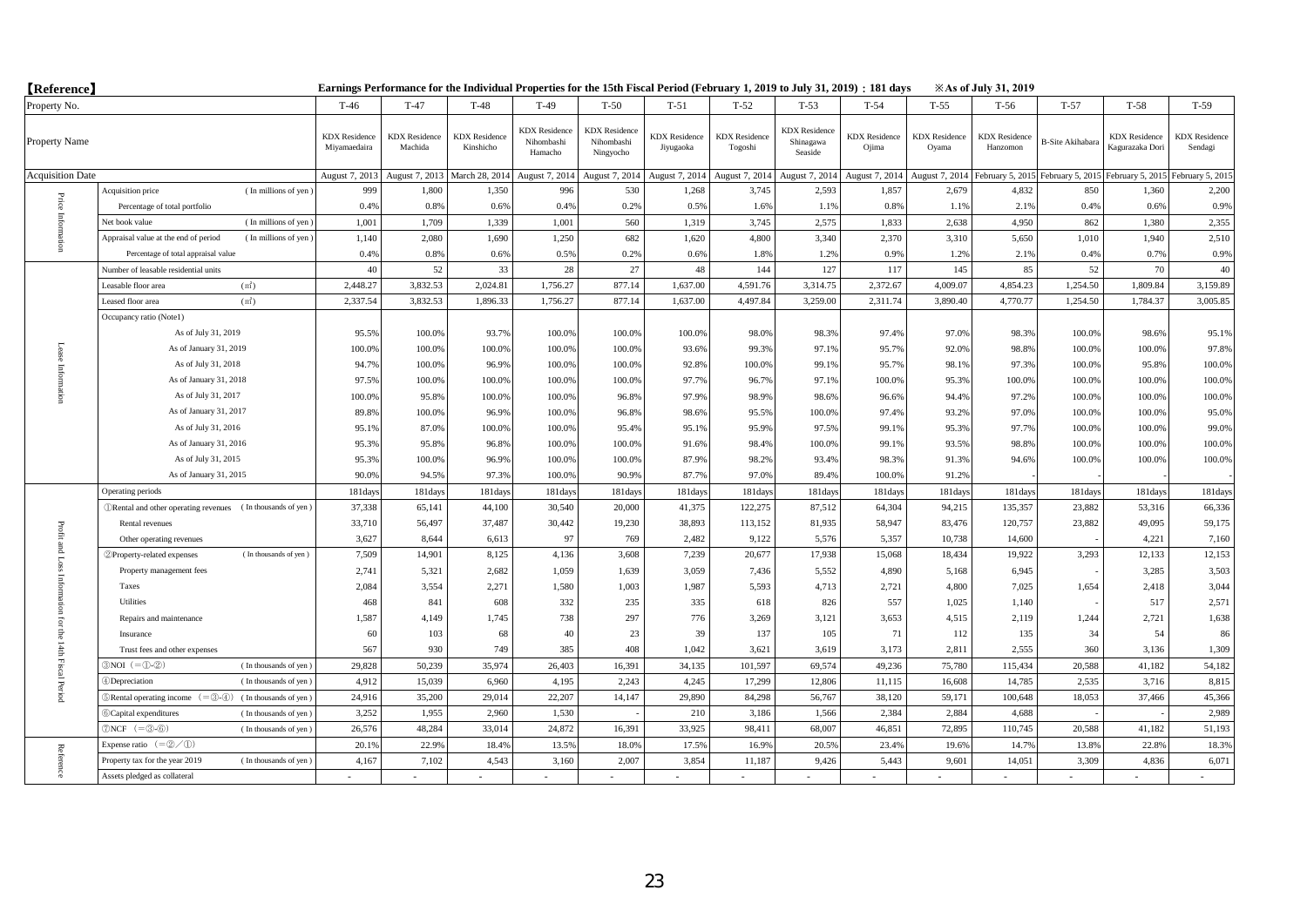| <b>(Reference)</b>      |                                                                                 | Earnings Performance for the Individual Properties for the 15th Fiscal Period (February 1, 2019 to July 31, 2019) : 181 days<br><b>Example 31, 2019</b> |                                   |                               |                                   |                                 |                                          |                                       |                               |                               |                                      |                                     |                                          |                                             |                                               |
|-------------------------|---------------------------------------------------------------------------------|---------------------------------------------------------------------------------------------------------------------------------------------------------|-----------------------------------|-------------------------------|-----------------------------------|---------------------------------|------------------------------------------|---------------------------------------|-------------------------------|-------------------------------|--------------------------------------|-------------------------------------|------------------------------------------|---------------------------------------------|-----------------------------------------------|
| Property No.            |                                                                                 | $T-60$                                                                                                                                                  | $T-61$                            | $T-62$                        | $T-63$                            | $T-64$                          | $T-65$                                   | T-66                                  | $T-67$                        | $T-68$                        | T-69                                 | $T-70$                              | $T-71$                                   | $T-72$                                      | $T-73$                                        |
| Property Name           |                                                                                 | <b>KDX</b> Residence<br>Seijo                                                                                                                           | <b>KDX</b> Residence<br>Akihabara | <b>KDX</b> Residence<br>Iriya | <b>KDX</b> Residence<br>Tachikawa | <b>KDX</b> Residence<br>Tsurumi | <b>KDX</b> Residence<br>Morishita Chitos | <b>KDX</b> Residence<br>Akasaka       | <b>KDX</b> Residence<br>Kanda | <b>KDX</b> Residence<br>Ebisu | <b>KDX</b> Residence<br>Nishi-magome | <b>KDX</b> Residence<br>Nishi-azabu | <b>KDX</b> Residence<br>Azabu Sendaizaka | <b>KDX</b> Residence<br>Waseda<br>Tsurumaki | <b>KDX</b> Residence<br><b>Bunkyo Yushima</b> |
| <b>Acquisition Date</b> |                                                                                 | February 5, 2015                                                                                                                                        | February 5, 2015                  | February 5, 2015              | February 5, 2015                  | February 5, 2015                | June 1, 2015                             | September 30, 2015 September 30, 201: |                               | October 30, 2015              | August 30, 201                       | August 1, 2016                      | August 1, 2016                           | August 1, 2016                              | August 1, 2016                                |
|                         | (In millions of yen)<br>Acquisition price                                       | 1,400                                                                                                                                                   | 1,250                             | 1,062                         | 3,026                             | 1,050                           | 1,100                                    | 1,150                                 | 700                           | 2.845                         | 1,130                                | 1,224                               | 792                                      | 561                                         | 695                                           |
|                         | Percentage of total portfolio                                                   | 0.6%                                                                                                                                                    | 0.5%                              | 0.5%                          | 1.3%                              | 0.5%                            | 0.5%                                     | 0.5%                                  | 0.3%                          | 1.2%                          | 0.5%                                 | 0.5%                                | 0.3%                                     | 0.2%                                        | 0.3%                                          |
| Price Inform            | (In millions of yen)<br>Net book value                                          | 1,421                                                                                                                                                   | 1,249                             | 1,062                         | 2.994                             | 1,149                           | 1,106                                    | 1,191                                 | 722                           | 2,939                         | 1,170                                | 1,240                               | 806                                      | 566                                         | 702                                           |
|                         | Appraisal value at the end of period<br>(In millions of yen)                    | 1,600                                                                                                                                                   | 1,560                             | 1,400                         | 3,650                             | 1,500                           | 1,300                                    | 1,760                                 | 1,110                         | 4.320                         | 1,260                                | 1,710                               | 1,090                                    | 834                                         | 975                                           |
|                         | Percentage of total appraisal value                                             | 0.6%                                                                                                                                                    | 0.6%                              | 0.5%                          | 1.3%                              | 0.5%                            | 0.5%                                     | 0.6%                                  | 0.4%                          | 1.6%                          | 0.5%                                 | 0.6%                                | 0.4%                                     | 0.3%                                        | 0.4%                                          |
|                         | Number of leasable residential units                                            | 38                                                                                                                                                      | 32                                | 57                            | 174                               | 59                              | 65                                       | 28                                    | 30                            | 65                            | 47                                   | 33                                  | 30                                       | 39                                          | 38                                            |
|                         | (m <sup>2</sup> )<br>Leasable floor area                                        | 2,198.56                                                                                                                                                | 1,929.61                          | 1,899.29                      | 4,314.87                          | 3,499.84                        | 1,614.28                                 | 1,180.71                              | 1,031.09                      | 2,659.66                      | 1,297.27                             | 1,357.88                            | 878.50                                   | 808.54                                      | 939.89                                        |
|                         | Leased floor area<br>(m <sup>2</sup> )                                          | 2,100.63                                                                                                                                                | 1,755.82                          | 1,899.29                      | 4,288.37                          | 3,442.34                        | 1,583.32                                 | 1,180.71                              | 1,031.09                      | 2,588.22                      | 1,272.06                             | 1,281.12                            | 878.50                                   | 788.88                                      | 939.89                                        |
|                         | Occupancy ratio (Notel)                                                         |                                                                                                                                                         |                                   |                               |                                   |                                 |                                          |                                       |                               |                               |                                      |                                     |                                          |                                             |                                               |
|                         | As of July 31, 2019                                                             | 95.5%                                                                                                                                                   | 91.0%                             | 100.0%                        | 99.4%                             | 98.4%                           | 98.19                                    | 100.0%                                | 100.0%                        | 97.3%                         | 98.1%                                | 94.3%                               | 100.0%                                   | 97.6%                                       | 100.0%                                        |
|                         | As of January 31, 2019                                                          | 100.0%                                                                                                                                                  | 95.2%                             | 100.0%                        | 94.3%                             | 98.4%                           | 96.2%                                    | 96.4%                                 | 96.9%                         | 99.0%                         | 89.1%                                | 100.0%                              | 100.0%                                   | 100.0%                                      | 100.0%                                        |
|                         | As of July 31, 2018                                                             | 93.2%                                                                                                                                                   | 90.9%                             | 100.0%                        | 95.4%                             | 98.4%                           | 98.7%                                    | 100.0%                                | 100.0%                        | 100.0%                        | 100.0%                               | 96.9%                               | 96.2%                                    | 97.6%                                       | 97.8%                                         |
| Information             | As of January 31, 2018                                                          | 97.5%                                                                                                                                                   | 97.0%                             | 98.6%                         | 92.6%                             | 100.0%                          | 97.4%                                    | 96.6%                                 | 100.0%                        | 100.0%                        | 96.1%                                | 97.3%                               | 100.0%                                   | 100.0%                                      | 100.0%                                        |
|                         | As of July 31, 2017                                                             | 97.5%                                                                                                                                                   | 100.0%                            | 100.0%                        | 98.8%                             | 100.0%                          | 96.8%                                    | 96.4%                                 | 100.0%                        | 92.1%                         | 91.1%                                | 96.9%                               | 94.0%                                    | 92.4%                                       | 97.8%                                         |
|                         | As of January 31, 2017                                                          | 93.8%                                                                                                                                                   | 100.0%                            | 95.7%                         | 94.9%                             | 98.5%                           | 98.7%                                    | 100.0%                                | 100.0%                        | 97.1%                         | 36.2%                                | 100.0%                              | 100.0%                                   | 100.0%                                      | 100.0%                                        |
|                         | As of July 31, 2016                                                             | 100.0%                                                                                                                                                  | 85.8%                             | 97.1%                         | 92.1%                             | 96.8%                           | 98.7%                                    | 93.1%                                 | 100.0%                        | 97.3%                         |                                      |                                     |                                          |                                             |                                               |
|                         | As of January 31, 2016                                                          | 88.5%                                                                                                                                                   | 87.9%                             | 100.0%                        | 95.9%                             | 98.5%                           | 96.8%                                    | 100.0%                                | 97.4%                         | 58.3%                         |                                      |                                     |                                          |                                             |                                               |
|                         | As of July 31, 2015                                                             | 89.8%                                                                                                                                                   | 97.0%                             | 98.6%                         | 96.1%                             | 98.4%                           | 96.2%                                    |                                       |                               |                               |                                      |                                     |                                          |                                             |                                               |
|                         | As of January 31, 2015                                                          |                                                                                                                                                         |                                   |                               |                                   |                                 |                                          |                                       |                               |                               |                                      |                                     |                                          |                                             |                                               |
|                         | Operating periods                                                               | 181 days                                                                                                                                                | 181days                           | 181days                       | 181days                           | 181days                         | 181day                                   | 181days                               | 181days                       | 181days                       | 181days                              | 181days                             | 181days                                  | 181days                                     | 181days                                       |
|                         | <b><i>ORental and other operating revenues</i></b> (In thousands of yen)        | 42,556                                                                                                                                                  | 41,056                            | 40,160                        | 101,348                           | 53,371                          | 39,299                                   | 40,417                                | 29,930                        | 94,712                        | 33,739                               | 40,538                              | 27,752                                   | 21,899                                      | 25,046                                        |
| Profit                  | Rental revenues                                                                 | 37,867                                                                                                                                                  | 37,909                            | 37,546                        | 89,281                            | 46,999                          | 36,814                                   | 37,175                                | 27,557                        | 91,487                        | 30,780                               | 37,280                              | 25,961                                   | 21,189                                      | 23,387                                        |
|                         | Other operating revenues                                                        | 4,688                                                                                                                                                   | 3,147                             | 2,614                         | 12,066                            | 6,372                           | 2,485                                    | 3,242                                 | 2,372                         | 3,224                         | 2,959                                | 3,258                               | 1,791                                    | 710                                         | 1,658                                         |
| t and Loss              | (In thousands of yen)<br>2 Property-related expenses                            | 7,769                                                                                                                                                   | 7,604                             | 7,433                         | 17,967                            | 12,027                          | 7,329                                    | 5,138                                 | 5,536                         | 10,753                        | 7,646                                | 8,102                               | 5,927                                    | 5,449                                       | 5,822                                         |
|                         | Property management fees                                                        | 2,761                                                                                                                                                   | 2,420                             | 2,974                         | 7,420                             | 3,802                           | 2,533                                    | 2,390                                 | 2,240                         | 4,216                         | 3,559                                | 2,422                               | 2,708                                    | 2,092                                       | 1,942                                         |
|                         | Taxes                                                                           | 2,793                                                                                                                                                   | 2,114                             | 1,964                         | 4,128                             | 2,548                           | 1.940                                    | 1,473                                 | 1,571                         | 3,175                         | 1,642                                | 2,581                               | 1,634                                    | 997                                         | 1,189                                         |
|                         | Utilities                                                                       | 395                                                                                                                                                     | 379                               | 373                           | 877                               | 609                             | 465                                      | 256                                   | 393                           | 919                           | 169                                  | 557                                 | 335                                      | 231                                         | 336                                           |
| ΙöΙ                     | Repairs and maintenance                                                         | 1,068                                                                                                                                                   | 1,572                             | 935                           | 2,135                             | 3,159                           | 857                                      | 210                                   | 187                           | 955                           | 636                                  | 1,255                               | 285                                      | 1,098                                       | 1,140                                         |
| 등                       | Insurance                                                                       | 58                                                                                                                                                      | 48                                | 48                            | 125                               | 78                              | 42                                       | 36                                    | 32                            | 83                            | 34                                   | 40                                  | 26                                       | 24                                          | 26                                            |
|                         | Trust fees and other expenses                                                   | 693                                                                                                                                                     | 1,069                             | 1,135                         | 3,280                             | 1,830                           | 1,489                                    | 772                                   | 1,110                         | 1,402                         | 1,604                                | 1,245                               | 938                                      | 1,005                                       | 1,187                                         |
| 14th Fiscal Period      | $3NOI (= 0.2)$<br>(In thousands of yen)                                         | 34,786                                                                                                                                                  | 33,452                            | 32,727                        | 83,380                            | 41,343                          | 31,970                                   | 35,279                                | 24.394                        | 83,959                        | 26,093                               | 32,435                              | 21,824                                   | 16,450                                      | 19,223                                        |
|                         | 4)Depreciation<br>(In thousands of yen)                                         | 4,671                                                                                                                                                   | 6.622                             | 6.205                         | 21,257                            | 7.234                           | 5.703                                    | 4.195                                 | 3.682                         | 11,269                        | 4.885                                | 4.109                               | 2.788                                    | 2.974                                       | 3,129                                         |
|                         | $\mathbb{R}$ Rental operating income $(=\mathbb{S}-4)$<br>(In thousands of yen) | 30,115                                                                                                                                                  | 26,829                            | 26,521                        | 62,122                            | 34,108                          | 26,267                                   | 31,083                                | 20,711                        | 72,690                        | 21,208                               | 28,326                              | 19,036                                   | 13,475                                      | 16,093                                        |
|                         | 6 Capital expenditures<br>(In thousands of yen)                                 | 419                                                                                                                                                     | 868                               | 615                           |                                   | 15,241                          | 651                                      |                                       |                               |                               |                                      | 1,334                               | 883                                      |                                             | 1,123                                         |
|                         | $\mathcal{D}NCF$ (= $\mathcal{D}$ - $\mathcal{D}$ )<br>(In thousands of yen)    | 34,367                                                                                                                                                  | 32,584                            | 32,111                        | 83,380                            | 26,102                          | 31,319                                   | 35,279                                | 24,394                        | 83,959                        | 26,093                               | 31,101                              | 20,941                                   | 16,450                                      | 18,099                                        |
|                         | Expense ratio $(=\mathcal{Q}/\mathcal{D})$                                      | 18.3%                                                                                                                                                   | 18.5%                             | 18.5%                         | 17.79                             | 22.5%                           | 18.69                                    | 12.7%                                 | 18.5%                         | 11.4%                         | 22.7%                                | 20.0%                               | 21.4%                                    | 24.9%                                       | 23.2%                                         |
| Reference               | Property tax for the year 2019<br>(In thousands of yen)                         | 5,587                                                                                                                                                   | 4,228                             | 3.929                         | 8,256                             | 5,096                           | 3.881                                    | 2.947                                 | 3.142                         | 6,351                         | 3.284                                | 5,162                               | 3,268                                    | 1.994                                       | 2,379                                         |
|                         | Assets pledged as collateral                                                    |                                                                                                                                                         |                                   |                               |                                   |                                 |                                          |                                       |                               |                               |                                      |                                     |                                          |                                             |                                               |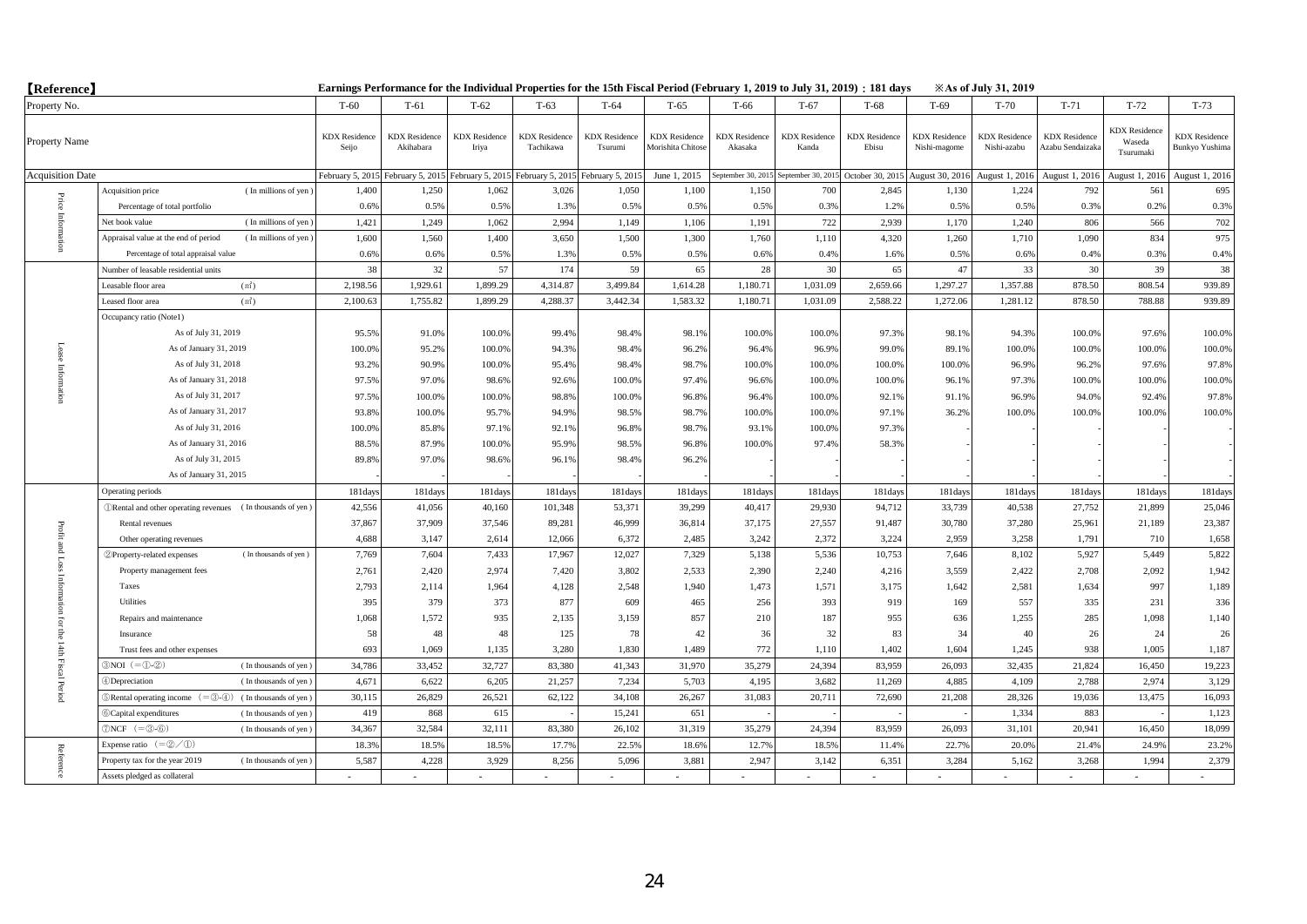| <b>[Reference]</b>      |                                                                                |                                      | Earnings Performance for the Individual Properties for the 15th Fiscal Period (February 1, 2019 to July 31, 2019) : 181 days |                                     |                                 |                                |                                 |                                 |                                      |                                                     |                                         | <b>Example 31, 2019</b>      |                        |                                 |                                        |
|-------------------------|--------------------------------------------------------------------------------|--------------------------------------|------------------------------------------------------------------------------------------------------------------------------|-------------------------------------|---------------------------------|--------------------------------|---------------------------------|---------------------------------|--------------------------------------|-----------------------------------------------------|-----------------------------------------|------------------------------|------------------------|---------------------------------|----------------------------------------|
| Property No.            |                                                                                | $T-74$                               | $T-75$                                                                                                                       | $T-76$                              | $T-77$                          | T-78                           | $T-79$                          | $T-80$                          | $T-81$                               | $T-82$                                              | $T-83$                                  | $R-2$                        | $R-3$                  | $R-4$                           | $R-5$                                  |
| Property Name           |                                                                                | <b>KDX</b> Residence<br>Kamishakujii | <b>KDX</b> Residence<br>Shin-otsuka                                                                                          | <b>KDX</b> Residence<br>Sakurajosui | <b>KDX</b> Residence<br>Ryogoku | <b>KDX</b> Residence<br>Toyosu | <b>KDX</b> Residence<br>Asagaya | <b>KDX</b> Residence<br>Hiyoshi | <b>KDX</b> Residence<br>Kamikitazawa | <b>KDX</b> Residence<br>Kaminoge                    | <b>KDX</b> Residence<br>Higashi-Asakusa | KDX Jozenji Dor<br>Residence | KDX Izumi<br>Residence | <b>KDX</b> Chihaya<br>Residence | KDX Sakaisuji<br>Hommachi<br>Residence |
| <b>Acquisition Date</b> |                                                                                | August 1, 2016                       | November 1, 2016                                                                                                             | November 1, 2016                    | November 1, 2016                | August 22, 2017                | August 2, 2018                  | August 2, 2018                  |                                      | February 1, 2019 February 1, 2019 February 21, 2019 |                                         | May 1, 2012                  | May 1, 2012            | May 1, 2012                     | May 1, 2012                            |
|                         | (In millions of yen)<br>Acquisition price                                      | 648                                  | 764                                                                                                                          | 894                                 | 842                             | 7,500                          | 1,930                           | 2,635                           | 1,360                                | 1,111                                               | 687                                     | 1,015                        | 1,120                  | 1,080                           | 2,910                                  |
| $\rm Price$             | Percentage of total portfolio                                                  | 0.3%                                 | 0.3%                                                                                                                         | 0.4%                                | 0.4%                            | 3.2%                           | 0.8%                            | 1.1%                            | 0.6%                                 | 0.5%                                                | 0.3%                                    | 0.4%                         | 0.5%                   | 0.5%                            | 1.2%                                   |
| Inform                  | (In millions of yen)<br>Net book value                                         | 657                                  | 775                                                                                                                          | 906                                 | 855                             | 7,734                          | 1,964                           | 2,699                           | 1,395                                | 1,141                                               | 709                                     | 936                          | 1,050                  | 996                             | 2,706                                  |
|                         | Appraisal value at the end of period<br>(In millions of yen)                   | 820                                  | 993                                                                                                                          | 1,160                               | 1,130                           | 7,640                          | 2,170                           | 2,730                           | 1,410                                | 1,230                                               | 737                                     | 1,320                        | 1,380                  | 1.400                           | 3,420                                  |
|                         | Percentage of total appraisal value                                            | 0.3%                                 | 0.4%                                                                                                                         | 0.4%                                | 0.4%                            | 2.8%                           | 0.8%                            | 1.0%                            | 0.5%                                 | 0.4%                                                | 0.3%                                    | 0.5%                         | 0.5%                   | 0.5%                            | 1.2%                                   |
|                         | Number of leasable residential units                                           | 47                                   | 40                                                                                                                           | 43                                  | 36                              | 242                            | 44                              | 92                              | 39                                   | 34                                                  | 36                                      | 92                           | 40                     | 92                              | 160                                    |
|                         | (m <sup>2</sup> )<br>Leasable floor area                                       | 1,032.18                             | 872.00                                                                                                                       | 1,227.16                            | 1,190.53                        | 6,811.38                       | 1,996.08                        | 6,131.93                        | 1,971.07                             | 1,224.87                                            | 1,013.40                                | 3,330.15                     | 2,798.20               | 2,936.40                        | 6,385.70                               |
|                         | Leased floor area<br>(m <sup>2</sup> )                                         | 1,008.11                             | 872.00                                                                                                                       | 1,176.76                            | 1,190.53                        | 6,811.38                       | 1,952.84                        | 5,960.46                        | 1,819.62                             | 1,224.87                                            | 975.03                                  | 2,905.10                     | 2,798.20               | 2,750.82                        | 6,130.42                               |
|                         | Occupancy ratio (Note1)                                                        |                                      |                                                                                                                              |                                     |                                 |                                |                                 |                                 |                                      |                                                     |                                         |                              |                        |                                 |                                        |
|                         | As of July 31, 2019                                                            | 97.7%                                | 100.0%                                                                                                                       | 95.9%                               | 100.0%                          | 100.09                         | 97.8%                           | 97.2%                           | 92.3%                                | 100.0%                                              | 96.2%                                   | 87.2%                        | 100.0%                 | 93.7%                           | 96.0%                                  |
| Lease Information       | As of January 31, 2019                                                         | 97.8%                                | 100.0%                                                                                                                       | 93.0%                               | 100.0%                          | 100.0%                         | 100.0%                          | 93.6%                           |                                      |                                                     |                                         | 97.0%                        | 90.0%                  | 96.2%                           | 94.4%                                  |
|                         | As of July 31, 2018                                                            | 97.9%                                | 100.0%                                                                                                                       | 100.0%                              | 100.0%                          | 100.09                         |                                 |                                 |                                      |                                                     |                                         | 97.0%                        | 92.1%                  | 95.1%                           | 98.5%                                  |
|                         | As of January 31, 2018                                                         | 93.8%                                | 100.0%                                                                                                                       | 85.5%                               | 93.4%                           | 100.0%                         |                                 |                                 |                                      |                                                     |                                         | 93.0%                        | 94.8%                  | 96.2%                           | 97.0%                                  |
|                         | As of July 31, 2017                                                            | 95.7%                                | 100.0%                                                                                                                       | 100.0%                              | 97.9%                           |                                |                                 |                                 |                                      |                                                     |                                         | 95.0%                        | 97.4%                  | 91.8%                           | 95.0%                                  |
|                         | As of January 31, 2017                                                         | 97.8%                                | 100.0%                                                                                                                       | 100.0%                              | 87.2%                           |                                |                                 |                                 |                                      |                                                     |                                         | 93.4%                        | 97.6%                  | 99.2%                           | 94.4%                                  |
|                         | As of July 31, 2016                                                            |                                      |                                                                                                                              |                                     |                                 |                                |                                 |                                 |                                      |                                                     |                                         | 95.7%                        | 97.4%                  | 94.8%                           | 88.6%                                  |
|                         | As of January 31, 2016                                                         |                                      |                                                                                                                              |                                     |                                 |                                |                                 |                                 |                                      |                                                     |                                         | 98.0%                        | 89.8%                  | 97.3%                           | 91.4%                                  |
|                         | As of July 31, 2015                                                            |                                      |                                                                                                                              |                                     |                                 |                                |                                 |                                 |                                      |                                                     |                                         | 100.0%                       | 85.0%                  | 98.9%                           | 97.5%                                  |
|                         | As of January 31, 2015                                                         |                                      |                                                                                                                              |                                     |                                 |                                |                                 |                                 |                                      |                                                     |                                         | 98.2%                        | 100.0%                 | 96.4%                           | 93.2%                                  |
|                         | Operating periods                                                              | 181days                              | 181days                                                                                                                      | 181days                             | 181day                          | 181day                         | 181day                          | 181days                         | 181days                              | 181days                                             | 161days                                 | 181days                      | 181days                | 181days                         | 181days                                |
|                         | <b>ORental</b> and other operating revenues (In thousands of yen)              | 24,625                               | 22,608                                                                                                                       | 29,996                              | 29,691                          | 181,058                        | 49,108                          | 77,800                          | 34,703                               | 26,206                                              | 18,914                                  | 49,736                       | 43,130                 | 48,072                          | 107,710                                |
| Profit                  | Rental revenues                                                                | 22,086                               | 22,248                                                                                                                       | 27,209                              | 28,167                          | 177,418                        | 46,035                          | 70,673                          | 31,353                               | 26,130                                              | 17,126                                  | 44,479                       | 35,933                 | 43,465                          | 98,626                                 |
|                         | Other operating revenues                                                       | 2,539                                | 360                                                                                                                          | 2,787                               | 1,523                           | 3,640                          | 3,073                           | 7,127                           | 3,349                                | 76                                                  | 1,788                                   | 5,257                        | 7,197                  | 4,606                           | 9,084                                  |
| and Loss                | (In thousands of yen)<br>2 Property-related expenses                           | 6,251                                | 1,854                                                                                                                        | 8,002                               | 4,766                           | 16,337                         | 6,644                           | 12,690                          | 7,941                                | 2,135                                               | 3,245                                   | 12,040                       | 9,185                  | 10,619                          | 27,337                                 |
|                         | Property management fees                                                       | 1,830                                | 288                                                                                                                          | 3,593                               | 2,420                           | 3,755                          | 2,175                           | 4,925                           | 2,546                                | 1,314                                               | 2,167                                   | 3,125                        | 3,690                  | 3,782                           | 5,957                                  |
|                         | Taxes                                                                          | 1,632                                | 1,243                                                                                                                        | 1,487                               | 1,240                           | 10,204                         | 1,980                           | 4,561                           | -8                                   | 8                                                   | 8                                       | 3,241                        | 2,408                  | 2,995                           | 7,725                                  |
|                         | Utilities                                                                      | 353                                  |                                                                                                                              | 303                                 | 224                             | 1,123                          | 406                             | 789                             | 343                                  | 150                                                 | 294                                     | 614                          | 260                    | 610                             | 1,389                                  |
| ior                     | Repairs and maintenance                                                        | 1,300                                |                                                                                                                              | 1,146                               | 312                             | 29                             | 1,254                           | 1,150                           | 3,671                                | 164                                                 | 395                                     | 2,891                        | 1,059                  | 1,884                           | 5,708                                  |
| ÊБ                      | Insurance                                                                      |                                      | 29<br>23                                                                                                                     | 34                                  | 32                              | 200                            | 52                              | 139                             | 47                                   | 30                                                  | 23                                      | 74                           | 64                     | 73                              | 182                                    |
| 1440                    | Trust fees and other expenses                                                  | 1,104                                | 300                                                                                                                          | 1,437                               | 535                             | 1,023                          | 774                             | 1,123                           | 1,324                                | 467                                                 | 357                                     | 2,092                        | 1,702                  | 1,272                           | 6,373                                  |
| <b>Fiscal Perioc</b>    | $3NOI (= 0.2)$<br>(In thousands of yen)                                        | 18,374                               | 20,753                                                                                                                       | 21.993                              | 24,925                          | 164,721                        | 42,464                          | 65,110                          | 26,761                               | 24,071                                              | 15,669                                  | 37,696                       | 33,944                 | 37,452                          | 80,373                                 |
|                         | 4Depreciation<br>(In thousands of yen)                                         | 3,738                                | 3,433                                                                                                                        | 4,116                               | 4,392                           | 28,285                         | 4,168                           | 10,329                          | 2,594                                | 2,717                                               | 2,446                                   | 10,417                       | 9,245                  | 10,057                          | 23,905                                 |
|                         | $\mathcal{D}$ Rental operating income $(=\mathcal{D}-4)$ (In thousands of yen) | 14,635                               | 17,319                                                                                                                       | 17,877                              | 20,532                          | 136,435                        | 38,296                          | 54,780                          | 24,166                               | 21,353                                              | 13,223                                  | 27,278                       | 24,698                 | 27,394                          | 56,467                                 |
|                         | <b>6</b> Capital expenditures<br>(In thousands of yen)                         | 1,932                                |                                                                                                                              |                                     |                                 | 771                            | 347                             | 1,415                           | 1,622                                | 384                                                 | 320                                     | 793                          |                        |                                 | 1,103                                  |
|                         | $\mathcal{D}NCF$ (= $\mathcal{B}$ - $\mathcal{B})$ )<br>(In thousands of yen)  | 16,441                               | 20,753                                                                                                                       | 21,993                              | 24,925                          | 163,949                        | 42,116                          | 63,694                          | 25,138                               | 23,687                                              | 15,349                                  | 36,902                       | 33,944                 | 37,452                          | 79,269                                 |
|                         | Expense ratio $(=\mathcal{Q}/\mathcal{D})$                                     | 25.4%                                | 8.2%                                                                                                                         | 26.79                               | 16.19                           | 9.0%                           | 13.5%                           | 16.3%                           | 22.9%                                | 8.1%                                                | 17.2%                                   | 24.2%                        | 21.3%                  | 22.1%                           | 25.4%                                  |
| Referen                 | Property tax for the year 2019<br>(In thousands of yen)                        | 3,264                                | 2.486                                                                                                                        | 2.974                               | 2,481                           | 20,409                         | 3,961                           | 9,123                           | 3,860                                | 3,047                                               | 2.294                                   | 6,482                        | 4.815                  | 5,991                           | 15,447                                 |
| ន្ត                     | Assets pledged as collateral                                                   |                                      |                                                                                                                              |                                     |                                 |                                |                                 |                                 |                                      |                                                     |                                         |                              |                        |                                 |                                        |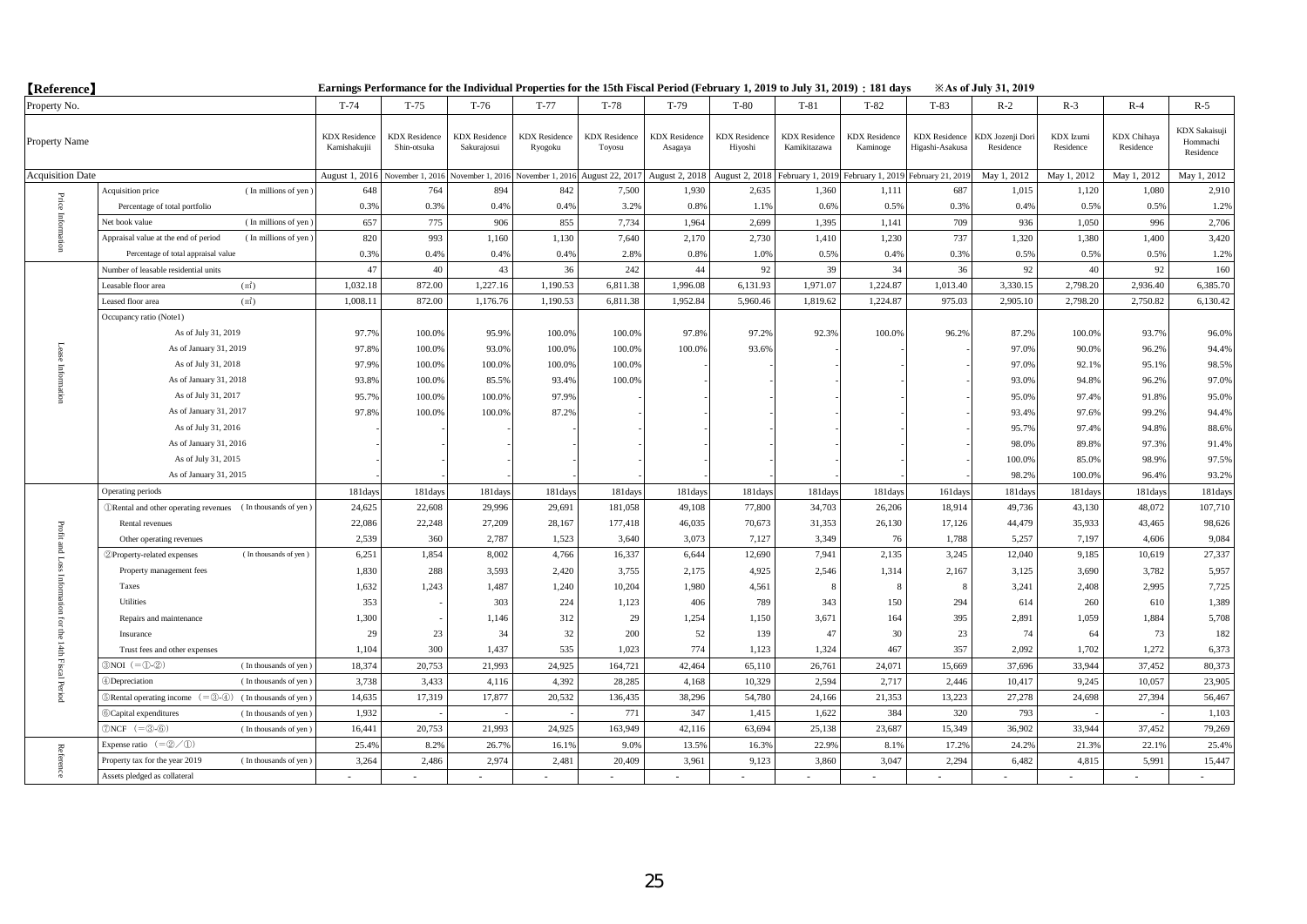| <b>(Reference)</b>      |                                                                                              |                                    |                                 |                                    |                                      |                                       |                                     |                                    |                                          | Earnings Performance for the Individual Properties for the 15th Fiscal Period (February 1, 2019 to July 31, 2019) : 181 days |                                  | <b>Example 31, 2019</b>           |                               |                               |                                      |
|-------------------------|----------------------------------------------------------------------------------------------|------------------------------------|---------------------------------|------------------------------------|--------------------------------------|---------------------------------------|-------------------------------------|------------------------------------|------------------------------------------|------------------------------------------------------------------------------------------------------------------------------|----------------------------------|-----------------------------------|-------------------------------|-------------------------------|--------------------------------------|
| Property No.            |                                                                                              | $R-7$                              | $R-8$                           | $R-9$                              | $R-10$                               | $R-11$                                | $R-13$                              | $R-15$                             | $R-16$                                   | $R-17$                                                                                                                       | $R-18$                           | $R-19$                            | $R-20$                        | $R-21$                        | $R-22$                               |
| Property Name           |                                                                                              | <b>KDX</b> Takarazuka<br>Residence | <b>KDX</b> Shimizu<br>Residence | <b>KDX</b> Residence<br>Odori Koen | <b>KDX</b> Residence<br>Kikusui Yojo | <b>KDX</b> Residence<br>Toyohira Koen | <b>KDX</b> Residence<br>Ichiban-cho | <b>KDX</b> Residence<br>Izumi Chuo | <b>KDX</b> Residence<br>Higashi-sakura I | <b>KDX</b> Residence<br>Higashi-sakura II                                                                                    | <b>KDX</b> Residence<br>Jingumae | <b>KDX</b> Residence<br>Nishi-oji | <b>KDX</b> Residence<br>Saiin | <b>KDX</b> Residence<br>Namba | <b>KDX</b> Residence<br>Namba-minami |
| <b>Acquisition Date</b> |                                                                                              | May 1, 2012                        | May 1, 2012                     | August 7, 2013                     | August 7, 2013                       | August 7, 2013                        | August 7, 2013                      | August 7, 2013                     | August 7, 2013                           | August 7, 2013                                                                                                               | August 7, 2013                   | August 7, 2013                    | August 7, 2013                | August 7, 2013                | August 7, 2013                       |
|                         | Acquisition price<br>(In millions of yen)                                                    | 1,510                              | 1,680                           | 765                                | 830                                  | 445                                   | 530                                 | 480                                | 2,350                                    | 900                                                                                                                          | 840                              | 813                               | 440                           | 1,410                         | 1,350                                |
|                         | Percentage of total portfolio                                                                | 0.6%                               | 0.7%                            | 0.3%                               | 0.4%                                 | 0.2%                                  | 0.2%                                | 0.2%                               | 1.0%                                     | 0.4%                                                                                                                         | 0.4%                             | 0.3%                              | 0.2%                          | 0.6%                          | 0.6%                                 |
| Price Inform            | (In millions of yen)<br>Net book value                                                       | 1,353                              | 1.559                           | 779                                | 786                                  | 467                                   | 503                                 | 456                                | 2.248                                    | 863                                                                                                                          | 797                              | 780                               | 419                           | 1.359                         | 1,281                                |
|                         | Appraisal value at the end of period<br>(In millions of yen)                                 | 1,930                              | 2.020                           | 968                                | 1,020                                | 549                                   | 706                                 | 613                                | 2.540                                    | 1,020                                                                                                                        | 1,030                            | 938                               | 512                           | 1,650                         | 1,570                                |
|                         | Percentage of total appraisal value                                                          | 0.7%                               | 0.7%                            | 0.4%                               | 0.4%                                 | 0.2%                                  | 0.3%                                | 0.2%                               | 0.9%                                     | 0.4%                                                                                                                         | 0.4%                             | 0.3%                              | 0.2%                          | 0.6%                          | 0.6%                                 |
|                         | Number of leasable residential units                                                         | 80                                 | 148                             | 78                                 | 84                                   | 65                                    | 45                                  | 40                                 | 187                                      | 66                                                                                                                           | 95                               | 76                                | 49                            | 118                           | 131                                  |
|                         | (m <sup>2</sup> )<br>Leasable floor area                                                     | 4,631.16                           | 6,255.16                        | 2,762.76                           | 3,413.06                             | 2,253.81                              | 1,818.09                            | 2,159.25                           | 6,221.83                                 | 2,655.31                                                                                                                     | 2,724.19                         | 2,353.55                          | 1,094.81                      | 3,387.30                      | 3,813.31                             |
|                         | Leased floor area<br>(m <sup>2</sup> )                                                       | 4,365.44                           | 5,843.57                        | 2,584.14                           | 3,341.86                             | 2,114.76                              | 1,601.33                            | 2,047.88                           | 5,989.08                                 | 2,496.61                                                                                                                     | 2,614.53                         | 2,302.55                          | 1,048.23                      | 3,310.57                      | 3,711.07                             |
| Lease<br>Information    | Occupancy ratio (Notel)                                                                      |                                    |                                 |                                    |                                      |                                       |                                     |                                    |                                          |                                                                                                                              |                                  |                                   |                               |                               |                                      |
|                         | As of July 31, 2019                                                                          | 94.3%                              | 93.4%                           | 93.5%                              | 97.9%                                | 93.8%                                 | 88.1%                               | 94.8%                              | 96.3%                                    | 94.0%                                                                                                                        | 96.0%                            | 97.8%                             | 95.7%                         | 97.7%                         | 97.3%                                |
|                         | As of January 31, 2019                                                                       | 100.0%                             | 96.2%                           | 89.7%                              | 89.8%                                | 94.0%                                 | 85.2%                               | 97.2%                              | 87.7%                                    | 92.5%                                                                                                                        | 92.3%                            | 99.1%                             | 96.0%                         | 96.2%                         | 97.4%                                |
|                         | As of July 31, 2018                                                                          | 96.4%                              | 96.7%                           | 100.0%                             | 90.3%                                | 95.2%                                 | 92.4%                               | 95.8%                              | 90.4%                                    | 89.5%                                                                                                                        | 96.9%                            | 100.0%                            | 96.1%                         | 95.5%                         | 97.3%                                |
|                         | As of January 31, 2018                                                                       | 100.0%                             | 95.9%                           | 97.4%                              | 94.4%                                | 89.1%                                 | 97.3%                               | 94.0%                              | 93.0%                                    | 95.5%                                                                                                                        | 91.4%                            | 97.0%                             | 98.0%                         | 97.0%                         | 96.9%                                |
|                         | As of July 31, 2017                                                                          | 99.3%                              | 91.5%                           | 96.1%                              | 92.8%                                | 95.4%                                 | 95.4%                               | 89.0%                              | 94.6%                                    | 95.5%                                                                                                                        | 96.0%                            | 95.9%                             | 100.0%                        | 100.0%                        | 97.4%                                |
|                         | As of January 31, 2017                                                                       | 97.1%                              | 96.6%                           | 98.7%                              | 100.0%                               | 96.9%                                 | 91.6%                               | 97.9%                              | 90.4%                                    | 95.5%                                                                                                                        | 92.0%                            | 96.8%                             | 94.1%                         | 97.7%                         | 95.6%                                |
|                         | As of July 31, 2016                                                                          | 91.4%                              | 97.6%                           | 96.1%                              | 100.0%                               | 98.4%                                 | 97.3%                               | 92.7%                              | 93.1%                                    | 91.0%                                                                                                                        | 97.8%                            | 97.8%                             | 96.2%                         | 96.2%                         | 95.7%                                |
|                         | As of January 31, 2016                                                                       | 97.1%                              | 98.0%                           | 96.1%                              | 97.9%                                | 93.9%                                 | 97.3%                               | 94.8%                              | 92.0%                                    | 92.5%                                                                                                                        | 97.8%                            | 95.9%                             | 95.7%                         | 100.0%                        | 97.8%                                |
|                         | As of July 31, 2015                                                                          | 94.3%                              | 94.2%                           | 100.0%                             | 94.3%                                | 97.0%                                 | 95.3%                               | 92.5%                              | 92.5%                                    | 95.5%                                                                                                                        | 98.2%                            | 98.0%                             | 91.8%                         | 96.2%                         | 96.5%                                |
|                         | As of January 31, 2015                                                                       | 95.7%                              | 92.1%                           | 94.9%                              | 91.9%                                | 95.5%                                 | 100.0%                              | 92.0%                              | 95.2%                                    | 94.0%                                                                                                                        | 96.0%                            | 98.9%                             | 94.2%                         | 96.2%                         | 95.5%                                |
|                         | Operating periods                                                                            | 181days                            | 181days                         | 181days                            | 181days                              | 181day                                | 181day                              | 181days                            | 181day                                   | 181days                                                                                                                      | 181days                          | 181days                           | 181days                       | 181days                       | 181days                              |
|                         | <b><i>ORental and other operating revenues</i></b> (In thousands of yen)                     | 58,665                             | 71,832                          | 31,774                             | 39,506                               | 23,507                                | 25,648                              | 23,065                             | 91,858                                   | 37,912                                                                                                                       | 39,734                           | 34,424                            | 18,873                        | 56,119                        | 54,892                               |
| Profit                  | Rental revenues                                                                              | 54,383                             | 63,864                          | 29,354                             | 34,489                               | 21,117                                | 23,490                              | 20,409                             | 83,026                                   | 34,150                                                                                                                       | 35,940                           | 31,958                            | 16,668                        | 51,693                        | 53,320                               |
|                         | Other operating revenues                                                                     | 4,282                              | 7,968                           | 2,420                              | 5,016                                | 2,389                                 | 2,157                               | 2,655                              | 8,831                                    | 3,762                                                                                                                        | 3,793                            | 2,465                             | 2,204                         | 4,425                         | 1,571                                |
| t and Loss              | 2 Property-related expenses<br>(In thousands of yen)                                         | 11,915                             | 19,166                          | 14,349                             | 10,346                               | 7,750                                 | 7,974                               | 6,688                              | 32,918                                   | 13,834                                                                                                                       | 10,588                           | 7,411                             | 5,399                         | 11,323                        | 11,545                               |
|                         | Property management fees                                                                     | 2,681                              | 4,095                           | 2,745                              | 2,907                                | 2,038                                 | 2,428                               | 1,966                              | 10,131                                   | 4,315                                                                                                                        | 4,325                            | 1,848                             | 1,305                         | 2,887                         | 2,922                                |
|                         | Taxes                                                                                        | 3,870                              | 5,407                           | 2,653                              | 3,290                                | 2,169                                 | 1,854                               | 1,771                              | 5,949                                    | 2,651                                                                                                                        | 2,559                            | 2,170                             | 970                           | 3,189                         | 3,213                                |
|                         | Utilities                                                                                    | 615                                | 680                             | 495                                | 1.092                                | 851                                   | 344                                 | 317                                | 1,021                                    | 507                                                                                                                          | 411                              | 985                               | 786                           | 1.587                         | 615                                  |
| ior                     | Repairs and maintenance                                                                      | 3,231                              | 6,858                           | 6,014                              | 1,292                                | 775                                   | 1,371                               | 1,349                              | 5,771                                    | 2,972                                                                                                                        | 2,461                            | 1,552                             | 1,241                         | 1,022                         | 2,516                                |
| ę                       | Insurance                                                                                    | 96                                 | 141                             | 67                                 | 59                                   | 51                                    | 40                                  | 43                                 | 142                                      | 63                                                                                                                           | 61                               | 55                                | 27                            | 73                            | 84                                   |
|                         | Trust fees and other expenses                                                                | 1,419                              | 1,982                           | 2,373                              | 1,703                                | 1,863                                 | 1,935                               | 1,238                              | 9,901                                    | 3,324                                                                                                                        | 768                              | 800                               | 1,066                         | 2,562                         | 2,192                                |
| 14th Fiscal Period      | $3NOI (= 0.2)$<br>(In thousands of yen)                                                      | 46,749                             | 52,666                          | 17,425                             | 29.160                               | 15,757                                | 17.674                              | 16,377                             | 58.939                                   | 24,078                                                                                                                       | 29,146                           | 27,012                            | 13,474                        | 44.795                        | 43,346                               |
|                         | 4)Depreciation<br>(In thousands of yen)                                                      | 16,576                             | 14.237                          | 8.043                              | 7.555                                | 4.859                                 | 5.083                               | 4.509                              | 17,818                                   | 7.021                                                                                                                        | 7.357                            | 6.365                             | 3.861                         | 9,990                         | 11,819                               |
|                         | $\mathbb{R}$ Rental operating income $(=\mathbb{S}\cdot\mathbb{A})$<br>(In thousands of yen) | 30,172                             | 38,429                          | 9,381                              | 21,604                               | 10,897                                | 12,590                              | 11,867                             | 41,121                                   | 17,056                                                                                                                       | 21,788                           | 20,647                            | 9,612                         | 34,805                        | 31,526                               |
|                         | 6 Capital expenditures<br>(In thousands of yen)                                              | 1,325                              | 1,161                           | 56,991                             |                                      |                                       | 598                                 |                                    | 1,102                                    |                                                                                                                              | 640                              | 1,796                             |                               | 324                           | 420                                  |
|                         | $\mathcal{D}NCF$ (= $\mathcal{D}$ - $\mathcal{D}$ )<br>(In thousands of yen)                 | 45,424                             | 51,505                          | $\Delta$ 39,566                    | 29,160                               | 15,757                                | 17,075                              | 16,377                             | 57,837                                   | 24,078                                                                                                                       | 28,505                           | 25,215                            | 13,474                        | 44,471                        | 42,926                               |
|                         | Expense ratio $(=\mathcal{Q}/\mathcal{D})$                                                   | 20.3%                              | 26.7%                           | 45.2%                              | 26.2%                                | 33.0%                                 | 31.19                               | 29.0%                              | 35.89                                    | 36.5%                                                                                                                        | 26.6%                            | 21.5%                             | 28.6%                         | 20.2%                         | 21.0%                                |
| Reference               | Property tax for the year 2019<br>(In thousands of yen)                                      | 7,734                              | 10.812                          | 5.307                              | 6.580                                | 4.339                                 | 3.708                               | 3.543                              | 11.898                                   | 5.302                                                                                                                        | 5,117                            | 4.340                             | 1.941                         | 6.378                         | 6,426                                |
|                         | Assets pledged as collateral                                                                 |                                    |                                 |                                    |                                      |                                       |                                     |                                    |                                          |                                                                                                                              |                                  |                                   |                               |                               |                                      |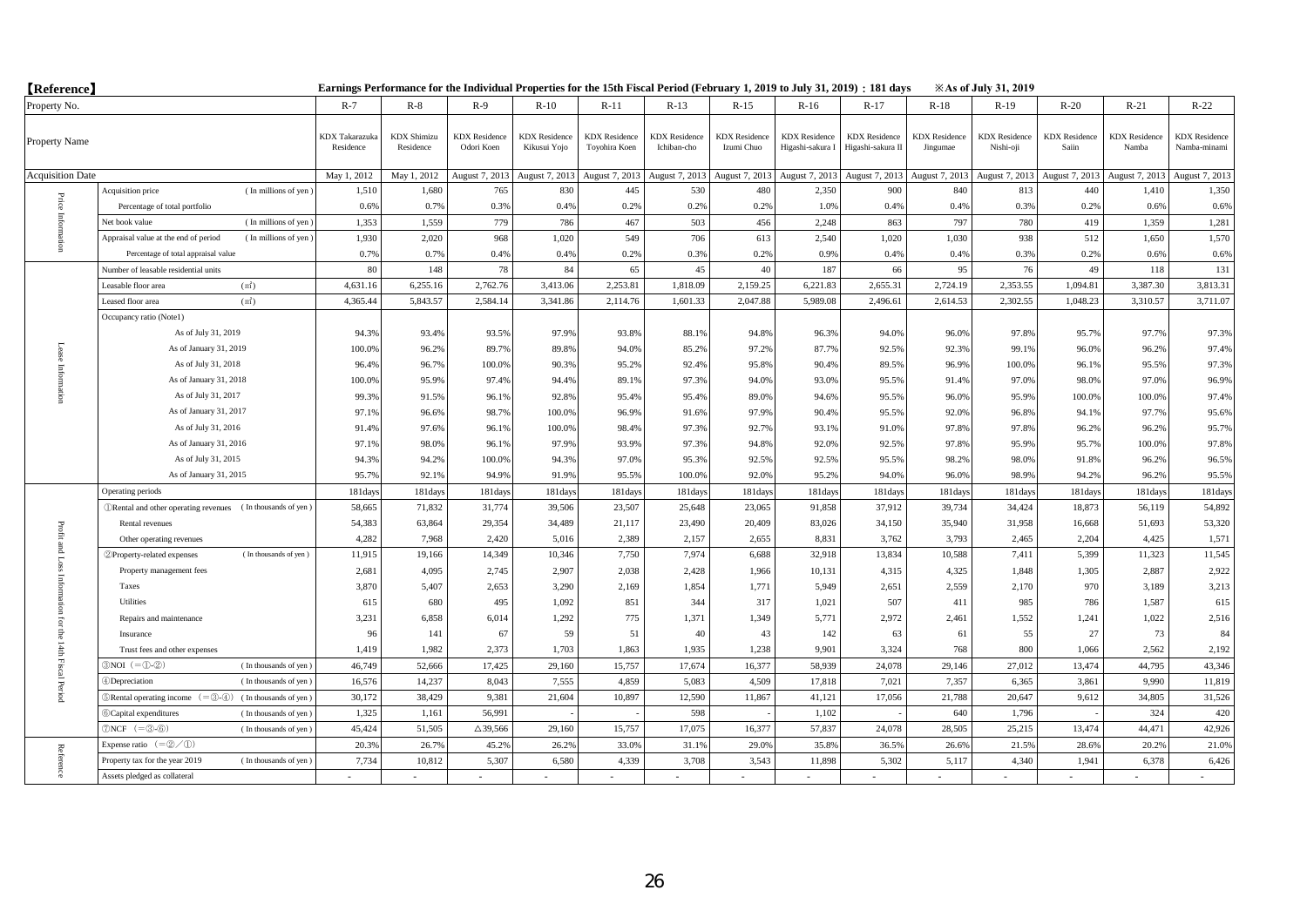| <b>(Reference)</b>      |                                                                                              |                                        | Earnings Performance for the Individual Properties for the 15th Fiscal Period (February 1, 2019 to July 31, 2019) : 181 days |                                   |                                   |                       |                                               |                                           |                                    |                                          |                          | <b>Example 31, 2019</b>      |                                      |                                       |                                        |
|-------------------------|----------------------------------------------------------------------------------------------|----------------------------------------|------------------------------------------------------------------------------------------------------------------------------|-----------------------------------|-----------------------------------|-----------------------|-----------------------------------------------|-------------------------------------------|------------------------------------|------------------------------------------|--------------------------|------------------------------|--------------------------------------|---------------------------------------|----------------------------------------|
| Property No.            |                                                                                              | $R-24$                                 | $R-25$                                                                                                                       | $R-26$                            | $R-27$                            | $R-28$                | $R-29$                                        | $R-30$                                    | $R-32$                             | $R-33$                                   | $R-34$                   | $R-35$                       | $R-36$                               | $R-37$                                | $R-38$                                 |
| Property Name           |                                                                                              | <b>KDX</b> Residence<br>Ibaraki I · II | <b>KDX</b> Residence<br>Toyonaka-minami                                                                                      | <b>KDX</b> Residence<br>Moriguchi | <b>KDX</b> Residence<br>Sannomiya | Ashiya Royal<br>Homes | <b>KDX</b> Residence<br>Funairi<br>Saiwai-cho | <b>KDX</b> Residence<br>Tenjin-higashi Il | <b>KDX</b> Residence<br>Nishi Koen | <b>KDX</b> Residence<br>Hirao Josui-mach | Melody Heim<br>Gotenyama | Leopalace Flat<br>Shin-sakae | <b>KDX</b> Residence<br>Konan Yamate | <b>KDX</b> Residence<br>Hommachibashi | <b>KDX</b> Residence<br>Minami-kusatsu |
| <b>Acquisition Date</b> |                                                                                              | August 7, 2013                         | August 7, 2013                                                                                                               | August 7, 2013                    | August 7, 2013                    | August 7, 2013        | August 7, 2013                                | August 7, 2013                            | August 7, 2013                     | August 7, 2013                           | August 7, 2014           | November 28, 201             | November 14, 201                     | December 18, 201                      | February 5, 201:                       |
|                         | Acquisition price<br>(In millions of yen)                                                    | 1,275                                  | 740                                                                                                                          | 551                               | 1,080                             | 1,360                 | 588                                           | 680                                       | 763                                | 760                                      | 400                      | 3,500                        | 973                                  | 3,201                                 | 1,974                                  |
|                         | Percentage of total portfolio                                                                | 0.5%                                   | 0.3%                                                                                                                         | 0.2%                              | 0.5%                              | 0.6%                  | 0.3%                                          | 0.3%                                      | 0.3%                               | 0.3%                                     | 0.2%                     | 1.5%                         | 0.4%                                 | 1.4%                                  | 0.8%                                   |
| Price Inform            | (In millions of yen)<br>Net book value                                                       | 1,289                                  | 682                                                                                                                          | 518                               | 1,079                             | 1,458                 | 553                                           | 646                                       | 728                                | 738                                      | 423                      | 3,496                        | 969                                  | 3,157                                 | 1,987                                  |
|                         | Appraisal value at the end of period<br>(In millions of yen)                                 | 1,424                                  | 860                                                                                                                          | 666                               | 1,210                             | 1,920                 | 703                                           | 873                                       | 876                                | 913                                      | 531                      | 4,490                        | 1,130                                | 3,620                                 | 2,410                                  |
|                         | Percentage of total appraisal value                                                          | 0.5%                                   | 0.3%                                                                                                                         | 0.2%                              | 0.4%                              | 0.7%                  | 0.3%                                          | 0.3%                                      | 0.3%                               | 0.3%                                     | 0.2%                     | 1.6%                         | 0.4%                                 | 1.3%                                  | 0.9%                                   |
|                         | Number of leasable residential units                                                         | 61                                     | 70                                                                                                                           | 28                                | 86                                | 21                    | 64                                            | 63                                        | 36                                 | 24                                       | 36                       | 274                          | 55                                   | 134                                   | 170                                    |
|                         | (m <sup>2</sup> )<br>Leasable floor area                                                     | 4,701.87                               | 2,024.50                                                                                                                     | 1,942.78                          | 2,292.72                          | 3,999.01              | 1,889.53                                      | 2,602.53                                  | 2,522.16                           | 2,098.68                                 | 2,297.24                 | 11,589.95                    | 1,923.22                             | 6,511.88                              | 5,735.96                               |
|                         | Leased floor area<br>(m <sup>2</sup> )                                                       | 4,625.13                               | 1,934.41                                                                                                                     | 1,882.27                          | 2,242.19                          | 3,504.86              | 1,712.01                                      | 2,561.22                                  | 2,303.08                           | 1,939.08                                 | 2,297.24                 | 11,589.95                    | 1,923.22                             | 6,285.09                              | 5,735.96                               |
|                         | Occupancy ratio (Notel)                                                                      |                                        |                                                                                                                              |                                   |                                   |                       |                                               |                                           |                                    |                                          |                          |                              |                                      |                                       |                                        |
|                         | As of July 31, 2019                                                                          | 98.4%                                  | 95.6%                                                                                                                        | 96.9%                             | 97.8%                             | 87.6%                 | 90.6%                                         | 98.4%                                     | 91.3%                              | 92.4%                                    | 100.0%                   | 100.0%                       | 100.0%                               | 96.5%                                 | 100.0%                                 |
| Lease                   | As of January 31, 2019                                                                       | 98.4%                                  | 100.0%                                                                                                                       | 100.0%                            | 98.9%                             | 86.9%                 | 100.0%                                        | 100.0%                                    | 94.9%                              | 96.2%                                    | 100.0%                   | 100.0%                       | 98.4%                                | 96.4%                                 | 99.0%                                  |
| Information             | As of July 31, 2018                                                                          | 100.0%                                 | 95.8%                                                                                                                        | 96.5%                             | 98.3%                             | 100.0%                | 98.4%                                         | 95.2%                                     | 94.9%                              | 100.0%                                   | 94.5%                    | 100.0%                       | 97.4%                                | 98.9%                                 | 100.0%                                 |
|                         | As of January 31, 2018                                                                       | 96.7%                                  | 95.6%                                                                                                                        | 100.0%                            | 100.0%                            | 100.0%                | 98.4%                                         | 95.2%                                     | 91.2%                              | 95.7%                                    | 100.0%                   | 100.0%                       | 95.9%                                | 97.7%                                 | 95.1%                                  |
|                         | As of July 31, 2017                                                                          | 100.0%                                 | 95.7%                                                                                                                        | 96.1%                             | 96.7%                             | 95.0%                 | 100.0%                                        | 98.4%                                     | 91.1%                              | 91.6%                                    | 97.5%                    | 100.0%                       | 95.2%                                | 97.7%                                 | 95.0%                                  |
|                         | As of January 31, 2017                                                                       | 93.5%                                  | 95.8%                                                                                                                        | 96.1%                             | 96.7%                             | 100.0%                | 100.0%                                        | 100.0%                                    | 82.3%                              | 87.7%                                    | 91.8%                    | 100.0%                       | 92.2%                                | 96.3%                                 | 98.4%                                  |
|                         | As of July 31, 2016                                                                          | 95.1%                                  | 98.7%                                                                                                                        | 96.2%                             | 92.2%                             | 95.7%                 | 100.0%                                        | 93.7%                                     | 94.5%                              | 92.4%                                    | 92.1%                    | 100.0%                       | 98.4%                                | 94.4%                                 | 94.7%                                  |
|                         | As of January 31, 2016                                                                       | 98.3%                                  | 97.0%                                                                                                                        | 100.0%                            | 92.2%                             | 100.0%                | 98.5%                                         | 98.4%                                     | 88.9%                              | 91.9%                                    | 94.7%                    | 100.0%                       | 98.4%                                | 95.9%                                 | 100.0%                                 |
|                         | As of July 31, 2015                                                                          | 95.1%                                  | 100.0%                                                                                                                       | 89.6%                             | 97.8%                             | 96.1%                 | 98.4%                                         | 92.1%                                     | 97.3%                              | 92.5%                                    | 94.9%                    | 100.0%                       | 98.4%                                | 95.8%                                 | 93.9%                                  |
|                         | As of January 31, 2015                                                                       | 95.1%                                  | 95.4%                                                                                                                        | 100.0%                            | 98.9%                             | 93.0%                 | 96.9%                                         | 98.4%                                     | 100.0%                             | 91.0%                                    | 97.3%                    | 100.0%                       | 96.9%                                | 90.2%                                 |                                        |
|                         | Operating periods                                                                            | 181days                                | 181days                                                                                                                      | 181days                           | 181days                           | 181day                | 181day                                        | 181days                                   | 181day                             | 181days                                  | 181days                  | 181days                      | 181days                              | 181days                               | 181days                                |
|                         | <b><i>ORental and other operating revenues</i></b> (In thousands of yen)                     | 54,297                                 | 29,855                                                                                                                       | 23,169                            | 39,525                            | 65,775                | 27,230                                        | 31,116                                    | 31,044                             | 28,341                                   | 22,126                   | 121,557                      | 32,229                               | 107,699                               | 104,357                                |
| Profit                  | Rental revenues                                                                              | 48,443                                 | 28,428                                                                                                                       | 20,993                            | 37,409                            | 53,256                | 24,151                                        | 28,152                                    | 26,262                             | 25,921                                   | 18,892                   | 119,525                      | 31,506                               | 99,765                                | 84,909                                 |
|                         | Other operating revenues                                                                     | 5,853                                  | 1,427                                                                                                                        | 2,176                             | 2,116                             | 12,518                | 3,078                                         | 2,963                                     | 4,782                              | 2,419                                    | 3,233                    | 2,031                        | 722                                  | 7,933                                 | 19,448                                 |
| and Loss                | (In thousands of yen)<br>2 Property-related expenses                                         | 13,012                                 | 6,488                                                                                                                        | 6,145                             | 10,497                            | 15,764                | 5,774                                         | 7,694                                     | 10,015                             | 4,868                                    | 5,462                    | 15,033                       | 7,204                                | 24,347                                | 29,408                                 |
|                         | Property management fees                                                                     | 2,752                                  | 1,498                                                                                                                        | 1,540                             | 2,572                             | 6,152                 | 1,634                                         | 1,892                                     | 2,149                              | 1,686                                    | 1,216                    | 3,646                        | 1,768                                | 4,257                                 | 5,925                                  |
|                         | Taxes                                                                                        | 4,611                                  | 1,783                                                                                                                        | 1,631                             | 2,567                             | 4,815                 | 1,790                                         | 1,935                                     | 2,269                              | 2,077                                    | 1,364                    | 9,253                        | 2,006                                | 8,342                                 | 5,743                                  |
|                         | Utilities                                                                                    | 1,124                                  | 393                                                                                                                          | 1,001                             | 410                               | 1.285                 | 302                                           | 405                                       | 527                                | 418                                      | 940                      |                              | 289                                  | 1,614                                 | 4,543                                  |
| ior                     | Repairs and maintenance                                                                      | 3,181                                  | 1,745                                                                                                                        | 1,177                             | 2,765                             | 1,882                 | 1,291                                         | 2,437                                     | 3,190                              | 218                                      | 1,227                    | 1,326                        | 1,176                                | 5,535                                 | 8,450                                  |
| ę                       | Insurance                                                                                    | 113                                    | 46                                                                                                                           | 51                                | 56                                | 109                   | 42                                            | 60                                        | 55                                 | 46                                       | 44                       | 262                          | 49                                   | 187                                   | 156                                    |
|                         | Trust fees and other expenses                                                                | 1,229                                  | 1,022                                                                                                                        | 743                               | 2,125                             | 1,519                 | 713                                           | 964                                       | 1,822                              | 421                                      | 669                      | 545                          | 1,913                                | 4,410                                 | 4,589                                  |
| 14th Fiscal Period      | $3NOI (= 0.2)$<br>(In thousands of yen)                                                      | 41,285                                 | 23,366                                                                                                                       | 17,023                            | 29,027                            | 50,011                | 21,455                                        | 23,421                                    | 21.029                             | 23,472                                   | 16,663                   | 106,523                      | 25.025                               | 83.351                                | 74,949                                 |
|                         | 4)Depreciation<br>(In thousands of yen)                                                      | 6,682                                  | 8,175                                                                                                                        | 5.459                             | 8.120                             | 4.891                 | 5.378                                         | 6.253                                     | 6.401                              | 4.809                                    | 2.271                    | 33.321                       | 4.921                                | 22,035                                | 18,323                                 |
|                         | $\mathbb{R}$ Rental operating income $(=\mathbb{S}\cdot\mathbb{A})$<br>(In thousands of yen) | 34,602                                 | 15,191                                                                                                                       | 11,564                            | 20,907                            | 45,119                | 16,077                                        | 17,167                                    | 14,627                             | 18,662                                   | 14,392                   | 73,202                       | 20,104                               | 61,316                                | 56,625                                 |
|                         | 6 Capital expenditures<br>(In thousands of yen)                                              |                                        | 415                                                                                                                          | 917                               | 2,884                             | 835                   |                                               | 651                                       | 991                                |                                          | 123                      |                              | 1,708                                | 4,102                                 | 17,028                                 |
|                         | $\mathcal{D}NCF$ (= $\mathcal{D}$ - $\mathcal{D}$ )<br>(In thousands of yen)                 | 41,285                                 | 22,950                                                                                                                       | 16,105                            | 26,142                            | 49,176                | 21,455                                        | 22,770                                    | 20,038                             | 23,472                                   | 16,540                   | 106,523                      | 23,317                               | 79,249                                | 57,920                                 |
|                         | Expense ratio $(=\mathcal{Q}/\mathcal{D})$                                                   | 24.0%                                  | 21.7%                                                                                                                        | 26.5%                             | 26.69                             | 24.0%                 | 21.29                                         | 24.79                                     | 32.39                              | 17.2%                                    | 24.7%                    | 12.4%                        | 22.4%                                | 22.6%                                 | 28.2%                                  |
| Reference               | Property tax for the year 2019<br>(In thousands of yen)                                      | 9.219                                  | 3.566                                                                                                                        | 3.260                             | 5,135                             | 9,627                 | 3.581                                         | 3,870                                     | 4.539                              | 4,155                                    | 2.726                    | 18.502                       | 4,013                                | 16,685                                | 11,483                                 |
|                         | Assets pledged as collateral                                                                 |                                        |                                                                                                                              |                                   |                                   |                       |                                               |                                           |                                    |                                          |                          |                              |                                      |                                       |                                        |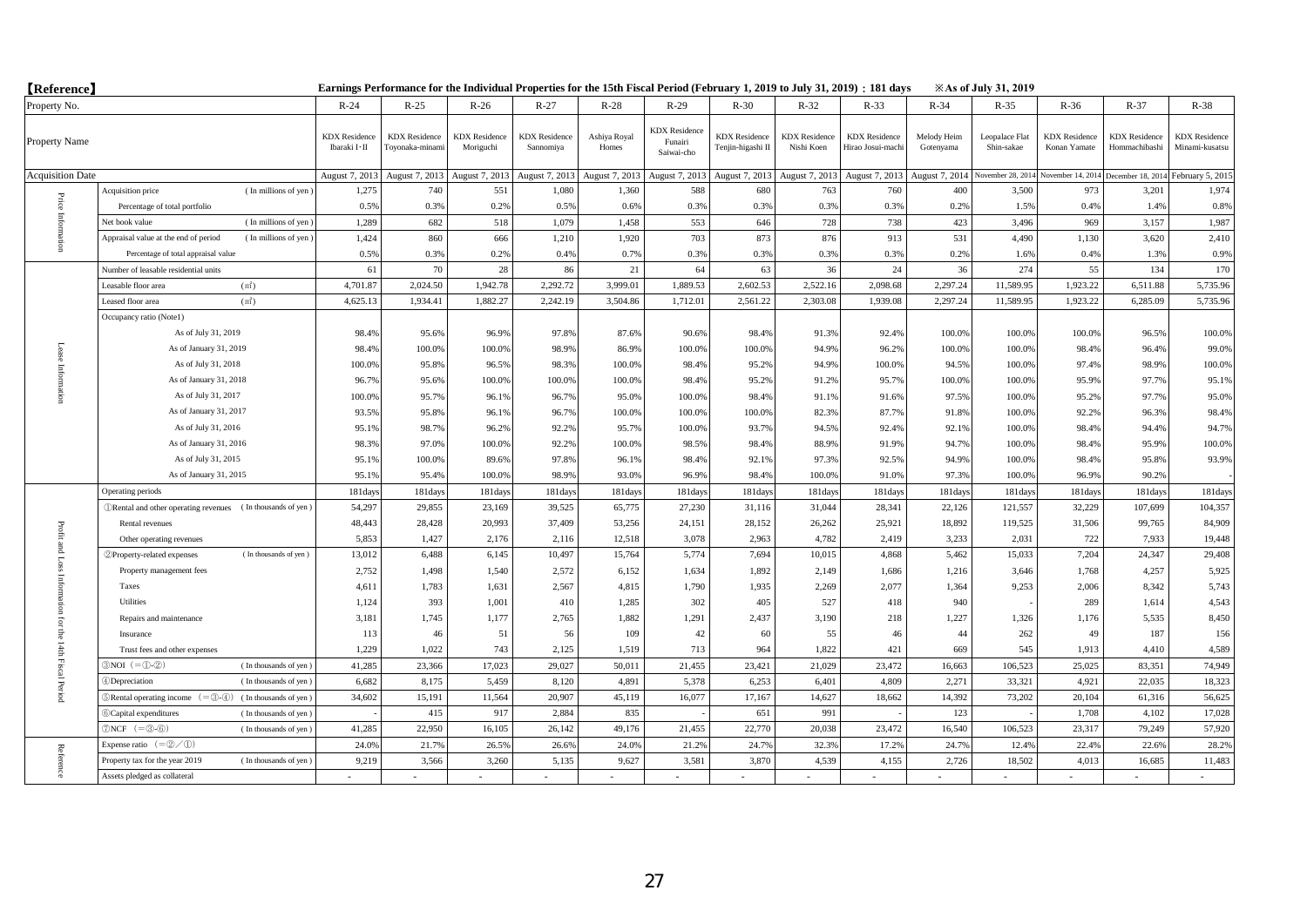| <b>【Reference】</b>      |                                                                                                |                                                    | Earnings Performance for the Individual Properties for the 15th Fiscal Period (February 1, 2019 to July 31, 2019) : 181 days |                                    |                                     |                                  |                            |                                         |                          |                                    |                    | <b>Example 31, 2019</b> |                           |               |                |
|-------------------------|------------------------------------------------------------------------------------------------|----------------------------------------------------|------------------------------------------------------------------------------------------------------------------------------|------------------------------------|-------------------------------------|----------------------------------|----------------------------|-----------------------------------------|--------------------------|------------------------------------|--------------------|-------------------------|---------------------------|---------------|----------------|
| Property No.            |                                                                                                | $R-39$                                             | $R-40$                                                                                                                       | $R-41$                             | $R-42$                              | $R-43$                           | $R-44$                     | $R-45$                                  | $H-1$                    | $H-2$                              | $H-3$              | $H-4$                   | $H-5$                     | H-6           | $H-7$          |
| Property Name           |                                                                                                | <b>KDX</b> Residence<br>Ohori Harbor<br>View Tower | <b>KDX</b> Residence<br>Minami-sanjo                                                                                         | Serenite Kita-<br>kyuhoji          | Serenite<br>Nishinomiya<br>Hommachi | <b>KDX</b> Residence<br>Nishijin | Serenite Kobe<br>Motomachi | <b>KDX</b> Residence<br>Shukugawa Hills | Irise Kamata<br>/Yuseien | Nichii Home<br>Nakano<br>Minamidai | Toy Stage Hachioji | Yuimaru<br>Hijirigaoka  | Nichii Home<br>Tama Plaza | Ten           | Irise Nishioka |
| <b>Acquisition Date</b> |                                                                                                | February 5, 2015                                   |                                                                                                                              | eptember 30, 2015 October 27, 2015 | December 1, 2016                    | August 1, 2017                   | August 2, 2018             | August 2, 2018                          | March 1, 2018            | March 1, 2018                      | March 1, 2018      | March 1, 2018           | March 1, 2018             | March 1, 2018 | March 1, 2018  |
|                         | (In millions of yen)<br>Acquisition price                                                      | 4,606                                              | 915                                                                                                                          | 1,290                              | 617                                 | 1,600                            | 2,390                      | 6,884                                   | 1,120                    | 1,780                              | 3,690              | 1,120                   | 2,940                     | 2,630         | 858            |
| Price                   | Percentage of total portfolio                                                                  | 2.0%                                               | 0.4%                                                                                                                         | 0.6%                               | 0.3%                                | 0.7%                             | 1.0%                       | 3.0%                                    | 0.5%                     | 0.8%                               | 1.6%               | 0.5%                    | 1.3%                      | 1.1%          | 0.4%           |
| e Intorni               | (In millions of yen)<br>Vet book value                                                         | 4,547                                              | 919                                                                                                                          | 1,278                              | 643                                 | 1,747                            | 2,492                      | 7,263                                   | 1,093                    | 1,772                              | 3,783              | 1,094                   | 2,857                     | 2,576         | 834            |
|                         | Appraisal value at the end of period<br>(In millions of yen)                                   | 5,220                                              | 1,690                                                                                                                        | 1,580                              | 744                                 | 1,690                            | 2,600                      | 7,300                                   | 1,120                    | 1,780                              | 3,760              | 1,120                   | 2,940                     | 2,660         | 857            |
|                         | Percentage of total appraisal value                                                            | 1.9%                                               | 0.6%                                                                                                                         | 0.6%                               | 0.3%                                | 0.6%                             | 1.0%                       | 2.7%                                    | 0.4%                     | 0.7%                               | 1.4%               | 0.4%                    | 1.1%                      | 1.0%          | 0.3%           |
|                         | Number of leasable residential units                                                           | 212                                                | 114                                                                                                                          | 85                                 | 51                                  | 128                              | 138                        | 239                                     |                          |                                    |                    |                         |                           |               |                |
|                         | (m <sup>2</sup> )<br>Leasable floor area                                                       | 11,855.63                                          | 5,269.39                                                                                                                     | 2,277.14                           | 1,351.68                            | 4,472.72                         | 3,787.85                   | 17,575.39                               | 2,086.40                 | 3,339.00                           | 13,812.27          | 4,385.53                | 8,208.65                  | 6,473.60      | 3,140.27       |
|                         | Leased floor area<br>(m <sup>2</sup> )                                                         | 9,106.54                                           | 5,269.39                                                                                                                     | 2,277.14                           | 1,351.68                            | 4,331.38                         | 3,680.96                   | 16,504.36                               | 2,086.40                 | 3,339.00                           | 13,812.27          | 4,385.53                | 8,208.65                  | 6,473.60      | 3,140.27       |
| Intorn                  | Occupancy ratio (Notel)                                                                        |                                                    |                                                                                                                              |                                    |                                     |                                  |                            |                                         |                          |                                    |                    |                         |                           |               |                |
|                         | As of July 31, 2019                                                                            | 76.8%                                              | 100.0%                                                                                                                       | 100.0%                             | 100.0%                              | 96.8%                            | 97.2%                      | 93.9%                                   | 100.0%                   | 100.0%                             | 100.0%             | 100.0%                  | 100.0%                    | 100.0%        | 100.0%         |
|                         | As of January 31, 2019                                                                         | 91.6%                                              | 95.2%                                                                                                                        | 94.2%                              | 98.1%                               | 96.6%                            | 98.6%                      | 93.3%                                   | 100.0%                   | 100.0%                             | 100.0%             | 100.0%                  | 100.0%                    | 100.0%        | 100.0%         |
|                         | As of July 31, 2018                                                                            | 90.5%                                              | 92.3%                                                                                                                        | 98.7%                              | 88.7%                               | 89.5%                            |                            |                                         | 100.0%                   | 100.0%                             | 100.0%             | 100.0%                  | 100.0%                    | 100.0%        | 100.0%         |
|                         | As of January 31, 2018                                                                         | 91.6%                                              | 95.4%                                                                                                                        | 96.4%                              | 98.1%                               | 88.6%                            |                            |                                         |                          |                                    |                    |                         |                           |               |                |
|                         | As of July 31, 2017                                                                            | 93.0%                                              | 98.4%                                                                                                                        | 97.5%                              | 98.1%                               |                                  |                            |                                         |                          |                                    |                    |                         |                           |               |                |
|                         | As of January 31, 2017                                                                         | 90.9%                                              | 98.3%                                                                                                                        | 97.4%                              | 100.0%                              |                                  |                            |                                         |                          |                                    |                    |                         |                           |               |                |
|                         | As of July 31, 2016                                                                            | 93.5%                                              | 95.3%                                                                                                                        | 96.9%                              |                                     |                                  |                            |                                         |                          |                                    |                    |                         |                           |               |                |
|                         | As of January 31, 2016                                                                         | 88.1%                                              | 97.1%                                                                                                                        | 54.2%                              |                                     |                                  |                            |                                         |                          |                                    |                    |                         |                           |               |                |
|                         | As of July 31, 2015                                                                            | 93.2%                                              |                                                                                                                              |                                    |                                     |                                  |                            |                                         |                          |                                    |                    |                         |                           |               |                |
|                         | As of January 31, 2015                                                                         |                                                    |                                                                                                                              |                                    |                                     |                                  |                            |                                         |                          |                                    |                    |                         |                           |               |                |
|                         | Operating periods                                                                              | 181days                                            | 181days                                                                                                                      | 181days                            | 181days                             | 181days                          | 181days                    | 181day                                  | 181day                   | 181day                             | 181days            | 181days                 | 181day                    | 181days       | 181days        |
|                         | <b><i>ORental and other operating revenues</i></b> (In thousands of yen)                       | 189,098                                            | 55,623                                                                                                                       | 43,356                             | 23,691                              | 57,987                           | 76,283                     | 206,067                                 |                          |                                    |                    |                         |                           |               |                |
| Profit                  | Rental revenues                                                                                | 139,478                                            | 50,414                                                                                                                       | 41,421                             | 21,513                              | 46,500                           | 69,636                     | 171,711                                 | (Note)                   | (Note)                             | (Note)             | (Note)                  | (Note)                    | (Note)        | (Note)         |
|                         | Other operating revenues                                                                       | 49,619                                             | 5,208                                                                                                                        | 1,934                              | 2,178                               | 11,486                           | 6,647                      | 34,356                                  |                          |                                    |                    |                         |                           |               |                |
| and Loss                | (In thousands of yen)<br>2 Property-related expenses                                           | 41,139                                             | 17,666                                                                                                                       | 11,337                             | 5,458                               | 23,727                           | 15,466                     | 64,357                                  | 5,530                    | 4,353                              | 21,800             | 4,746                   | 6,915                     | 8,414         | 3,657          |
|                         | Property management fees                                                                       | 9,904                                              | 3,579                                                                                                                        | 2,836                              | 1,607                               | 3,002                            | 3,614                      | 12,957                                  | 360                      | 480                                | 600                | 384                     | 600                       | 840           | 420            |
| Intorn                  | Taxes                                                                                          | 13,389                                             | 5,241                                                                                                                        | 2,876                              | 1,670                               | 3,630                            | 5,685                      | 17,690                                  | 1,594                    | 3,344                              | 8,345              | 3,817                   | 5,671                     | 6,168         | 2,710          |
| Ē                       | Utilities                                                                                      | 1,920                                              | 618                                                                                                                          | 371                                | 377                                 | 2,300                            | 316                        | 2,579                                   |                          |                                    |                    |                         |                           |               |                |
| $\overline{q}$          | Repairs and maintenance                                                                        | 12,138                                             | 6,090                                                                                                                        | 1,239                              | 386                                 | 10,107                           | 1,868                      | 23,177                                  | 210                      |                                    | 12,119             |                         |                           | 787           |                |
| $\frac{m}{6}$           | Insurance                                                                                      | 322                                                | 136                                                                                                                          | 57                                 | 39                                  | 102                              | 103                        | 496                                     | 43                       | 69                                 | 275                | 84                      | 183                       | 157           | 64             |
|                         | Trust fees and other expenses                                                                  | 3,463                                              | 1,999                                                                                                                        | 3,955                              | 1,377                               | 4,584                            | 3,878                      | 7,456                                   | 3,323                    | 460                                | 461                | 461                     | 460                       | 461           | 461            |
| 14th Fiscal Period      | $3NOI (= 0.2)$<br>(In thousands of yen)                                                        | 147,959                                            | 37,957                                                                                                                       | 32,018                             | 18,233                              | 34,259                           | 60,817                     | 141,709                                 | 27,769                   | 44,846                             | 98,576             | 30,301                  | 81,200                    | 83,385        | 23,342         |
|                         | <b>Depreciation</b><br>(In thousands of yen)                                                   | 42,600                                             | 11,257                                                                                                                       | 10,156                             | 4,756                               | 7,553                            | 14,601                     | 30,313                                  | 11,696                   | 4,371                              | 28,772             | 9,048                   | 30,556                    | 28,051        | 9,189          |
|                         | $\mathbb{R}$ Rental operating income $(=\mathbb{R} \cdot \mathbb{R})$<br>(In thousands of yen) | 105,358                                            | 26,700                                                                                                                       | 21,861                             | 13,476                              | 26,706                           | 46,215                     | 111,395                                 | 16,072                   | 40,475                             | 69,803             | 21,252                  | 50,643                    | 55,333        | 14,153         |
|                         | 6)Capital expenditures<br>(In thousands of yen)                                                | 1,198                                              |                                                                                                                              |                                    | 193                                 | 7,414                            |                            | 78,190                                  | 1,201                    | 1,613                              | 121,890            | 266                     | 1,464                     | 1,445         |                |
|                         | $\mathcal{D}NCF$ (= $\mathcal{D}$ - $\mathcal{D}$ )<br>(In thousands of yen)                   | 146,760                                            | 37,957                                                                                                                       | 32,018                             | 18,039                              | 26,845                           | 60,817                     | 63,519                                  | 26,567                   | 43,232                             | $\triangle$ 23,314 | 30,034                  | 79,735                    | 81,940        | 23,342         |
|                         | Expense ratio $(=\circled{2}/\circled{1})$                                                     | 21.8%                                              | 31.8%                                                                                                                        | 26.1%                              | 23.0%                               | 40.9%                            | 20.3%                      | 31.29                                   | 16.69                    | 8.8%                               | 18.19              | 13.5%                   | 7.8%                      | 9.2%          | 13.5%          |
| Reference               | Property tax for the year 2019<br>(In thousands of yen)                                        | 26,778                                             | 10,467                                                                                                                       | 5,753                              | 3,340                               | 7,259                            | 11,370                     | 35,339                                  | 3,188                    | 6,688                              | 16,687             | 7,634                   | 11,343                    | 12.330        | 5,419          |
|                         | Assets pledged as collateral                                                                   |                                                    |                                                                                                                              |                                    |                                     |                                  |                            |                                         |                          |                                    |                    |                         |                           |               |                |

Note: We have not obtained consent from the tenant(s) to release this information.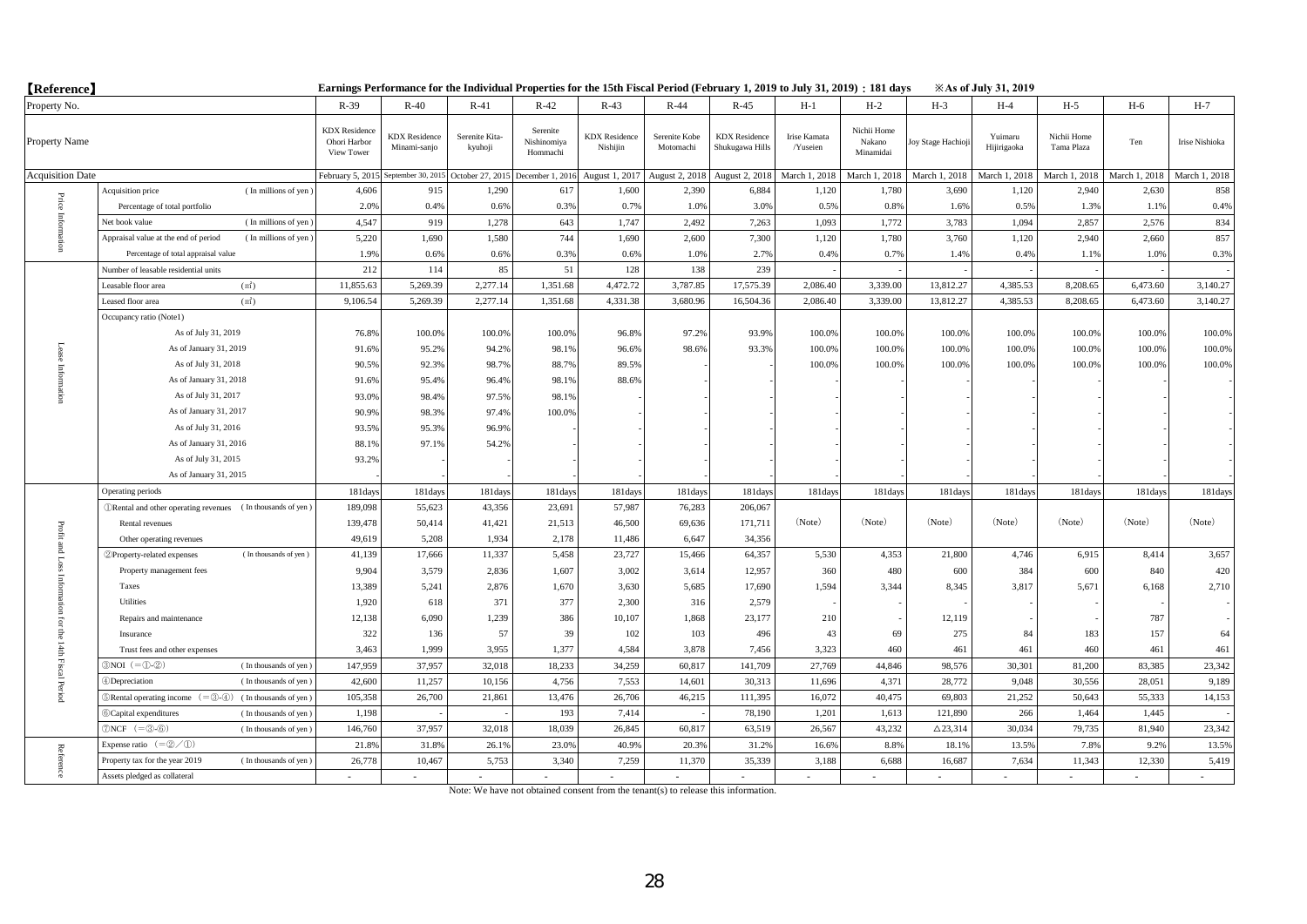| <b>[Reference]</b>      |                                                                              |                          |                             |               |                                             |                         |                          |                                | Earnings Performance for the Individual Properties for the 15th Fiscal Period (February 1, 2019 to July 31, 2019) : 181 days |                                   |                | <b>Example 31, 2019</b> |                |                |                                |
|-------------------------|------------------------------------------------------------------------------|--------------------------|-----------------------------|---------------|---------------------------------------------|-------------------------|--------------------------|--------------------------------|------------------------------------------------------------------------------------------------------------------------------|-----------------------------------|----------------|-------------------------|----------------|----------------|--------------------------------|
| Property No.            |                                                                              | $H-8$                    | $H-9$                       | $H-10$        | $H-11$                                      | $H-12$                  | $H-13$                   | $H-14$                         | $H-15$                                                                                                                       | $H-16$                            | $H-17$         | $H-18$                  | $H-19$         | $H-20$         | $H-21$                         |
| Property Name           |                                                                              | Izarie Eniwa<br>Building | Sawayaka Sakura<br>Nibankan | Activa Biwa   | Sompo Care<br><b>LAVIERE</b> Kobe<br>Tarumi | Granda Mondo<br>Yakujin | Excellent<br>Nishinomiya | <b>Gran Hills</b><br>Ogawarako |                                                                                                                              | Excellent Kitano Anesis Teradacho | Rococo-riha    | Orage Suma              | Canadian Hill  | Anesis Hyogo   | Plaisant Grand<br>Ota tamagawa |
| <b>Acquisition Date</b> |                                                                              | March 1, 2018            | March 1, 2018               | March 1, 2018 | March 1, 2018                               | March 1, 2018           | March 1, 2018            | March 1, 2018                  | July 6, 2018                                                                                                                 | August 2, 2018                    | August 2, 2018 | August 2, 2018          | August 2, 2018 | August 2, 2018 | September 28, 2018             |
|                         | (In millions of yen)<br>Acquisition price                                    | 1,660                    | 989                         | 6,560         | 2,110                                       | 1,190                   | 971                      | 1,380                          | 737                                                                                                                          | 3,490                             | 2,100          | 2,810                   | 1,830          | 1,420          | 3,057                          |
| Price                   | Percentage of total portfolio                                                | 0.7%                     | 0.4%                        | 2.8%          | 0.9%                                        | 0.5%                    | 0.4%                     | 0.6%                           | 0.3%                                                                                                                         | 1.5%                              | 0.9%           | 1.2%                    | 0.8%           | 0.6%           | 1.3%                           |
| Info                    | Net book value<br>(In millions of yen)                                       | 1,608                    | 954                         | 6,429         | 2,078                                       | 1,162                   | 944                      | 1,328                          | 761                                                                                                                          | 3,557                             | 2,096          | 2,827                   | 1,843          | 1,422          | 3,241                          |
|                         | Appraisal value at the end of period<br>(In millions of yen)                 | 1,740                    | 991                         | 6,560         | 2,110                                       | 1,190                   | 975                      | 1.380                          | 780                                                                                                                          | 3.630                             | 2,170          | 2,810                   | 1,870          | 1,440          | 3,180                          |
|                         | Percentage of total appraisal value                                          | 0.6%                     | 0.4%                        | 2.4%          | 0.8%                                        | 0.4%                    | 0.4%                     | 0.5%                           | 0.3%                                                                                                                         | 1.3%                              | 0.8%           | 1.0%                    | 0.7%           | 0.5%           | 1.2%                           |
|                         | Number of leasable residential units                                         |                          |                             |               |                                             |                         |                          |                                |                                                                                                                              |                                   |                |                         |                |                |                                |
|                         | (m <sup>2</sup> )<br>Leasable floor area                                     | 5,343.33                 | 3,628.51                    | 39,649.84     | 4,493.35                                    | 3,287.80                | 2,685.48                 | 4,180.28                       | 1,339.58                                                                                                                     | 7,856.64                          | 3,860.29       | 5,995.74                | 3,731.26       | 4,415.16       | 3,175.15                       |
|                         | Leased floor area<br>(m <sup>2</sup> )                                       | 5,343.33                 | 3,628.51                    | 39,649.84     | 4,493.35                                    | 3,287.80                | 2,685.48                 | 4,180.28                       | 1,339.58                                                                                                                     | 7,856.64                          | 3,860.29       | 5,995.74                | 3,731.26       | 4,415.16       | 3,175.15                       |
|                         | Occupancy ratio (Note1)                                                      |                          |                             |               |                                             |                         |                          |                                |                                                                                                                              |                                   |                |                         |                |                |                                |
|                         | As of July 31, 2019                                                          | 100.0%                   | 100.0%                      | 100.0%        | 100.0%                                      | 100.0%                  | 100.0%                   | 100.0%                         | 100.0%                                                                                                                       | 100.0%                            | 100.0%         | 100.0%                  | 100.0%         | 100.0%         | 100.0%                         |
| Lease                   | As of January 31, 2019                                                       | 100.0%                   | 100.0%                      | 100.0%        | 100.0%                                      | 100.0%                  | 100.0%                   | 100.0%                         | 100.0%                                                                                                                       | 100.0%                            | 100.0%         | 100.0%                  | 100.0%         | 100.0%         | 100.0%                         |
|                         | As of July 31, 2018                                                          | 100.0%                   | 100.0%                      | 100.0%        | 100.0%                                      | 100.0%                  | 100.0%                   | 100.0%                         | 100.0%                                                                                                                       |                                   |                |                         |                |                |                                |
| Information             | As of January 31, 2018                                                       |                          |                             |               |                                             |                         |                          |                                |                                                                                                                              |                                   |                |                         |                |                |                                |
|                         | As of July 31, 2017                                                          |                          |                             |               |                                             |                         |                          |                                |                                                                                                                              |                                   |                |                         |                |                |                                |
|                         | As of January 31, 2017                                                       |                          |                             |               |                                             |                         |                          |                                |                                                                                                                              |                                   |                |                         |                |                |                                |
|                         | As of July 31, 2016                                                          |                          |                             |               |                                             |                         |                          |                                |                                                                                                                              |                                   |                |                         |                |                |                                |
|                         | As of January 31, 2016                                                       |                          |                             |               |                                             |                         |                          |                                |                                                                                                                              |                                   |                |                         |                |                |                                |
|                         | As of July 31, 2015                                                          |                          |                             |               |                                             |                         |                          |                                |                                                                                                                              |                                   |                |                         |                |                |                                |
|                         | As of January 31, 2015                                                       |                          |                             |               |                                             |                         |                          |                                |                                                                                                                              |                                   |                |                         |                |                |                                |
|                         | Operating periods                                                            | 181days                  | 181days                     | 181days       | 181days                                     | 181day                  | 181day                   | 181day                         | 181days                                                                                                                      | 181days                           | 181days        | 181days                 | 181days        | 181days        | 181days                        |
|                         | (DRental and other operating revenues (In thousands of yen)                  |                          |                             |               |                                             |                         |                          |                                |                                                                                                                              |                                   |                |                         |                |                |                                |
| Profit                  | Rental revenues                                                              | (Note)                   | (Note)                      | (Note)        | (Note)                                      | (Note)                  | (Note)                   | (Note)                         | (Note)                                                                                                                       | (Note)                            | (Note)         | (Note)                  | (Note)         | (Note)         | (Note)                         |
|                         | Other operating revenues                                                     |                          |                             |               |                                             |                         |                          |                                |                                                                                                                              |                                   |                |                         |                |                |                                |
|                         | 2 Property-related expenses<br>(In thousands of yen)                         | 13,495                   | 4,246                       | 33,405        | 4,750                                       | 10,213                  | 3,043                    | 4,458                          | 2,295                                                                                                                        | 10,249                            | 6,093          | 7,691                   | 8,292          | 7,930          | 5,421                          |
|                         | Property management fees                                                     | 3,585                    | 510                         | 3,167         | 840                                         | 360                     | 360                      | 660                            | 360                                                                                                                          | 540                               | 420            | 420                     | 420            | 420            | 600                            |
|                         | Taxes                                                                        | 4,043                    | 2,413                       | 26,482        | 3,274                                       | 1,493                   | 1,891                    | 2,294                          | 1,445                                                                                                                        | 7,930                             | 5,134          | 6,686                   | 5,488          | 5,585          | 4,288                          |
|                         | Utilities                                                                    | 1,987                    |                             |               |                                             |                         |                          |                                |                                                                                                                              |                                   |                |                         |                |                |                                |
| for                     | Repairs and maintenance                                                      | 3,211                    | 800                         | 2,628         | 89                                          |                         | 275                      | 965                            |                                                                                                                              | 1,163                             |                |                         | 1,842          | 1,373          |                                |
| Ë                       | Insurance                                                                    | 203                      | 62                          | 665           | 86                                          | 68                      | 55                       | 78                             | 29                                                                                                                           | 154                               | 79             | 124                     | 81             | 91             | 70                             |
|                         | Trust fees and other expenses                                                | 464                      | 460                         | 461           | 459                                         | 8.292                   | 460                      | 460                            | 460                                                                                                                          | 460                               | 460            | 460                     | 460            | 460            | 462                            |
| 14th Fiscal Period      | $\mathbb{S}$ NOI $(=\mathbb{O}\text{-}\mathbb{Q})$<br>(In thousands of yen)  | 51,437                   | 28,549                      | 223,334       | 52,999                                      | 31,486                  | 24,916                   | 51,341                         | 18,354                                                                                                                       | 97,129                            | 57,331         | 79,039                  | 46,799         | 37,902         | 65,618                         |
|                         | (In thousands of yen)<br>4)Depreciation                                      | 18,263                   | 12,286                      | 61,714        | 11,826                                      | 9,982                   | 9,525                    | 18,076                         | 4,157                                                                                                                        | 31,911                            | 16,586         | 23,822                  | 7,572          | 10,431         | 9,932                          |
|                         | $\mathbb{R}$ Rental operating income $(=\mathbb{S}-4)$ (In thousands of yen) | 33,173                   | 16,262                      | 161,619       | 41,173                                      | 21,503                  | 15,390                   | 33,264                         | 14,197                                                                                                                       | 65,217                            | 40,745         | 55,217                  | 39,226         | 27,470         | 55,686                         |
|                         | <b>6</b> Capital expenditures<br>(In thousands of yen)                       |                          |                             | 19,742        | 262                                         |                         |                          |                                | 540                                                                                                                          |                                   |                |                         | 39,016         |                |                                |
|                         | $\mathcal{D}NCF$ (= $\mathcal{D}$ - $\mathcal{D}$ )<br>(In thousands of yen) | 51,437                   | 28,549                      | 203,591       | 52,737                                      | 31,486                  | 24,916                   | 51,341                         | 17,814                                                                                                                       | 97,129                            | 57,331         | 79,039                  | 7,783          | 37,902         | 65,618                         |
|                         | Expense ratio $(=\mathcal{Q}/\mathcal{D})$                                   | 20.8%                    | 12.9%                       | 13.0%         | 8.2%                                        | 24.5%                   | 10.9%                    | 8.0%                           | 11.19                                                                                                                        | 9.5%                              | 9.6%           | 8.9%                    | 15.1%          | 17.3%          | 7.6%                           |
| Referer<br>R            | Property tax for the year 2019<br>(In thousands of yen)                      | 8,083                    | 4,823                       | 52,961        | 6,542                                       | 2,986                   | 3,783                    | 4,586                          | 2,884                                                                                                                        | 15,859                            | 10,268         | 13,372                  | 10,955         | 11,169         | 8,576                          |
|                         | Assets pledged as collateral                                                 |                          |                             |               |                                             |                         |                          |                                |                                                                                                                              |                                   |                |                         |                |                |                                |

Note: We have not obtained consent from the tenant(s) to release this information. \* Total:Cost-weighted average operation and the tenant of the tenant of the tenant of the tenant of the tenant (s) to release this informat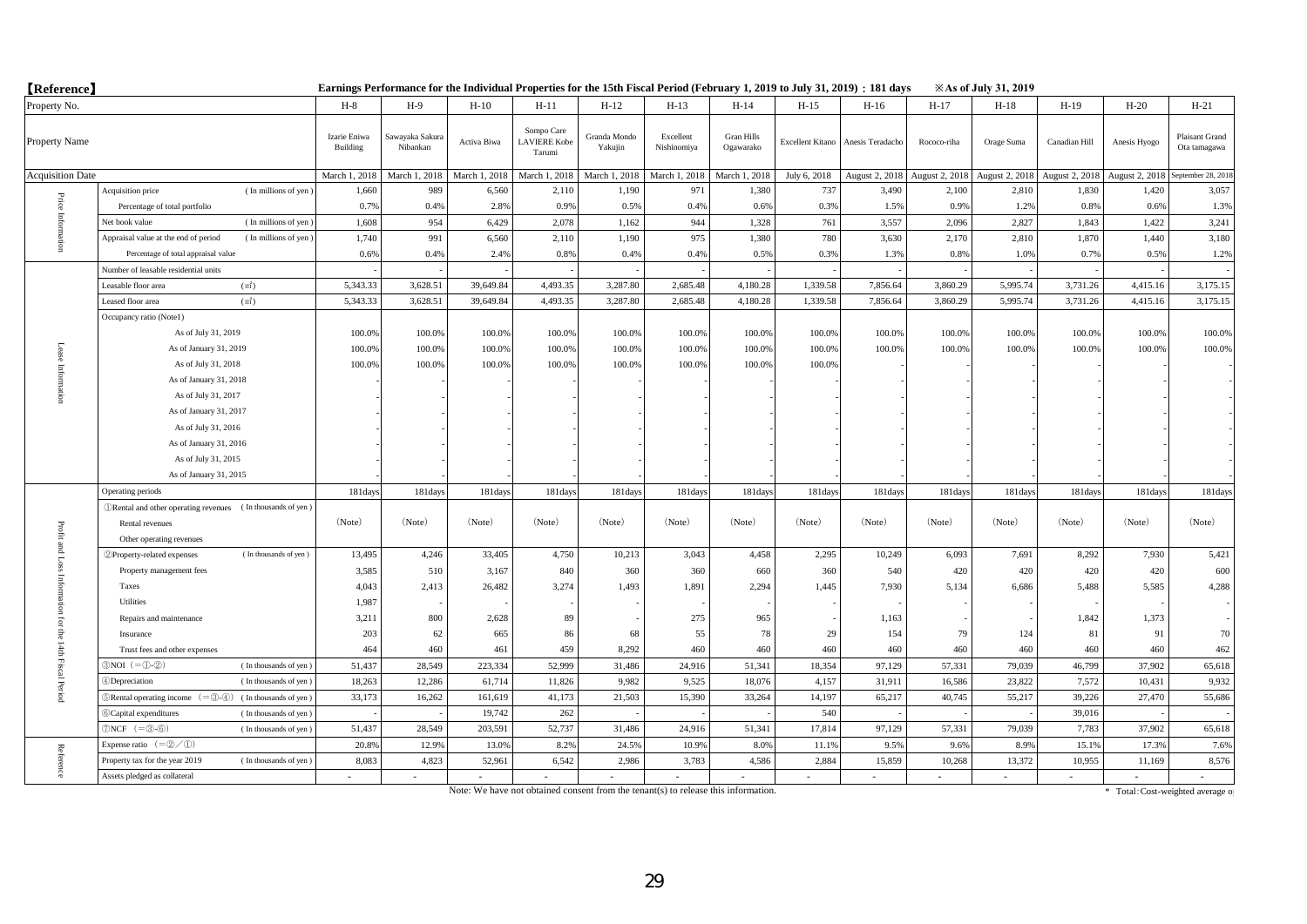【**Reference**】

| (                                                      |                                                                                                                                    | <b>Darmings &amp; Criorm</b> |              |                  |                            |
|--------------------------------------------------------|------------------------------------------------------------------------------------------------------------------------------------|------------------------------|--------------|------------------|----------------------------|
| Property No.                                           |                                                                                                                                    | $H-22$                       | $H-23$       | $H-24$           |                            |
| Property Name                                          |                                                                                                                                    | Tsukui Sun-shine<br>Machida  | Serabi Ebisu | Arute Ishiyagawa | Total of 138<br>Properties |
| <b>Acquisition Date</b>                                |                                                                                                                                    | March 1, 2019                | June 3, 2019 | June 3, 2019     |                            |
|                                                        | Acquisition price<br>(In millions of yen)                                                                                          | 6,934                        | 1,690        | 1,061            | 233,251                    |
|                                                        | Percentage of total portfolio                                                                                                      | 3.0%                         | 0.7%         | 0.5%             | 100.0%                     |
| Price Information                                      | (In millions of yen)<br>Net book value                                                                                             | 7,187                        | 1,720        | 1,201            | 233,496                    |
|                                                        | Appraisal value at the end of period<br>(In millions of yen)                                                                       | 7,070                        | 1,700        | 1,410            | 273,676                    |
|                                                        | Percentage of total appraisal value                                                                                                | 2.6%                         | 0.6%         | 0.5%             | 100.0%                     |
|                                                        | Number of leasable residential units                                                                                               |                              |              |                  | 8,346                      |
|                                                        | (m <sup>2</sup> )<br>Leasable floor area                                                                                           | 15,553.33                    | 1,557.73     | 3,444.81         | 491,050.34                 |
|                                                        | Leased floor area<br>(m <sup>2</sup> )                                                                                             | 15,553.33                    | 1,557.73     | 3,444.81         | 478,934.86                 |
|                                                        | Occupancy ratio (Note1)                                                                                                            |                              |              |                  |                            |
|                                                        | As of July 31, 2019                                                                                                                | 100.0%                       | 100.0%       | 100.0%           | 97.5%                      |
|                                                        | As of January 31, 2019                                                                                                             |                              |              |                  | 97.7%                      |
|                                                        | As of July 31, 2018                                                                                                                |                              |              |                  | 97.6%                      |
|                                                        | As of January 31, 2018                                                                                                             |                              |              |                  | 97.0%                      |
| Lease Information                                      | As of July 31, 2017                                                                                                                |                              |              |                  | 96.9%                      |
|                                                        | As of January 31, 2017                                                                                                             |                              |              |                  | 96.2%                      |
|                                                        | As of July 31, 2016                                                                                                                |                              |              |                  | 95.9%                      |
|                                                        | As of January 31, 2016                                                                                                             |                              |              |                  | 96.0%                      |
|                                                        | As of July 31, 2015                                                                                                                |                              |              |                  | 96.3%                      |
|                                                        | As of January 31, 2015                                                                                                             |                              |              |                  | 95.8%                      |
|                                                        | Operating periods                                                                                                                  | 153days                      | 59days       | 59days           | 179days                    |
|                                                        | <b>ORental</b> and other operating revenues<br>(In thousands of yen)                                                               |                              |              |                  | 7,933,005                  |
|                                                        | Rental revenues                                                                                                                    | (Note)                       | (Note)       | (Note)           | 7,342,246                  |
|                                                        | Other operating revenues                                                                                                           |                              |              |                  | 590,758                    |
| Profit and Loss Information for the 14th Fiscal Period | 2 Property-related expenses<br>(In thousands of yen)                                                                               | 1,421                        | 373          | 2,314            | 1,524,150                  |
|                                                        | Property management fees                                                                                                           | 750                          | 193          | 193              | 425,193                    |
|                                                        | Taxes                                                                                                                              | 8                            | 20           | 17               | 476,598                    |
|                                                        | Utilities                                                                                                                          |                              |              |                  | 95,274                     |
|                                                        | Repairs and maintenance                                                                                                            |                              |              |                  | 300,657                    |
|                                                        | Insurance                                                                                                                          | 281                          | 12           | 23               | 11,651                     |
|                                                        | Trust fees and other expenses                                                                                                      | 381                          | 146          | 2,081            | 214,774                    |
|                                                        | $\textcircled{\scriptsize{3NOI}}$ (= $\textcircled{\scriptsize{1-O}}$ - $\textcircled{\scriptsize{2)}}$ )<br>(In thousands of yen) | 142,469                      | 12,169       | 14,118           | 6,408,855                  |
|                                                        | 4)Depreciation<br>(In thousands of yen)                                                                                            | 31,883                       | 967          | 6,670            | 1,391,292                  |
|                                                        | $\mathcal{B}$ Rental operating income $(=\mathcal{B} - \mathcal{A})$<br>(In thousands of yen)                                      | 110,586                      | 11,202       | 7,447            | 5,017,562                  |
|                                                        | <b>6</b> Capital expenditures<br>(In thousands of yen)                                                                             |                              |              |                  | 612,231                    |
|                                                        | $\mathcal{D}NCF (= 3-6)$<br>(In thousands of yen)                                                                                  | 142,469                      | 12,169       | 14,118           | 5,796,624                  |
|                                                        | Expense ratio $(=\circledS/\mathbb{Q})$                                                                                            | 1.0%                         | 3.0%         | 14.1%            | 19.2%                      |
| Reference                                              | Property tax for the year 2019<br>(In thousands of yen)                                                                            | 23,670                       | 3,992        | 4,600            | 991,707                    |
|                                                        | Assets pledged as collateral                                                                                                       | Ĭ.                           | ×,           |                  | ä,                         |

\* Total:Cost-weighted average operating period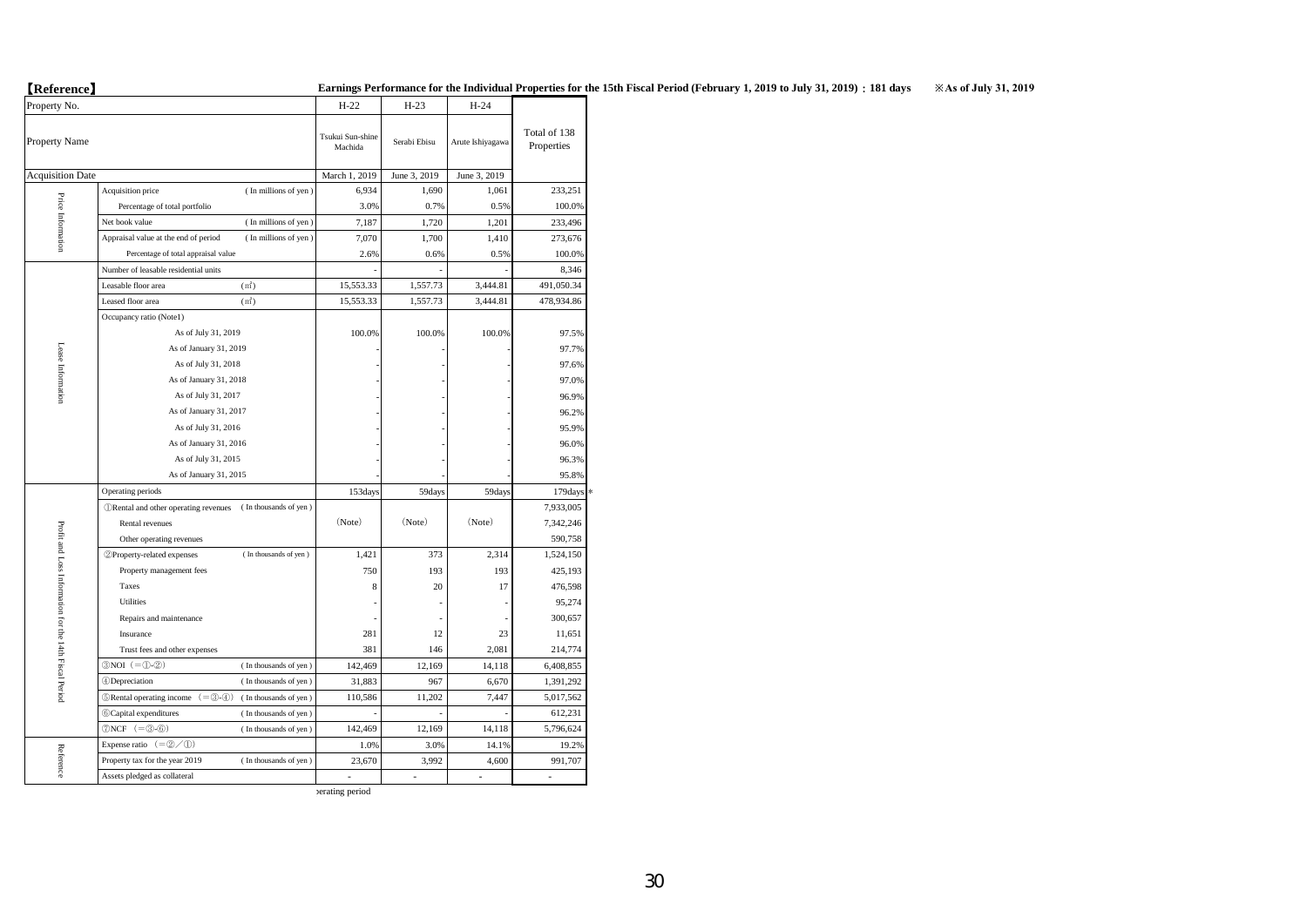# 【**Reference**】 **Earnings Performance for the Individual Properties for the 15th Fiscal Period (February 1, 2019 to July 31, 2019):181 days ※As of July 31, 2019**

| Property No.                                                        |                                                            |                       |                                    |                             |                            |                                                |
|---------------------------------------------------------------------|------------------------------------------------------------|-----------------------|------------------------------------|-----------------------------|----------------------------|------------------------------------------------|
| Property Name                                                       |                                                            |                       | <b>KDX</b> Residence<br>Shin-Osaka | Total 1 sold of<br>Property | Total of 144<br>Properties |                                                |
| <b>Acquisition Date</b>                                             |                                                            |                       | August 7, 2013                     |                             |                            |                                                |
|                                                                     | Acquisition price                                          | (In millions of yen)  | 510                                | 510                         | 233,761                    |                                                |
|                                                                     | Percentage of total portfolio                              |                       | 100.0%                             | 100.0%                      |                            |                                                |
| Price Information                                                   | Revenue from sale of the investment property               | (In millions of yen)  | 690                                | 690                         |                            |                                                |
|                                                                     | Costs of the investment property                           | (In millions of yen)  | 482                                | 482                         |                            |                                                |
|                                                                     | Gain / Loss on sale of real estate                         | (In millions of yen)  | 203                                | 203                         |                            |                                                |
|                                                                     | Number of leasable residential units                       |                       |                                    |                             |                            |                                                |
|                                                                     | Leasable floor area                                        | (m <sup>2</sup> )     | J.                                 |                             |                            |                                                |
|                                                                     | Leased floor area                                          | (m <sup>2</sup> )     |                                    |                             |                            |                                                |
|                                                                     | Occupancy ratio                                            |                       |                                    |                             |                            |                                                |
|                                                                     | As of July 31, 2019                                        |                       |                                    |                             |                            |                                                |
|                                                                     | As of January 31, 2019                                     |                       | 97.7%                              |                             |                            |                                                |
| Lease Information                                                   | As of July 31, 2018                                        |                       | 100.0%                             |                             |                            |                                                |
|                                                                     | As of January 31, 2018                                     |                       | 97.7%                              |                             |                            |                                                |
|                                                                     | As of July 31, 2017                                        | 90.9%                 |                                    |                             |                            |                                                |
|                                                                     | As of January 31, 2017                                     |                       | 95.4%                              |                             |                            |                                                |
|                                                                     | As of July 31, 2016                                        | 90.9%                 |                                    |                             |                            |                                                |
|                                                                     | As of January 31, 2016                                     | 100.0%                |                                    |                             |                            |                                                |
|                                                                     | As of July 31, 2015                                        | 97.7%                 |                                    |                             |                            |                                                |
|                                                                     | As of January 31, 2015                                     | 95.4%                 |                                    |                             |                            |                                                |
|                                                                     | Operating periods                                          |                       |                                    |                             | 178days                    | *Total: Cost-weighted average operating period |
|                                                                     | <b>ORental</b> and other operating revenues                | (In thousands of yen) | 19                                 | 19                          | 7,933,025                  |                                                |
|                                                                     | Rental revenues                                            |                       |                                    |                             | 7,342,246                  |                                                |
|                                                                     | Other operating revenues                                   |                       | 19                                 | 19                          | 590,778                    |                                                |
| Income and Retained Earnings Information for the 14th Fiscal Period | 2 Property-related expenses                                | (In thousands of yen) | 279                                | 279                         | 1,524,429                  |                                                |
|                                                                     | Property management fees                                   |                       |                                    |                             | 425,193                    |                                                |
|                                                                     | Taxes                                                      |                       | 222                                | 222                         | 476,820                    |                                                |
|                                                                     | Utilities                                                  |                       | 29                                 | 29                          | 95,304                     |                                                |
|                                                                     | Repairs and maintenance                                    |                       |                                    |                             | 300,657                    |                                                |
|                                                                     | Insurance                                                  |                       | 20                                 | 20                          | 11,671                     |                                                |
|                                                                     | Trust fees and other expenses                              |                       | 6                                  | 6                           | 214,781                    |                                                |
|                                                                     | $\mathcal{D}NOI$ (= $\mathbb{O}(\mathbb{C})$ )             | (In thousands of yen) | $\triangle$ 259                    | $\triangle$ 259             | 6,408,595                  |                                                |
|                                                                     | <b>4</b> Depreciation                                      | (In thousands of yen) |                                    |                             | 1,391,292                  |                                                |
|                                                                     | $(=\circled3\circled3)$<br><b>SRental operating income</b> | (In thousands of yen) | $\triangle$ 259                    | $\triangle$ 259             | 5,017,303                  |                                                |
|                                                                     | <b><i><u>Capital</u></i></b> expenditures                  | (In thousands of yen) |                                    |                             | 612,231                    |                                                |
|                                                                     | $\mathcal{D}NCF$ (= $\mathcal{B}$ - $\mathcal{B})$         | (In thousands of yen) | $\triangle$ 259                    | $\triangle$ 259             | 5,796,364                  |                                                |
|                                                                     | Expense ratio $(=\circled{2}/\circled{1})$                 |                       | 1409.6%                            | 1409.6%                     | 19.2%                      |                                                |
| Reference                                                           | Property tax for the year 2019                             | (In thousands of yen) | $\overline{a}$                     | $\sim$                      | $\sim$                     |                                                |
|                                                                     | Assets pledged as collateral                               |                       | L.                                 | ÷,                          | ÷,                         |                                                |
|                                                                     |                                                            |                       |                                    |                             |                            |                                                |

R-23 KDX Residence Shin-Osaka was sold on February 1, 2019.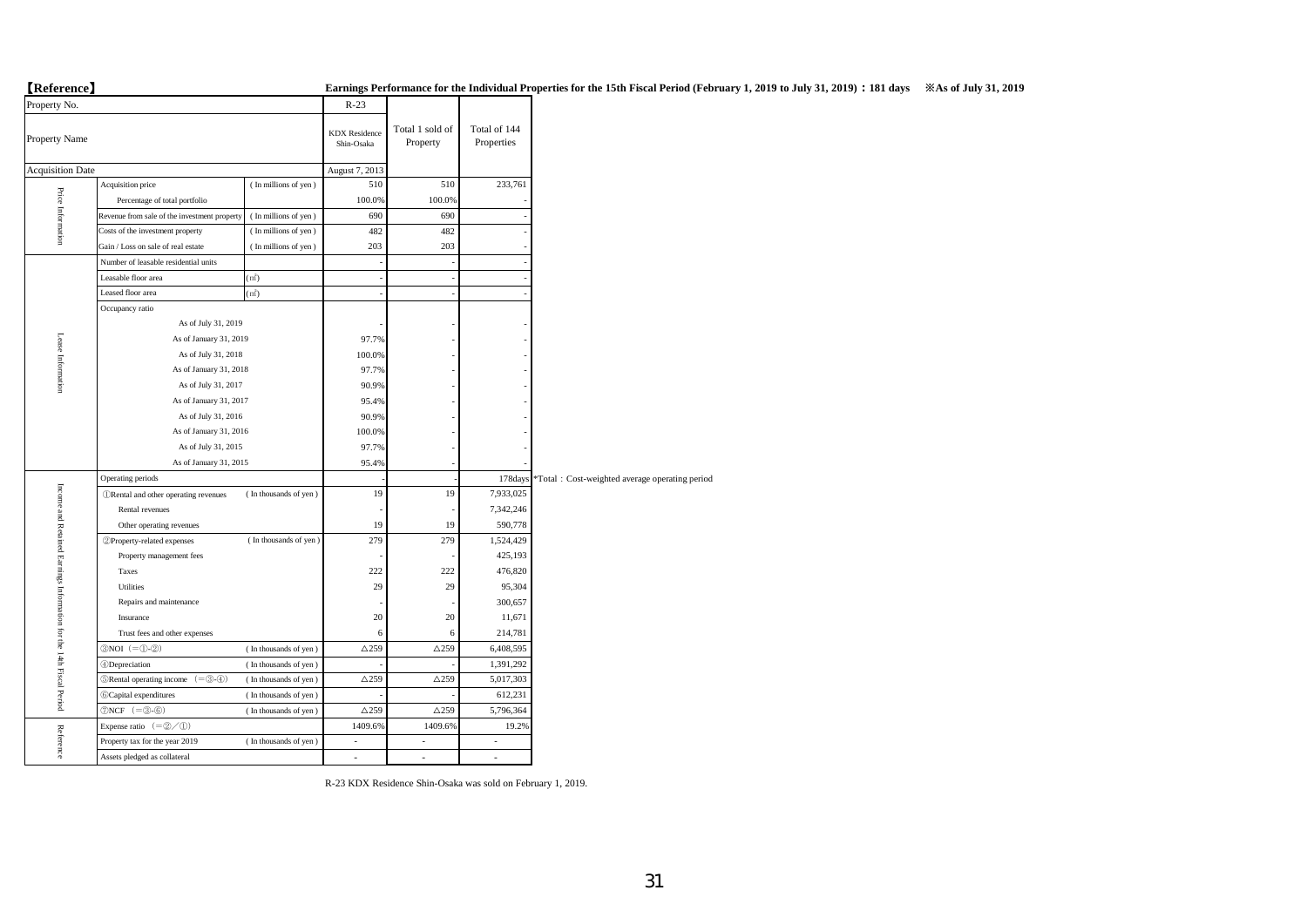## **(Reference) Borrowings**

Borrowings as of July 31, 2019 are as follows:

|                                            |                                                                                |                                          |                               |                                  |                                 |                                            |                              |          | (in thousands of yen)      |
|--------------------------------------------|--------------------------------------------------------------------------------|------------------------------------------|-------------------------------|----------------------------------|---------------------------------|--------------------------------------------|------------------------------|----------|----------------------------|
| Classification Short-Term Loan payable     | Lender                                                                         | Balance at the<br>beginning of<br>period | Increase during<br>the period | Decrease<br>during the<br>period | Balance at the<br>end of period | Average interest rate<br>(Note 1) (Note 2) | Payment due date<br>(Note 3) | Use      | Remarks                    |
|                                            | <b>Sumitomo Mitsui Banking Corporation</b>                                     | 1,250,000                                | ÷,                            | 1,250,000                        | ÷,                              | 0.412%                                     | July 31, 2019                |          |                            |
|                                            | Mizuho Bank, Ltd.                                                              | 800,000                                  |                               | 800,000                          |                                 | 0.412%                                     | July 31, 2019                |          |                            |
|                                            | Sumitomo Mitsui Banking Corporation                                            |                                          | 1,000,000                     |                                  | 1,000,000                       | 0.413%                                     | February 28, 2020            | (Note 4) | Unsecured/<br>Unguaranteed |
|                                            | Sumitomo Mitsui Banking Corporation                                            |                                          | 1,000,000                     |                                  | 1,000,000                       | 0.374%                                     | July 31, 2020                |          |                            |
|                                            | Sumitomo Mitsui Banking Corporation                                            |                                          | 500,000                       |                                  | 500,000                         | 0.324%                                     | July 31, 2020                |          |                            |
|                                            | Sub Total                                                                      | 2,050,000                                | 2,500,000                     | 2,050,000                        | 2,500,000                       |                                            |                              |          |                            |
|                                            | MUFG Bank, Ltd (Note 6)                                                        | 1,500,000                                |                               |                                  | 1,500,000                       | 0.689%                                     | November 30, 2019            |          |                            |
|                                            | Sumitomo Mitsui Banking Corporation                                            | 1,000,000                                |                               | 1,000,000                        |                                 | 0.486%                                     | February 28, 2019            |          |                            |
|                                            | MUFG Bank, Ltd                                                                 | 500,000                                  |                               | 500,000                          |                                 | 0.486%                                     | February 28, 2019            |          |                            |
|                                            | Sumitomo Mitsui Trust Bank, Limited                                            | 500,000                                  |                               | 500,000                          |                                 | 0.362%                                     | July 31, 2019                |          |                            |
|                                            | Shinsei Bank, Limited                                                          | 500,000                                  |                               | 500,000                          |                                 | 0.362%                                     | July 31, 2019                |          |                            |
|                                            | Sumitomo Mitsui Banking Corporation                                            | 1,500,000                                |                               |                                  | 1,500,000                       |                                            |                              |          |                            |
| Current Portion of Long-Term Loans Payable | MUFG Bank, Ltd                                                                 | 1,400,000                                |                               |                                  | 1,400,000                       |                                            |                              |          |                            |
|                                            | Mizuho Bank, Ltd.                                                              | 900,000                                  |                               |                                  | 900,000                         |                                            |                              |          |                            |
|                                            | Shinsei Bank, Limited                                                          | 500,000                                  |                               |                                  | 500,000                         |                                            |                              |          |                            |
|                                            | Resona Bank, Limited                                                           | 400,000                                  |                               |                                  | 400,000                         | 0.437%                                     | January 31, 2020             | (Note 4) | Unsecured/                 |
|                                            | Sumitomo Mitsui Trust Bank, Limited                                            | 300,000                                  |                               |                                  | 300,000                         |                                            |                              |          | Unguaranteed               |
|                                            | Mizuho Trust & Banking Co., Ltd.                                               | 300,000                                  |                               |                                  | 300,000                         |                                            |                              |          |                            |
|                                            | Aozora Bank, Ltd.                                                              | 200,000                                  |                               |                                  | 200,000                         |                                            |                              |          |                            |
|                                            | The Bank of Fukuoka, Ltd.                                                      | 200,000                                  |                               |                                  | 200,000                         |                                            |                              |          |                            |
|                                            | Shinsei Bank, Limited                                                          | 1,750,000                                |                               |                                  | 1,750,000                       |                                            |                              |          |                            |
|                                            | Sumitomo Mitsui Banking Corporation                                            | 1,750,000                                |                               |                                  | 1,750,000                       |                                            |                              |          |                            |
|                                            | MUFG Bank, Ltd                                                                 | 1,000,000                                |                               |                                  | 1,000,000                       | 0.729%                                     | July 29, 2020                |          |                            |
|                                            | Mizuho Bank, Ltd.                                                              | 500,000                                  |                               |                                  | 500,000                         |                                            |                              |          |                            |
|                                            | Resona Bank, Limited                                                           | 500,000                                  |                               |                                  | 500,000                         |                                            |                              |          |                            |
|                                            | Mizuho Trust & Banking Co., Ltd.                                               | 500,000                                  |                               |                                  | 500,000                         |                                            |                              |          |                            |
|                                            | Sub Total                                                                      | 15,700,000                               |                               | 2,500,000                        | 13,200,000                      |                                            |                              |          |                            |
|                                            | MUFG Bank, Ltd                                                                 | 1,000,000                                |                               |                                  | 1,000,000                       | 1.109%                                     | January 31, 2021             |          |                            |
|                                            | Sumitomo Mitsui Banking Corporation                                            | 1,000,000                                |                               |                                  | 1,000,000                       | 1.221%                                     | July 31, 2021                |          |                            |
|                                            | Aozora Bank, Ltd.                                                              | 1,350,000                                |                               |                                  | 1,350,000                       | 1.183%                                     | March 31, 2021               |          |                            |
|                                            | <b>Sumitomo Mitsui Banking Corporation</b>                                     | 2,000,000                                |                               | $\overline{\phantom{a}}$         | 2,000,000                       | 1.267%                                     | April 30, 2022               |          |                            |
|                                            | Aozora Bank, Ltd.                                                              | 1,500,000                                |                               |                                  | 1,500,000                       | 1.267%                                     | April 30, 2022               |          |                            |
|                                            | MUFG Bank, Ltd                                                                 | 1,000,000                                |                               |                                  | 1,000,000                       | 1.267%                                     | April 30, 2022               |          |                            |
|                                            | Resona Bank, Limited                                                           | 1,000,000                                |                               |                                  | 1,000,000                       | 1.267%                                     | April 30, 2022               |          |                            |
|                                            | Sumitomo Mitsui Banking Corporation                                            | 1,100,000                                |                               |                                  | 1,100,000                       |                                            |                              |          |                            |
|                                            | MUFG Bank, Ltd                                                                 | 1,100,000                                |                               |                                  | 1,100,000                       |                                            |                              |          |                            |
|                                            | Mizuho Bank, Ltd.                                                              | 600,000                                  |                               |                                  | 600,000                         | 0.916%                                     | August 7, 2021               |          |                            |
|                                            | Aozora Bank, Ltd.                                                              | 350,000                                  |                               |                                  | 350,000                         |                                            |                              |          |                            |
|                                            | Resona Bank, Limited                                                           | 300,000                                  |                               |                                  | 300,000                         |                                            |                              |          |                            |
|                                            | Mizuho Trust & Banking Co., Ltd.                                               | 300,000                                  |                               |                                  | 300,000                         |                                            | August 7, 2021               |          |                            |
| Long-Term Loans Payable                    | Development Bank of Japan Inc. (Note 5)<br>Sumitomo Mitsui Banking Corporation | 1,000,000<br>400,000                     |                               | $\overline{\phantom{a}}$         | 1,000,000<br>400,000            | 0.996%                                     |                              |          |                            |
|                                            | MUFG Bank, Ltd                                                                 | 400,000                                  |                               |                                  | 400,000                         |                                            |                              |          |                            |
|                                            | Mizuho Bank, Ltd.                                                              | 300,000                                  |                               |                                  | 300,000                         |                                            |                              | (Note 4) | Unsecured/<br>Unguaranteed |
|                                            | Resona Bank, Limited                                                           | 200,000                                  |                               |                                  | 200,000                         | 1.254%                                     | August 7, 2023               |          |                            |
|                                            | Mizuho Trust & Banking Co., Ltd.                                               | 200,000                                  |                               |                                  | 200,000                         |                                            |                              |          |                            |
|                                            | Aozora Bank, Ltd.                                                              | 150,000                                  |                               |                                  | 150,000                         |                                            |                              |          |                            |
|                                            | Development Bank of Japan Inc. (Note 5)                                        | 500,000                                  |                               |                                  | 500,000                         | 1.320%                                     | August 7, 2023               |          |                            |
|                                            | Sumitomo Mitsui Banking Corporation                                            | 600,000                                  |                               |                                  | 600,000                         | 0.945%                                     | August 31, 2021              |          |                            |
|                                            | MUFG Bank, Ltd                                                                 | 600,000                                  |                               |                                  | 600,000                         | 0.945%                                     | August 31, 2021              |          |                            |
|                                            | Aozora Bank, Ltd.                                                              | 500,000                                  |                               | $\overline{\phantom{a}}$         | 500,000                         | 0.945%                                     | August 31, 2021              |          |                            |
|                                            | Mizuho Bank, Ltd.                                                              | 950,000                                  |                               |                                  | 950,000                         | 1.083%                                     | November 30, 2022            |          |                            |
|                                            | Sumitomo Mitsui Banking Corporation                                            | 2,000,000                                |                               |                                  | 2,000,000                       | 0.804%                                     | November 30, 2020            |          |                            |
|                                            | Sumitomo Mitsui Banking Corporation                                            | 1,200,000                                |                               |                                  | 1,200,000                       | 0.875%                                     | January 31, 2022             |          |                            |
|                                            | MUFG Bank, Ltd                                                                 | 1,200,000                                |                               |                                  | 1,200,000                       | 1.105%                                     | January 31, 2024             |          |                            |
|                                            | Aozora Bank, Ltd.                                                              | 2,000,000                                |                               |                                  | 2,000,000                       | 0.875%                                     | April 30, 2022               |          |                            |
|                                            | Resona Bank, Limited                                                           | 1,500,000                                |                               |                                  | 1,500,000                       | 0.987%                                     | April 30, 2023               |          |                            |
|                                            | MUFG Bank, Ltd                                                                 | 2,000,000                                |                               |                                  | 2,000,000                       | 1.100%                                     | April 30, 2024               |          |                            |
|                                            | Sumitomo Mitsui Banking Corporation                                            | 1,000,000                                |                               |                                  | 1,000,000                       | 1.265%                                     | April 30, 2025               |          |                            |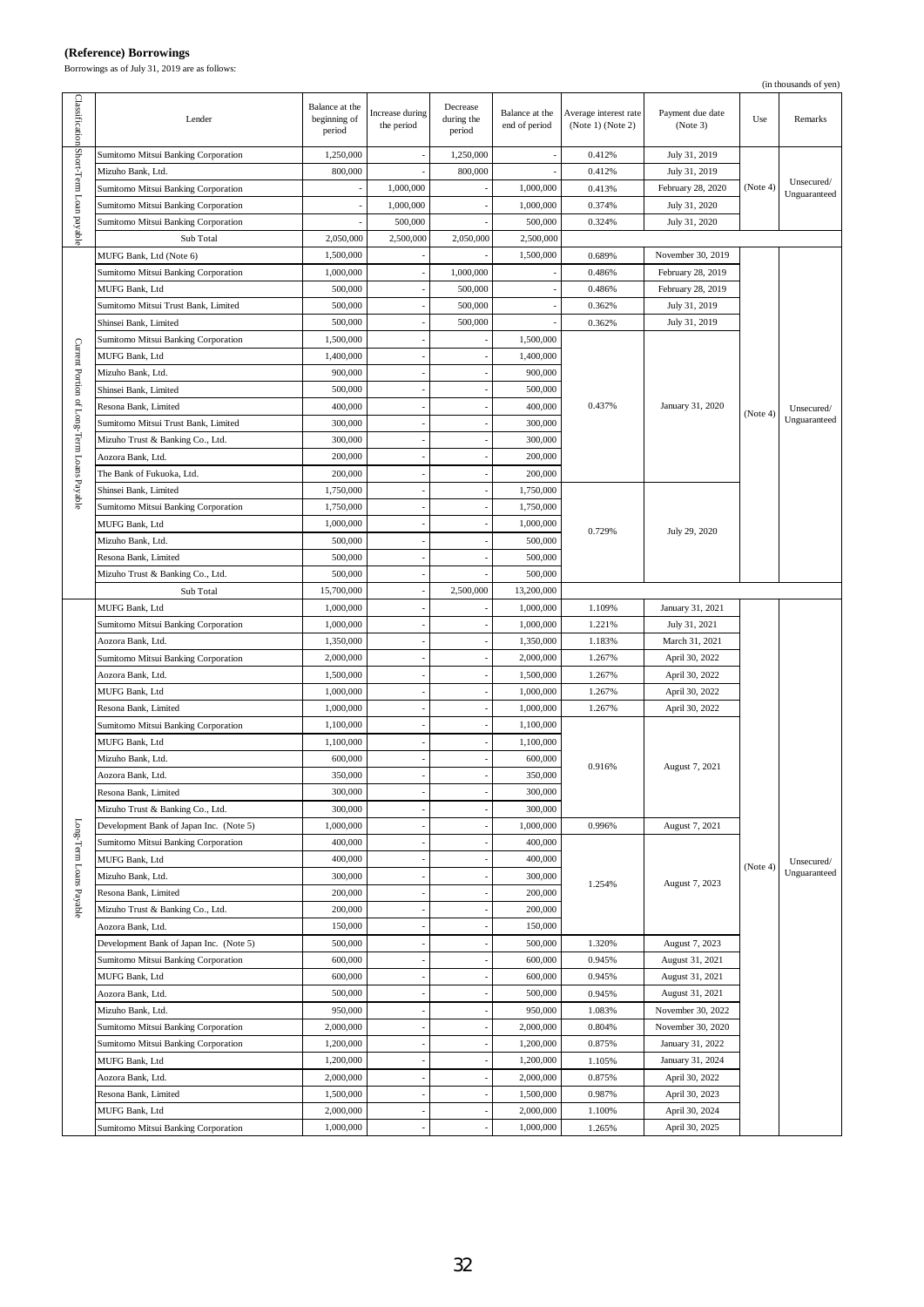|                         |                                           |                                          |                               |                                  |                                 |                                            |                              |          | (in thousands of yen) |
|-------------------------|-------------------------------------------|------------------------------------------|-------------------------------|----------------------------------|---------------------------------|--------------------------------------------|------------------------------|----------|-----------------------|
| Classification          | Lender                                    | Balance at the<br>beginning of<br>period | Increase during<br>the period | Decrease<br>during the<br>period | Balance at the<br>end of period | Average interest rate<br>(Note 1) (Note 2) | Payment due date<br>(Note 3) | Use      | Remarks               |
|                         | Shinsei Bank, Limited                     | 1,100,000                                |                               |                                  | 1,100,000                       |                                            |                              |          |                       |
|                         | Sumitomo Mitsui Banking Corporation       | 1,100,000                                |                               |                                  | 1,100,000                       |                                            |                              |          |                       |
|                         | MUFG Bank, Ltd                            | 1,000,000                                | $\overline{a}$                | $\overline{a}$                   | 1,000,000                       | 1.115%                                     | July 29, 2022                |          |                       |
|                         |                                           |                                          |                               |                                  |                                 |                                            |                              |          |                       |
|                         | Mizuho Bank, Ltd.                         | 300,000                                  |                               |                                  | 300,000                         |                                            |                              |          |                       |
|                         | Sompo Japan Nipponkoa Insurance Inc.      | 1,000,000                                |                               |                                  | 1,000,000                       |                                            |                              |          |                       |
|                         | Aozora Bank, Ltd.                         | 300,000                                  |                               |                                  | 300,000                         | 0.678%                                     | August 31, 2020              |          |                       |
|                         | Resona Bank, Limited                      | 1,100,000                                |                               |                                  | 1,100,000                       | 0.923%                                     | August 31, 2022              |          |                       |
|                         | Mizuho Trust & Banking Co., Ltd.          | 700,000                                  | ÷,                            | $\overline{a}$                   | 700,000                         | 0.923%                                     | August 31, 2022              |          |                       |
|                         | Sumitomo Mitsui Trust Bank, Limited       | 950,000                                  |                               |                                  | 950,000                         | 1.047%                                     | August 31, 2023              |          |                       |
|                         | MUFG Bank, Ltd                            | 1,700,000                                |                               |                                  | 1,700,000                       | 1.169%                                     | August 31, 2024              |          |                       |
|                         | Mizuho Bank, Ltd.                         | 950,000                                  |                               |                                  | 950,000                         | 1.169%                                     | August 31, 2024              |          |                       |
|                         | Sumitomo Mitsui Banking Corporation       | 2,000,000                                |                               |                                  | 2,000,000                       | 1.345%                                     | August 31, 2025              |          |                       |
|                         | Development Bank of Japan Inc. (Note 5)   | 1,000,000                                | ÷,                            | $\overline{\phantom{a}}$         | 1,000,000                       | 1.193%                                     | August 31, 2024              |          |                       |
|                         | MUFG Bank, Ltd                            | 300,000                                  |                               |                                  | 300,000                         | 0.624%                                     | October 27, 2020             |          |                       |
|                         | MUFG Bank, Ltd                            | 1,000,000                                |                               |                                  | 1,000,000                       | 1.156%                                     | April 27, 2025               |          |                       |
|                         | MUFG Bank, Ltd                            | 1,000,000                                |                               |                                  | 1,000,000                       | 0.819%                                     | April 28, 2025               |          |                       |
|                         | Sumitomo Mitsui Banking Corporation       | 2,500,000                                |                               |                                  | 2,500,000                       | 0.903%                                     | April 30, 2026               |          |                       |
|                         | MUFG Bank, Ltd (Note 5)                   | 1,000,000                                | ÷,                            | $\overline{\phantom{a}}$         | 1,000,000                       | 0.660%                                     | July 31, 2025                |          |                       |
|                         | Mizuho Bank, Ltd. (Note 5)                | 1,500,000                                |                               |                                  | 1,500,000                       | 0.816%                                     | August 31, 2026              |          |                       |
|                         | Aozora Bank, Ltd.                         | 1,000,000                                |                               |                                  | 1,000,000                       | 0.713%                                     | August 31, 2024              |          |                       |
|                         | Sumitomo Mitsui Trust Bank, Limited       |                                          |                               |                                  | 1,000,000                       | 0.797%                                     |                              |          |                       |
|                         |                                           | 1,000,000                                |                               |                                  |                                 |                                            | August 31, 2025              |          |                       |
|                         | Resona Bank, Limited                      | 500,000                                  |                               |                                  | 500,000                         | 0.797%                                     | August 31, 2025              |          |                       |
|                         | MUFG Bank, Ltd (Note 5)                   | 2,000,000                                | $\overline{\phantom{a}}$      | ÷                                | 2,000,000                       | 0.670%                                     | August 31, 2025              |          |                       |
|                         | Mizuho Trust & Banking Co., Ltd. (Note 5) | 500,000                                  |                               |                                  | 500,000                         | 0.751%                                     | August 31, 2025              |          |                       |
|                         | Sumitomo Mitsui Banking Corporation       | 3,000,000                                |                               |                                  | 3,000,000                       | 0.906%                                     | August 31, 2026              |          |                       |
|                         | Development Bank of Japan Inc. (Note 5)   | 1,000,000                                |                               |                                  | 1,000,000                       | 0.773%                                     | October 31, 2025             |          |                       |
|                         | Resona Bank, Limited                      | 1,000,000                                |                               |                                  | 1,000,000                       | 0.900%                                     | August 22, 2027              | (Note 4) |                       |
|                         | Sumitomo Mitsui Trust Bank, Limited       | 1,000,000                                | $\overline{\phantom{a}}$      | ÷                                | 1,000,000                       | 0.900%                                     | August 22, 2027              |          |                       |
|                         | Shinsei Bank, Limited                     | 1,000,000                                |                               |                                  | 1,000,000                       | 0.900%                                     | August 22, 2027              |          |                       |
| Long-Term Loans Payable | Mizuho Trust & Banking Co., Ltd. (Note 5) | 1,200,000                                |                               |                                  | 1,200,000                       | 0.928%                                     | August 22, 2027              |          |                       |
|                         | Development Bank of Japan Inc. (Note 5)   | 1,000,000                                |                               |                                  | 1,000,000                       | 0.928%                                     | August 22, 2027              |          | Unsecured/            |
|                         | Mizuho Bank, Ltd. (Note 5)                | 500,000                                  |                               |                                  | 500,000                         | 0.928%                                     | August 22, 2027              |          | Unguaranteed          |
|                         | The Bank of Fukuoka, Ltd. (Note 5)        | 500,000                                  | $\overline{\phantom{a}}$      | ÷                                | 500,000                         | 0.928%                                     | August 22, 2027              |          |                       |
|                         | Sumitomo Mitsui Banking Corporation       | 1,500,000                                |                               |                                  | 1,500,000                       | 0.501%                                     | February 28, 2023            |          |                       |
|                         | MUFG Bank, Ltd                            | 1,500,000                                |                               |                                  | 1,500,000                       | 0.501%                                     | February 28, 2023            |          |                       |
|                         | Aozora Bank, Ltd.                         | 1,500,000                                |                               |                                  | 1,500,000                       | 0.582%                                     | February 29, 2024            |          |                       |
|                         | Sumitomo Mitsui Banking Corporation       | 1,000,000                                |                               |                                  | 1,000,000                       | 0.582%                                     | February 29, 2024            |          |                       |
|                         | MUFG Bank, Ltd                            | 1,000,000                                |                               |                                  | 1,000,000                       | 0.582%                                     | February 29, 2024            |          |                       |
|                         | Mizuho Bank, Ltd.                         | 500,000                                  |                               |                                  | 500,000                         | 0.624%                                     | August 31, 2024              |          |                       |
|                         | Mizuho Trust & Banking Co., Ltd. (Note 5) | 500,000                                  |                               |                                  | 500,000                         | 0.661%                                     | August 31, 2024              |          |                       |
|                         | Sumitomo Mitsui Banking Corporation       | 1,500,000                                |                               |                                  | 1,500,000                       | 0.665%                                     | February 28, 2025            |          |                       |
|                         | Resona Bank, Limited                      | 1,000,000                                |                               |                                  | 1,000,000                       | 0.749%                                     | February 28, 2026            |          |                       |
|                         | Sumitomo Mitsui Trust Bank, Limited       | 1,000,000                                | $\overline{\phantom{a}}$      | ÷                                | 1,000,000                       | 0.749%                                     | February 28, 2026            |          |                       |
|                         |                                           | 1,000,000                                |                               |                                  | 1,000,000                       |                                            | July 31, 2021                |          |                       |
|                         | Sumitomo Mitsui Banking Corporation       |                                          |                               |                                  |                                 | 0.409%                                     |                              |          |                       |
|                         | Shinsei Bank, Limited                     | 1,000,000                                |                               |                                  | 1,000,000                       | 0.409%                                     | July 31, 2021                |          |                       |
|                         | MUFG Bank, Ltd                            | 500,000                                  |                               |                                  | 500,000                         | 0.409%                                     | July 31, 2021                |          |                       |
|                         | Mizuho Bank, Ltd.                         | 500,000                                  |                               |                                  | 500,000                         | 0.409%                                     | July 31, 2021                |          |                       |
|                         | Nippon Life Insurance Company (Note 5)    | 500,000                                  | $\overline{\phantom{a}}$      | $\overline{a}$                   | 500,000                         | 0.900%                                     | January 30, 2027             |          |                       |
|                         | Sumitomo Mitsui Banking Corporation       | 1,500,000                                |                               |                                  | 1,500,000                       |                                            |                              |          |                       |
|                         | MUFG Bank, Ltd                            | 1,400,000                                |                               |                                  | 1,400,000                       |                                            |                              |          |                       |
|                         | Mizuho Bank, Ltd.                         | 900,000                                  |                               |                                  | 900,000                         |                                            |                              |          |                       |
|                         | Development Bank of Japan Inc.            | 500,000                                  |                               |                                  | 500,000                         |                                            |                              |          |                       |
|                         | Nippon Life Insurance Company             | 500,000                                  | $\overline{\phantom{a}}$      | $\overline{a}$                   | 500,000                         |                                            |                              |          |                       |
|                         | Resona Bank, Limited                      | 400,000                                  |                               |                                  | 400,000                         | 0.799%                                     | February 2, 2026             |          |                       |
|                         | Shinsei Bank, Limited                     | 400,000                                  | ÷                             |                                  | 400,000                         |                                            |                              |          |                       |
|                         | Sumitomo Mitsui Trust Bank, Limited       | 400,000                                  |                               |                                  | 400,000                         |                                            |                              |          |                       |
|                         | Mizuho Trust & Banking Co., Ltd.          | 400,000                                  |                               |                                  | 400,000                         |                                            |                              |          |                       |
|                         | Aozora Bank, Ltd.                         | 300,000                                  | $\overline{\phantom{a}}$      | $\overline{a}$                   | 300,000                         |                                            |                              |          |                       |
|                         | The Bank of Fukuoka, Ltd.                 | 300,000                                  |                               |                                  | 300,000                         |                                            |                              |          |                       |
|                         | Sumitomo Mitsui Banking Corporation       | 1,000,000                                | ÷,                            |                                  | 1,000,000                       | 0.509%                                     | August 31, 2022              |          |                       |
|                         | MUFG Bank, Ltd                            | 400,000                                  |                               |                                  | 400,000                         | 0.509%                                     | August 31, 2022              |          |                       |
|                         | Development Bank of Japan Inc. (Note 5)   | 1,600,000                                |                               |                                  | 1,600,000                       | 0.498%                                     | August 31, 2022              |          |                       |
|                         |                                           |                                          |                               |                                  |                                 |                                            |                              |          |                       |